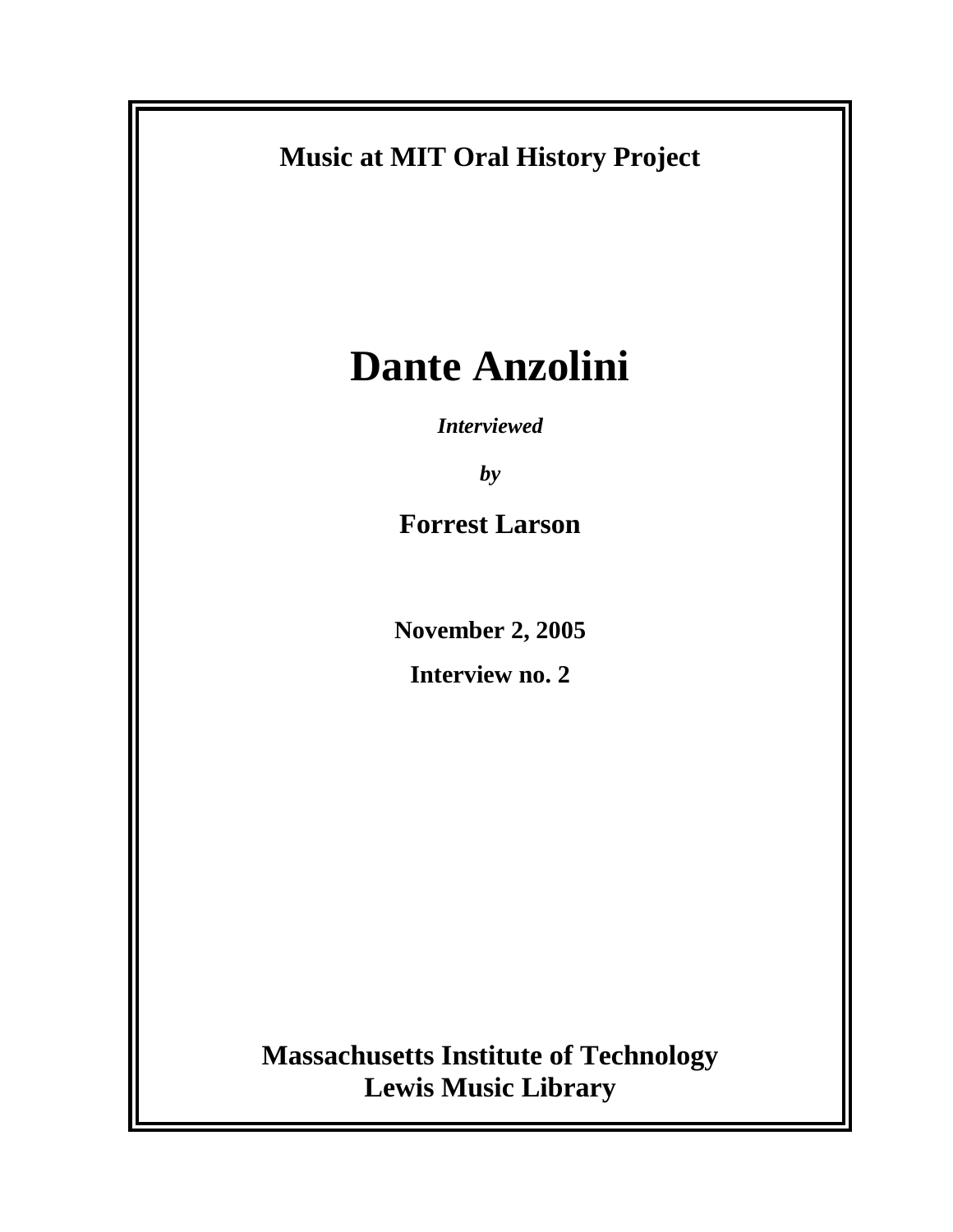Transcribed by: Mediascribe, Clifton Park, NY. From the audio recording.

Transcript Proof Reader: Lois Beattie, Jennifer Peterson Transcript Editor: Forrest Larson

©2012 Massachusetts Institute of Technology Lewis Music Library, Cambridge, MA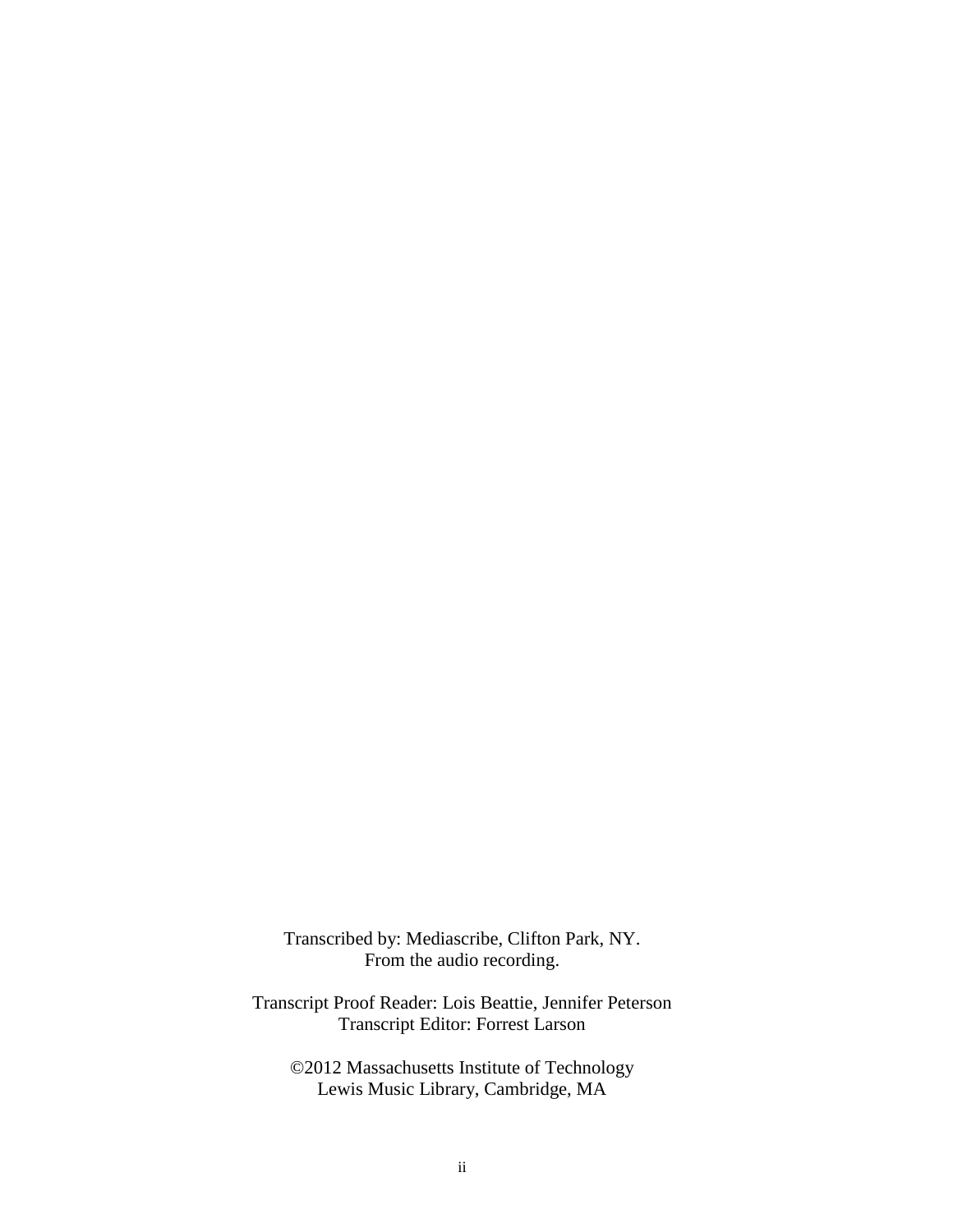# **Table of Contents**

- 1. Conservatory and undergraduate years (00:17—CD1 00:17) .......................................1 *Argentina's Dirty War—politics within Gilardo Gilardi Conservatory of Music—Carmen Scalcione—Francisco Amicarelli—failing piano exam—personal crisis and the influence of philosophy—music vs. mathematics—piano vs. soccer—Enrique Girardi—Second Viennese School—Evan Ziporyn—Osvaldo Golijov—Carl Ruggles'* Men and Mountains
- 2. Opera and other significant musical works and the beginning of professional conducting career (25:18–CD1 25:18)....................................................................................... 7 La traviata—*music in the Italian neighborhood in Berisso—*The Magic Flute *accompanying singers—Anton Webern &* Wozzeck*—traditional opera—*La bohème—Carmen—Gianni Schicchi—Otello—*Béla Bartók—Gustav Mahler— Charles Ives—German opera—Albert Roussel—Igor Stravinsky—Luciano Berio— Louis Andriessen—J. S. Bach—Mozart's* Requiem*—Richard Strauss—Richard Wagner—Johannes Brahms—Robert Schumann—Anton Bruckner—Carl Maria von Weber—Arturo Berutti—Juan José Castro—predominance of Italian repertoire in Argentinean opera—Teatro Colón—Erich Kleiber—*Bomarzo
- 3. Classical music in Argentina (48:06–CD2 00:00) ......................................................16 *Silvestre Revueltas—Heitor Vila-Lobos—Joseph Machlis—Antonio Tauriello—Alcides Lanza—García Morillo—Roberto Camaño—Girardo Gandini—personal and professional relationship with Osvaldo Golijovi—twelve-tone music*
- 4. Acceptance to Yale University (1:12:13–CD2 24:07).................................................23 *Eleazar de Carvalho—Orchestra de Cámara in La Plata—Camerata Bariloche—Otto-Werner Mueller—Curtis Institute of Music—Yale University, New Haven, Conn.—Alasdair Neale*
- 5. Eleazar de Carvalho, studies at Yale, and other musical influences (1:25:36—CD1 37:49).................................................................................................28 *Traditions—Eleazar de Carvalho—Serge Koussevitsky—Arthur Nikisch—Pyotr Tchaikovsky— Carvalho's studies at Tanglewood—Gustav Mahler—Alexey Shabalin—conducting Stravinsky— Erich Kleiber—Zubin Mehta—Claudio Abbado—Seiji Ozawa—Carvalho's teaching style conductor's responsibility to educate audiences in new music—Dennis Russell Davies—Jacob Druckman*

#### **Note on timing notations:**

Recording of this interview can be found either as one continuous file or as split up over two audio CDs. Timings are designated in chapter headings in both formats, with the timing on the full file preceding the timing on the CD version.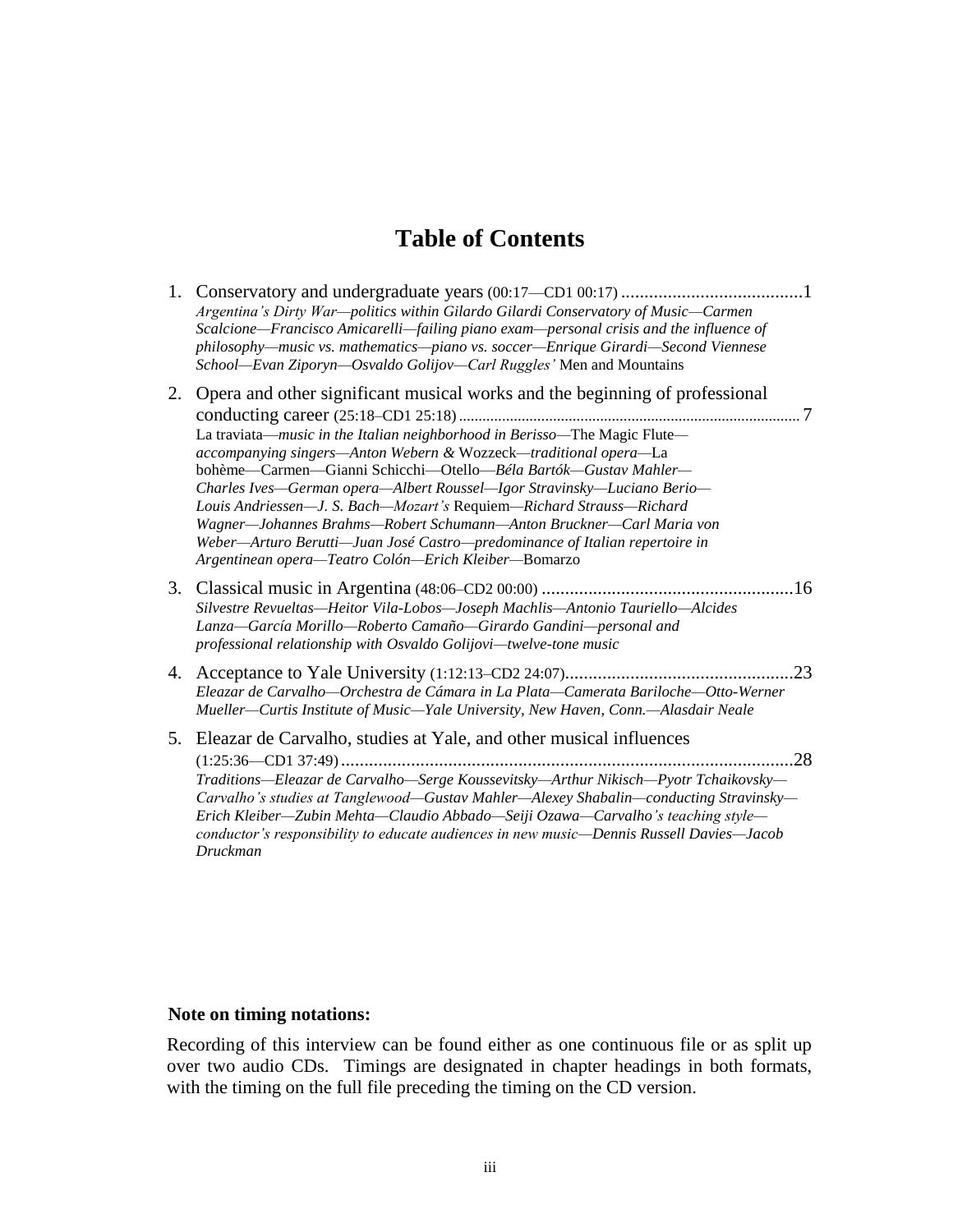#### **Contributors**

**Dante Anzolini** (b. 1959) was Associate Professor of Music at MIT 1998-2006, and Conductor of the MIT Symphony and Chamber Orchestras. Currently, he is Music Director of the Orchestra of the Teatro Argentino Opera Theater, in La Plata, Argentina, and Principal Guest Conductor of the Linz Theater in Linz, Austria. In April 2008, and again in November 2011, he conducted the Metropolitan Opera in Philip Glass's opera *Satyagraha*. Along with performing standard symphonic and operatic repertoire, he is an advocate for contemporary music, and has a special interest in the works of Charles Ives.

**Forrest Larson**, Library Assistant at the Lewis Music Library, has received training workshops in oral history methodology and practice at Simmons College and by the Society of American Archivists, and is a member of the Oral History Association. He is also an active composer and violist.

Interview conducted by Forrest Larson on November 2, 2005, in the MIT Lewis Music Library. Duration of the audio recording is 1:46:46. Second of four interviews. Other interviews: March 28, 2005; March 21, 2006, and November 19, 2007.

### **Music at MIT Oral History Project**

The Lewis Music Library's *Music at MIT Oral History Project* was established in 1999 to document the history of music at MIT. For over 100 years, music has been a vibrant part of the culture at the Massachusetts Institute of Technology. This history covers a wide variety of genres, including orchestral, chamber, and choral musical groups, as well as jazz, musical theater, popular and world music. Establishment of a formal music program in 1947 met the growing needs for professional leadership in many of the performing groups. Shortly thereafter, an academic course curriculum within the Division of Humanities was created. Over the years, the music faculty and alumni have included many distinguished performers, composers, and scholars.

Through in-depth recorded audio interviews with current and retired MIT music faculty, staff, former students, and visiting artists, the *Music at MIT Oral History Project* is preserving this valuable legacy for the historical record. These individuals provide a wealth of information about MIT. Furthermore, their professional lives and activities are often historically important to the world at large. Audio recordings of all interviews are available in the MIT Lewis Music Library.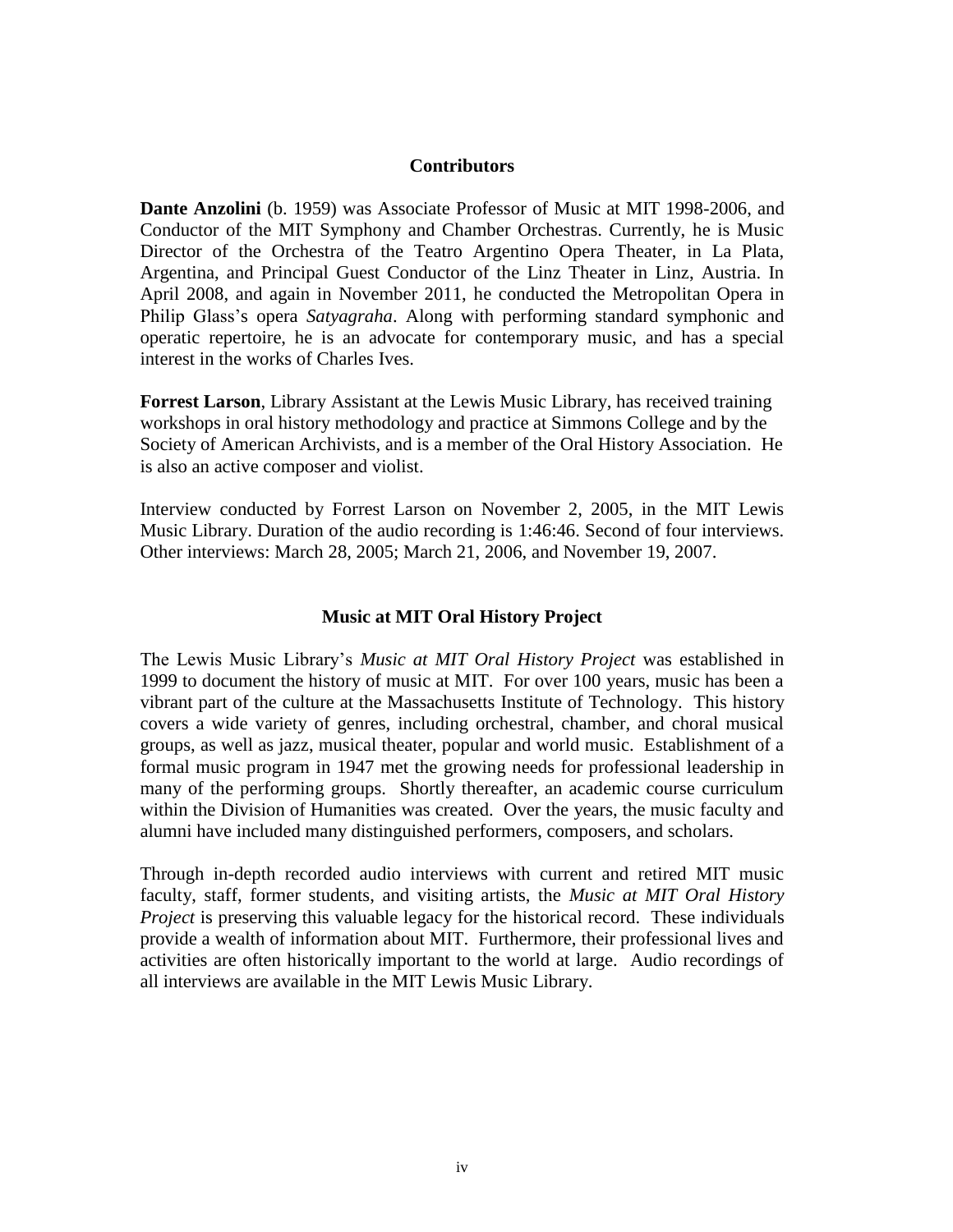### **1. Conservatory and undergraduate years (00:17—CD1 00:17)**

FORREST LARSON: It is my pleasure to welcome back Dante Anzolini, Associate Professor of Music at MIT, Conductor of the MIT Symphony and Chamber Orchestras. It's November 2nd, 2005. Thanks, again, for coming back.

DANTE ANZOLINI: Thank you.

- FL: In the last interview, you mentioned that there had been a conflict at the conservatory [Gilardo Gilardi Conservatory of Music] in La Plata [Argentina] that almost made you give up music. Do you care to say anything about this? It was something that you kind of alluded to. Maybe I'm mischaracterizing that, but—
- DA: No.
- FL: Yeah.
- DA: No. Okay. Now, there was this situation—1974–75. It was probably all linked to the political upheaval and problems and turmoil that was taking place in those years.
- FL: That was during the dirty—the years of the [Argentina's] Dirty War [1976–1983]?
- DA: It was the beginning of the Dirty War and there were many changes in the government, and many changes in the management of the conservatory. One of them, I remember, the placement of some priest—an organist, director of the conservatory in those years. And he was a very good friend of people that work in the extreme right and, you know, it was kind of like a fascist part of the internal fighting, the regime. In any event, that had something to do with the case. Another precious part of the information is the fact that already, you know, at eleven, twelve years old, thirteen, I started to develop a certain interest on particular kinds of music and particular ways of playing—those referred to the more the avant-garde then, what was considered in the avant-garde, and my refusal to become one of, you know, one more of those pianists that would play under the standard guidelines. And also the fact…factors that I was getting to be known in the conservatory as the young, bright kid who could sight-read a lot. Anything they were—[thought unfinished]. I think I told you the stories. And at the same time, because of the change of management, my…my main teacher in piano had to leave the conservatory. She was—
- FL: Who was that teacher again?
- DA: Carmen Scalcione [no dates found], formerly Carmen Amicarelli. Amicarelli, Francisco [Francisco Amicarelli, no dates found; assistant to pianist Vincenzo (Vicente) Scarramuzza, 1885–1968], was the son of an Italian musician, who became one of the foremost piano teachers in those decades. This woman was married to him and she was a phenomenal pianist herself. She was also the director of the conservatory, so she left the two positions, the professorship and also the directorship. So someone else came in and there were some kind of like funny situation among faculty members who stayed and faculty members who left. In the middle of those battles, usually the losers are the students, and I—there was probably the first time in my life that I suffered a big stroke [i.e., failure] and, you know, the stroke was that I went and took an exam, almost without preparation by—no teacher was, you know—[I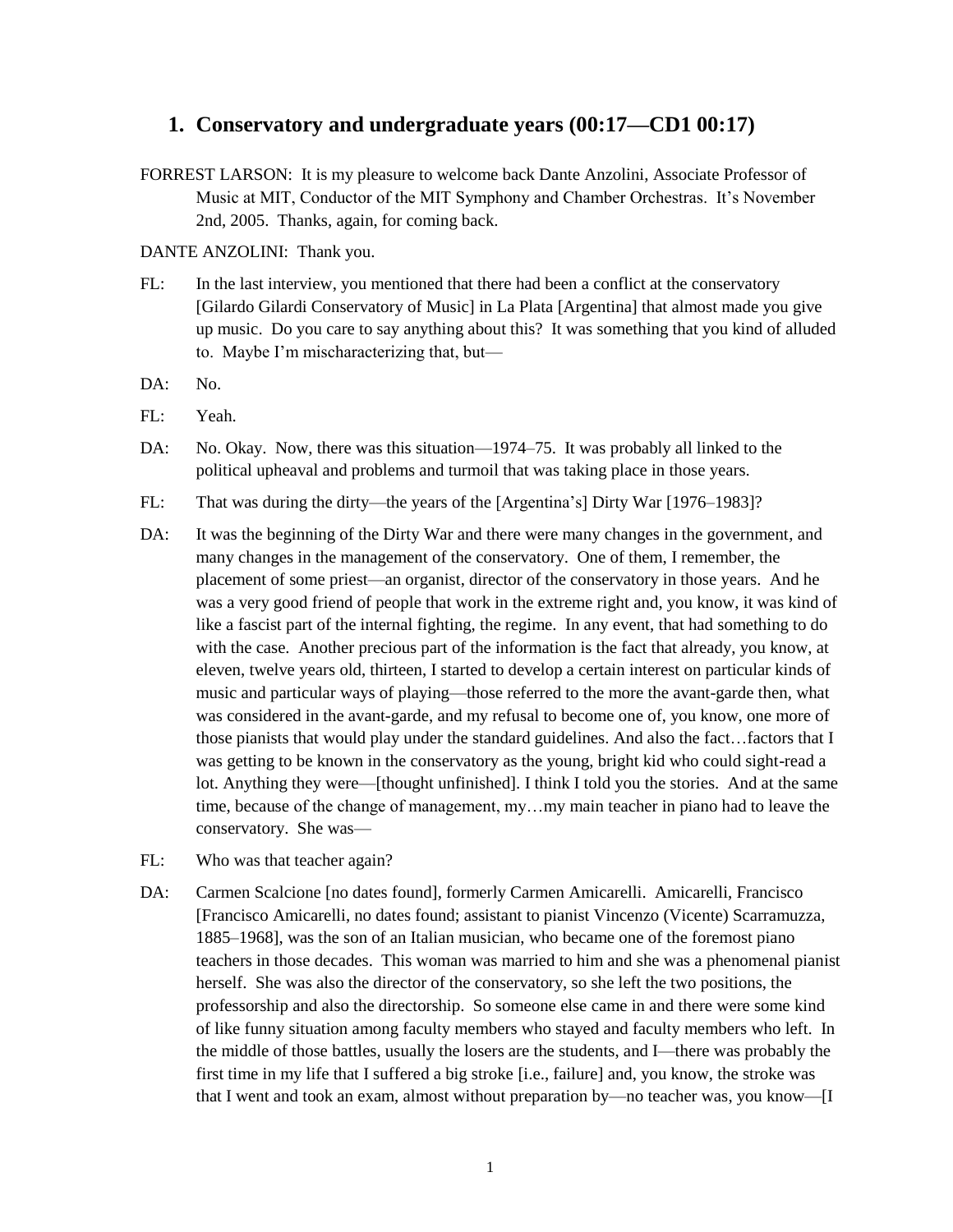was] moving from one to the other myself. I was in the…my adolescent years. I don't think that I played very well in that exam, but I failed [my] exam. For the first and last time in my life, I failed a piano exam, which was unthinkable. Well, the truth is, I failed exam also because there were three teachers in the jury and the three teachers were the enemies of my former teacher, so I was punished because of her.

Also, the one other factor were…was important, and I, you know, historically remember even today, because, as funny as it sounds, those three professors played a lot less than me at that age. I mean, in equal circumstances, I was able to play [Frédérick] Chopin [1810–1849] or [Franz] Liszt [1811–1882] etudes that they would never in any dream would play. So it was another situation that even today I remember, you know, thirty years after that prepared me for many of the injustices that I happened to suffer, like anyone else. I mean, I don't want to make a point of, you know…many people suffer that all the time. But the funniest part of this story, or probably the more tragic-comic history—it's a little bit tragic because I almost—I failed that exam. They say that I had a *dis*—equivalent to an F in their numbers. I was looking at the situation with awe. I was a lot younger. I was fourteen, turned fifteen that year I think, and I couldn't believe that these people, whom I knew, were able to say—even though I knew that they were professors, but everyone knew that I played much better than any of them—that they could say that I would fail even if I didn't play so well, but it wasn't for an F. It was evidently something behind.

So then that summer I decided to quit music. I thought that, you know, if I'm failing a piano exam—and then, already fourteen I knew that I had a lot of weird muscular skills. I mean I…I think that—I hope it doesn't sound arrogant—but I really do have a very big talent for piano playing in terms of the muscular preparedness or something that amounts to. I was able to read anything and play anything at any given point, and the truth was that I was being called for playing, you know, every afternoon, every day different: piano, violin, bassoon, violin, viola. I mean I was the only guy who did a lot of chamber music in the conservatory [Gilardo Gilardi Conservatory of Music; originally, Conservatory of Music and Scenic Art, est. 1949]. We were not so many. We were three hundred people, and I was [unclear], you know, if they fail me, I mean if I can—they can go to hell. I mean I saw the political thing behind. My mother, in one gesture that I still recognize as very important, went to protest bitterly to the director. The director was then that priest.

- FL: Mm-hm.
- DA: And the guy said, you know, even though I had a very good behavior, you know, I had my personality when I [laughs] was young, too, and people said that—the guy said to my mother that perhaps the problem was my personality. I was very calm but people knew that when I got an idea I was stubborn.
- FL: Yeah.
- DA: But that was an excuse. The problem was that people really hated my former teacher and then I, you know, I just said the hell with them. I won't—I will play soccer the whole summer, won't prepare any shit. I had the second chance to pass exam in March, so I prepared one week, only one week. I went with that notice of one week, you know, five or six days of practice I went there and I…and I got a high A, passing the exam, and I came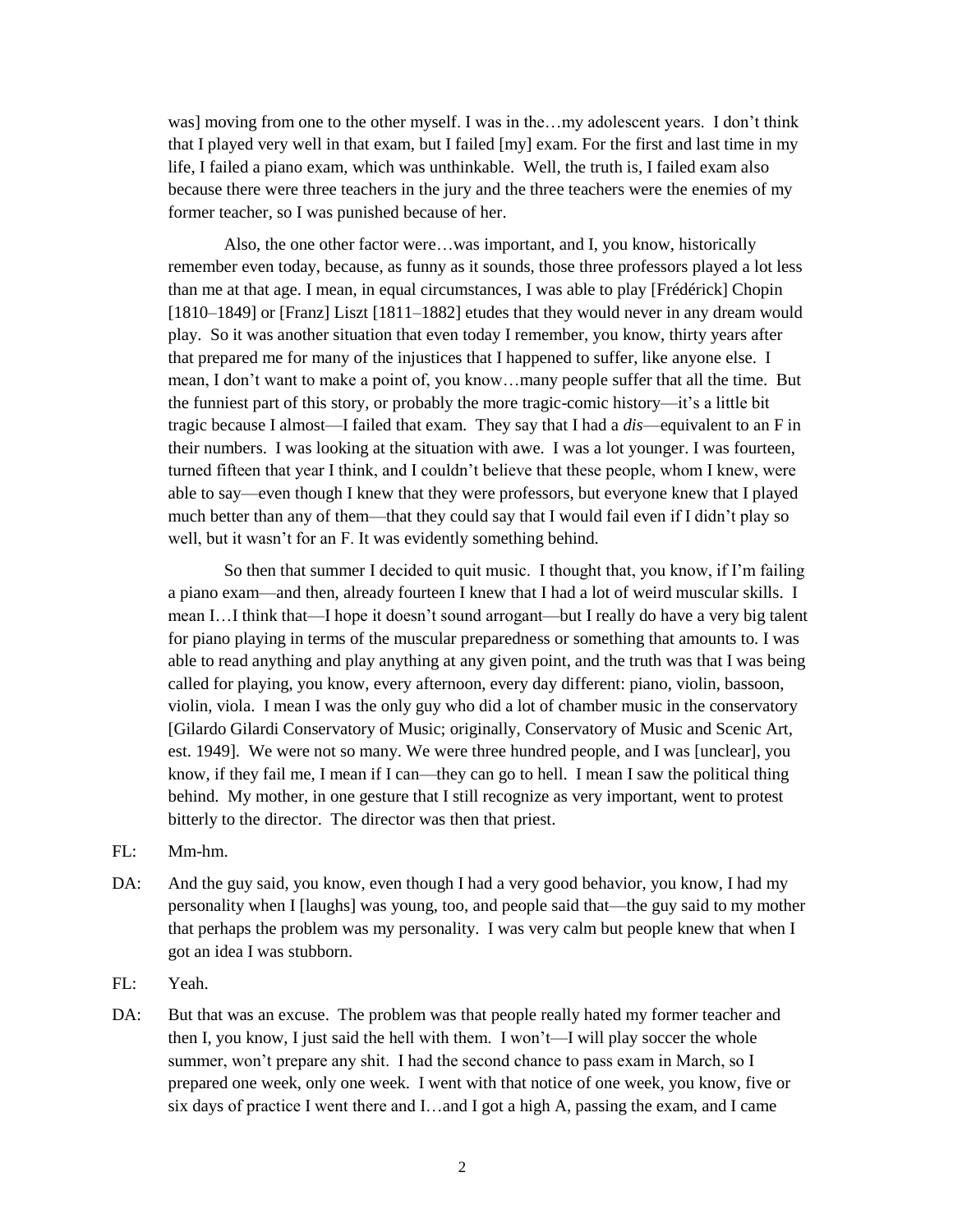back to music. Thanks to my mother, most probably. She pushed for that and she knew that I had some ideas and some—[thought unfinished]. At that point, I wasn't really into music in terms. I mean, I was too young. I mean, I wasn't thinking of a career, but funny enough, after I passed that exam I played my first piano recital as a composer and pianist, only months after. So, that was one big kick.

- FL: Wow. In the previous interview, you mentioned kind of a personal crisis as you had gone off to the university to study mathematics, you know, you had been kind of pushed in that direction, because that was a so-called "real" profession. But you—it seems like also at the same time you might have been experiencing what many young people do, an existential crisis.
- DA: Mm-hm.
- FL: You mentioned Henry Miller [1891–1980], Bertrand Russell [1872–1970] and, you know, Gabriel García Márquez [b. 1927]. Can you talk about some of that a little bit?
- DA: Mm. Those personal crises had to...probably to do, in my particular case, with the opposition…with an opposition that I never was…I was never able to deal with and, probably now, even now, is affecting me. It comes through, you know, by analyzing in therapy and things, you know—perhaps you know—the opposite viewers are my parents. You know, I always related my father to something, my mother to something else, and perhaps they are sides of my personality, extreme self-rationality and non-rationality in feeling and rationality, you know, against each other. Also, the discovery of many musics and my interest in composing started, so that moved a whole—I mean, I was already composing when I was eleven, but I finally decided to go in composition when I was—at that age when I failed that exam, then I passed it again.

And, then, you know the discovery of some writers and some composers, plus my leaving definitely the Catholic church, because I mean I was a guy who was going—who went to church every single Sunday of my, you know, when I was at my age, between seven and fifteen. Every single Sunday and did all the sacraments and, you know, I believed. And there were many things that woke me up, at least they gave me other ideas, you know, when I—I think I mentioned that in the other interview, I'm not sure, but you know when a priest at my school showed me machine guns that they were using.

- FL: You didn't mention this.
- DA: I didn't mention that? In my high school, there was a music teacher that I was especially considered important—I mean that in my class because I was the only musician. I mean I—
- FL: Mm-hm.
- DA: —at age fifteen, I was able to play most of the big rep... Romantic repertoire in the piano...on the piano. It's like, so my peers didn't know anything about music, so the guy took always a special affection on me, and one day he took me to—I mean, this was a Catholic school and he took me to his *paroquia* [parish] in the church, he—he showed a little group of us—four or five, you know—the…the gun machines, because he was part of a…also, you know, the same kind of gang—the extreme right, you know, fighting against the communists—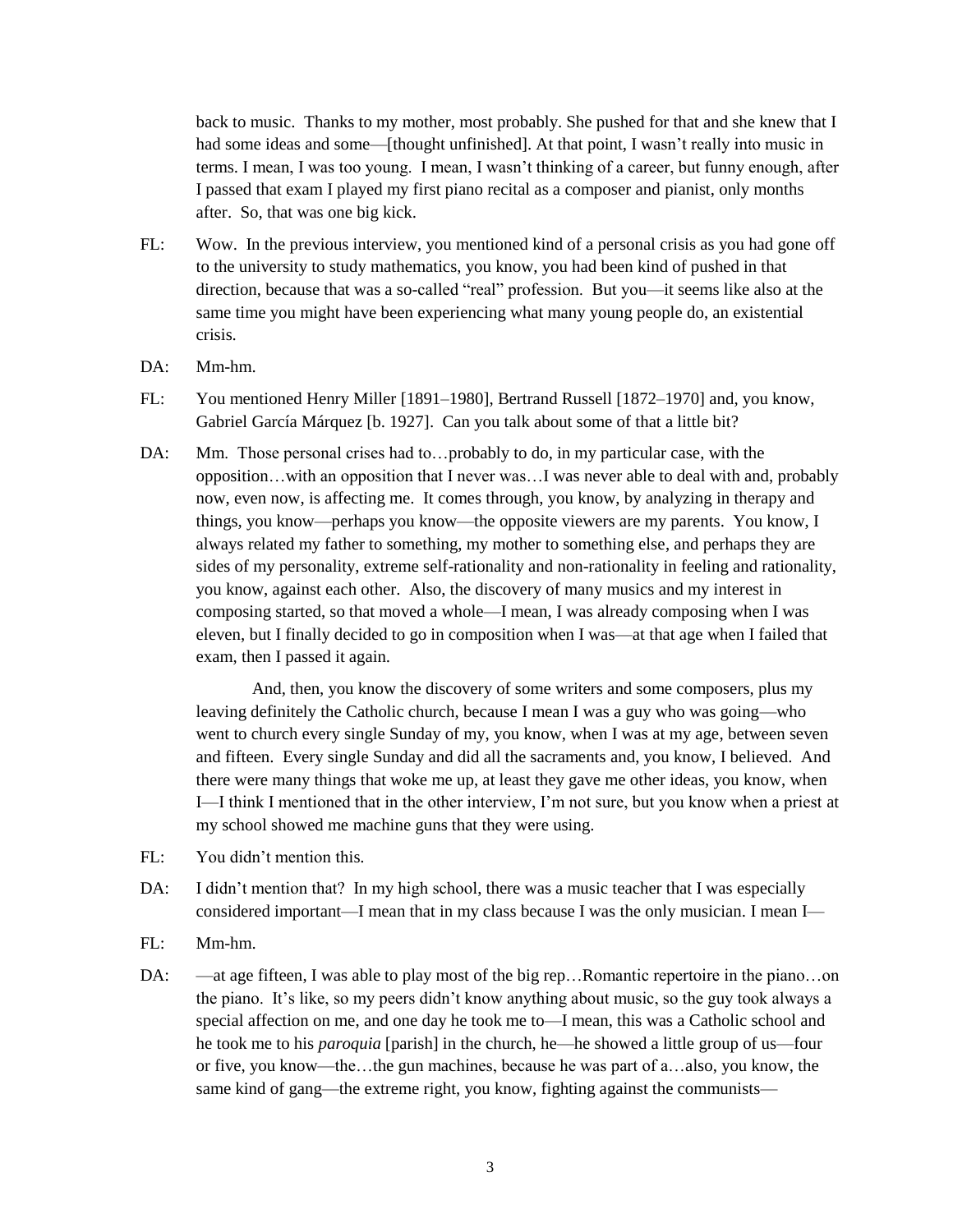supposed to be. You know, the communists…it was worse than the [Senator Joséph] McCarthy period here in this country because you would get killed [Editor's note: Reference is to McCarthyism during the U.S.'s Second Red Scare, 1950–1954]. And that was another problem, you know—my father being very smart in those things, because he had to go through the past, you know, through the Second World War, the fascists.

- FL: The fascists, yeah.
- DA: And he was—they wanted—[unclear—being adolescent?] took care of my grandmother. He made me promise not to speak about my ideas, since my ideas were not precisely right-ish. In those years, also, my father—he was a truck driver. Besides the fact that he had a high culture in opera [and] music, he really didn't have a high education. Not even high school. He was working as a truck driver and he was working for, you know, one of the police departments. He himself one day…one of those days… I mean, the whole thing is boiling together in my memories because I know that…that many things happened at the same time. My father came one day to…came back to our place, came back home, and he was pallid. He was white. He was completely nervous. He had seen, in the place where he was bringing some construction materials with his truck, an enormous hole with a lot of dead bodies. It's very similar to what you would see now in the Second World War, you know, the things that they do with—to Jewish people.
- FL: Mm.
- DA: And that happened in Argentina and it was a very...it was a huge thing, you know, when you were kind of like, you know, adolescent, going into your young years, and seeing all these disasters happening we did. Potentially, it's just like feeling conflicts, I mean, internal conflicts by definition are part of our—our background, I mean, everyone's is, when you are fifteen, fourteen, sixteen. So these all boiled together, you know. My discovery of some music, as I said; the political turmoil; my willingness to maybe quit my…the opposition of my realities of you know, rational versus non-rational. By sheer chance, the fact that they discovered big mathematical talent when I was fifteen, sixteen, I was given calculus classes and our—we had a very good mathematician as a professor in that high school, you know, he was a very good [unclear] and he invited me to go in math. And I liked math, but I wanted to do some doctorate like—I like pure math. I mean, not the application to technology or anything. It's just that I had…I like those worlds of ideas, so I pursued that, not being completely sure that I would do anything.

Then I was trained. I mean, I was always facing the opposite, you know, I was trained to be practical. And, since the entering in that university application process was difficult and I had to pass an exam and I passed that exam very well—I mean really, with high notes…with high—but then I thought, you know, I would…I mean, with music, I would never have a job. With math, doing that, I would never have a job, so it's better that I study some…[though unfinished]. Computing was then in the beginnings—1976, you know, in Argentina, we had a computer that was as big as this library. One computer, and we were punching cards.

FL: Oh, yes, I remember those.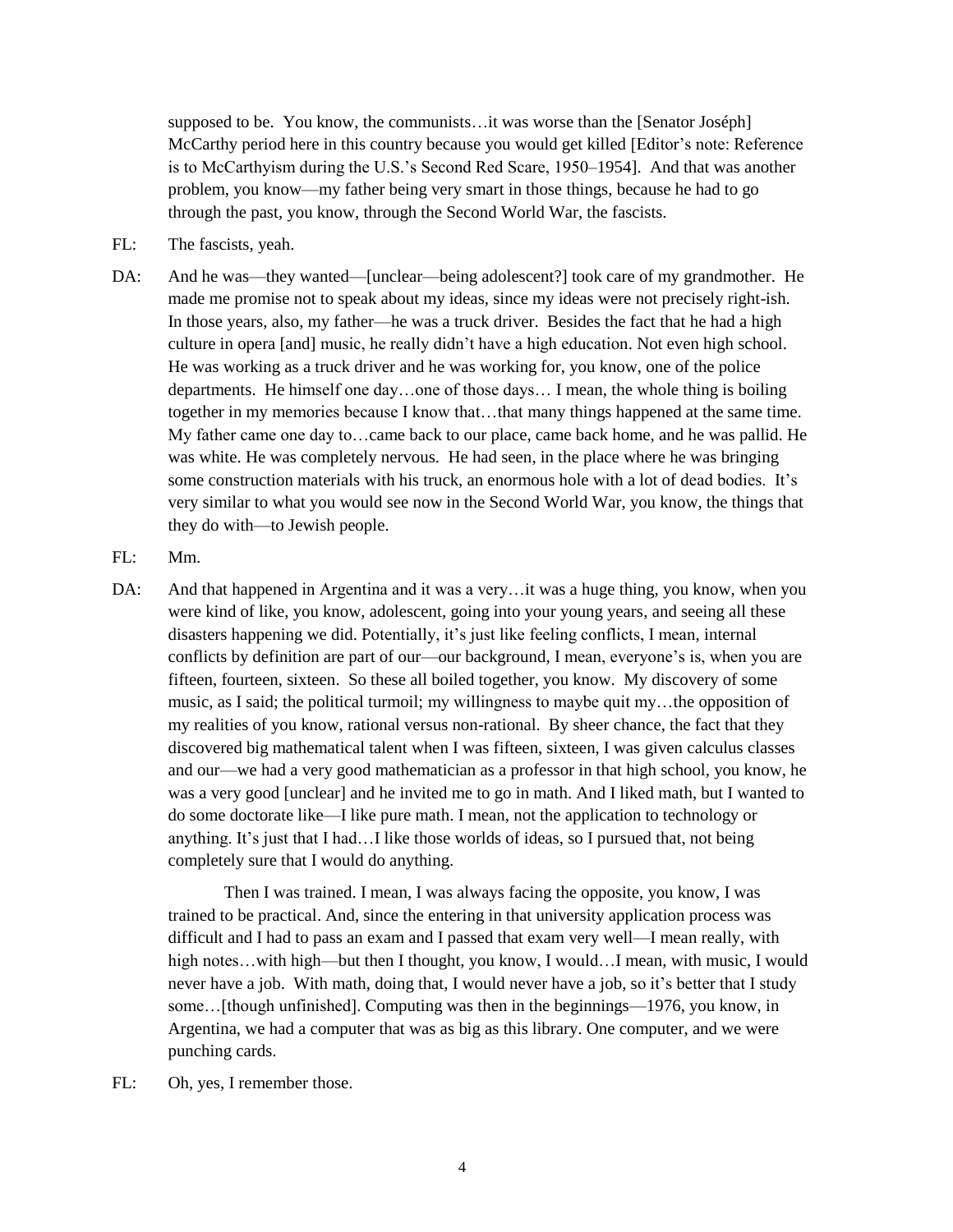- DA: Remember those times? So I...so at that point, I entered in the university, since I was one year younger than everyone, and I look a lot younger, even, you know? And I already started playing piano in concerts, and then I, you know, studied with the viola and composition. I was doing one zillion things. Way too many. Then, all of a sudden, they invited me to teach at the high school—me being even younger than the last year of high school students. So I did all those things. I started in a tango orchestra and—that was a collapse. I mean, I couldn't handle anything anymore. It was too much. But by age seventeen, I was doing math in the university, piano in the conservatory, viola in the conservatory, composition, surviving playing viola already in the conservatory's orchestra, doing a lot of chamber music, smoking a lot—normal cigarettes. [laughs] Normal cigarettes—I didn't know anything about marijuana until I was lot older!
- FL: [laughs]
- DA: But I had to quit soccer because I didn't have any time. You know, in the meantime at age fifteen, I almost became a pro. My teacher said…my teacher said, "Either piano or soccer. You cannot do both." And I chose for piano. I think that I liberated my whole life, and I still play soccer and I had some—I used to have some very good skills, and now I'm, you know, I'm there. And all these things together made me think…rethink music composition life. Those years, I discovered [Bela] Bartók [1881–1945], [Arnold] Schoenberg [1874–1951], [Charles] Ives [1874–1954]and I had a teacher who—his name was Enrique Girardi [no dates found]—
- FL: Right.
- DA: —gave us a lot of elements, but, see—for instance, the freedom and the craziness, the beautiful craziness of Ives. We didn't have much information about him. I mean, it was for me a fable—it was a big history to get his Piano Sonata [no.2], which I bought when I was eighteen, nineteen. Didn't get anything. I mean, I tried to read it and I did, somehow. I still have the same score here in Boston, the same one that I bought. I didn't have any access to the sym—the Fourth [Symphony no. 4]. I heard the Third and Fourth Symphony and almost cried. I couldn't believe that. I mean, it was a revelation. But then, the truth is, that not having any access to these kind of, side of things, I pursued the Second Viennese School kind of road [Editor's note: The Second Viennese School refers to the group of  $20<sup>th</sup>$  century composers, led by Arnold Schoenberg, 1903–1925]. And that, eventually, got me in a position that some years after people told me, I mean, some of my composer friends, even here on the faculty—Evan Ziporyn [MIT Kenan Sahin Professor of Music] told me something about it—I mean, it was—you know, you would—it was like you trying to cut your hair and smile at the same time. Impossible.

The—then there was these magic numbers in the other side of my brain and my need for rationality, and my despise for everything that remotely approached sentiments or feelings. Therefore, it was a fear—a schizophrenic choice in which I tried to do the safe part and also, eventually, got me to the wrong spot. I remember that my last piece, written when I was twenty, was a viola sonata, because I played the viola and played the piano, and it was— I showed it to this big teacher, [Girardo] Gandini [b. 1936].

FL: Yeah.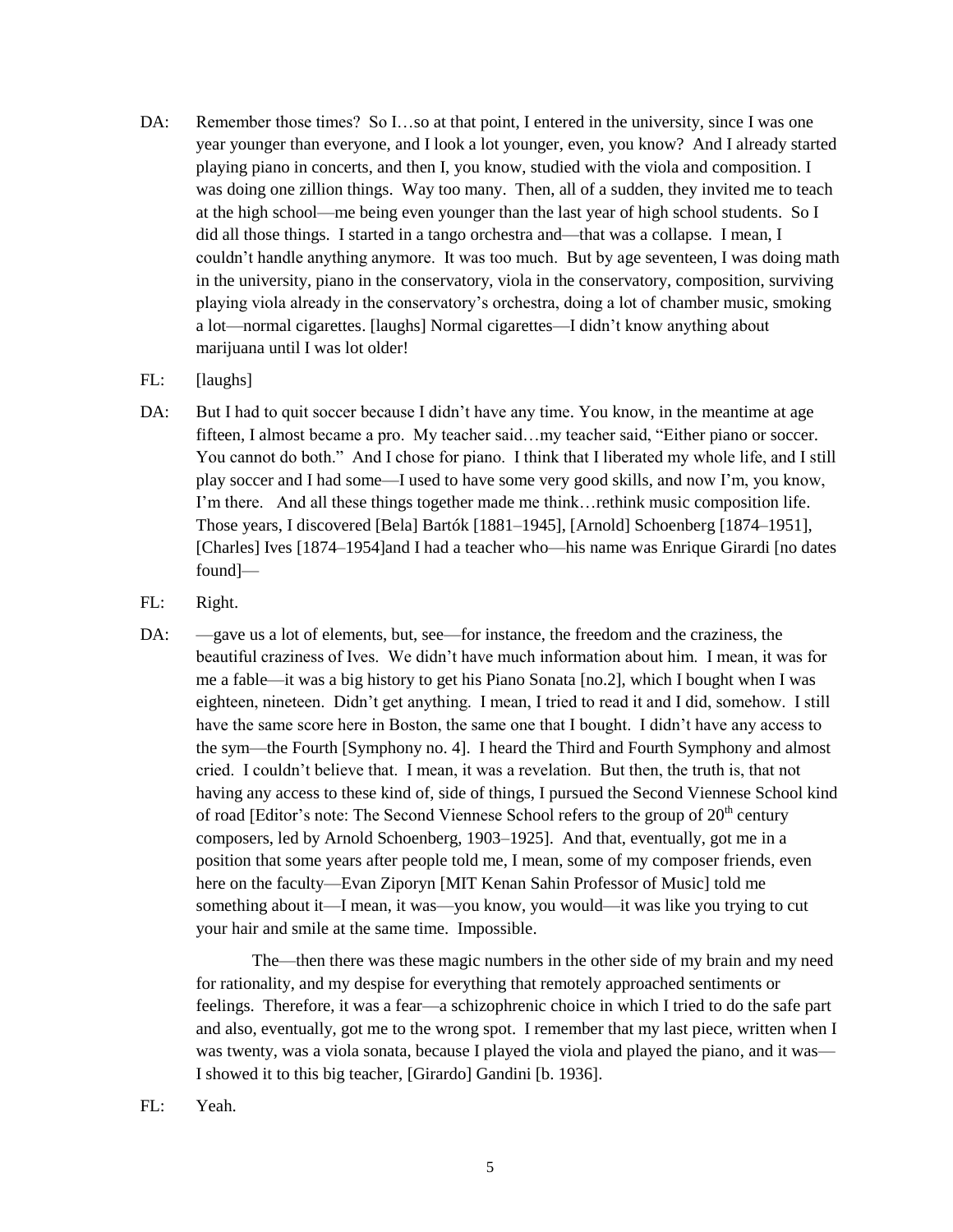- DA: Girardo Gandini, and he was smiling and grinning and saying, you know, "Wow. There's a big Second Viennese School in Berisso, my home town, and you are the guy." And I see this score now and I think it is a pretty good example of a Bergian [Alban Berg, 1885–1935] post-Bergian, I would say, you know? Nothing bad, I don't think. I mean, but it didn't—I went to the limits of that mentality and I didn't know—I mean, I didn't know what to do next. I didn't know. The language problem was impossible for me to solve then. I mean, had I lived in this country, for instance, where you had so many in a big umbrella of one zillion different things that you can have access to, maybe I would have sensed many possible answers in all directions.
- FL: So Gandini didn't kind of show you other options?
- DA: No, no! He doesn't have them, even today. I mean, today he's in [unclear] esthetics.
- FL: Yeah.
- DA: I mean, I-
- FL: He was very involved in avant-garde music in Argentina there was a group that he organized, I have it written down here. What's it called now? Let's see here. Grupo de Experimentación Musical.
- DA: Yeah, yeah, yeah. That one. That one. But he formed it then.
- FL: Yeah. And I would have assumed that he would have had a…a kind of large…a sense of a larger, you know, contemporary musical world.
- DA: Honestly, maybe he did or he tried, but I didn't—[though unfinished]. There were two aspects to it: One is that he quit the conservatory and he went back to Buenos Aires. I was in the smaller city. I couldn't take private lessons, I didn't have the money. And then a friend convinced me—Osvaldo Golijov [b. 1960]. Osvaldo convinced me to go back to composition and take some lessons. And I went with my sonata, my viola sonata.
- FL: Right.
- DA: Because then, when I was young, I mean, Osvaldo and I were part of the group of young composers and the most known, you know? But, I quit. And then I said, "*Basta*! [Italian: Enough!/ Stop!] What I want to do is I want to be a conductor." And he [Osvaldo Golijov] didn't quit. He kept composing and eventually became who he is now. I mean the—in fact, you know, I remember a concert in the theater where I'm the music director now [Teatro Argentino, La Plata, Argentina]. It's funny, you know, I went as a kid—I mean, I wasn't a kid, I was sixteen—and [Sir] Peter Maxwell Davies [b. 1977] was there because [Girardo] Gandini invited him. And there was a concert.
- FL: Ah. Wow.
- DA: So there were big people coming and somehow we were in touch but, you know, I don't want to be held [holding] responsible anyone for my failures. I mean, it was me; it was essentially me that I couldn't handle my own needs.
- FL: Mm-hm.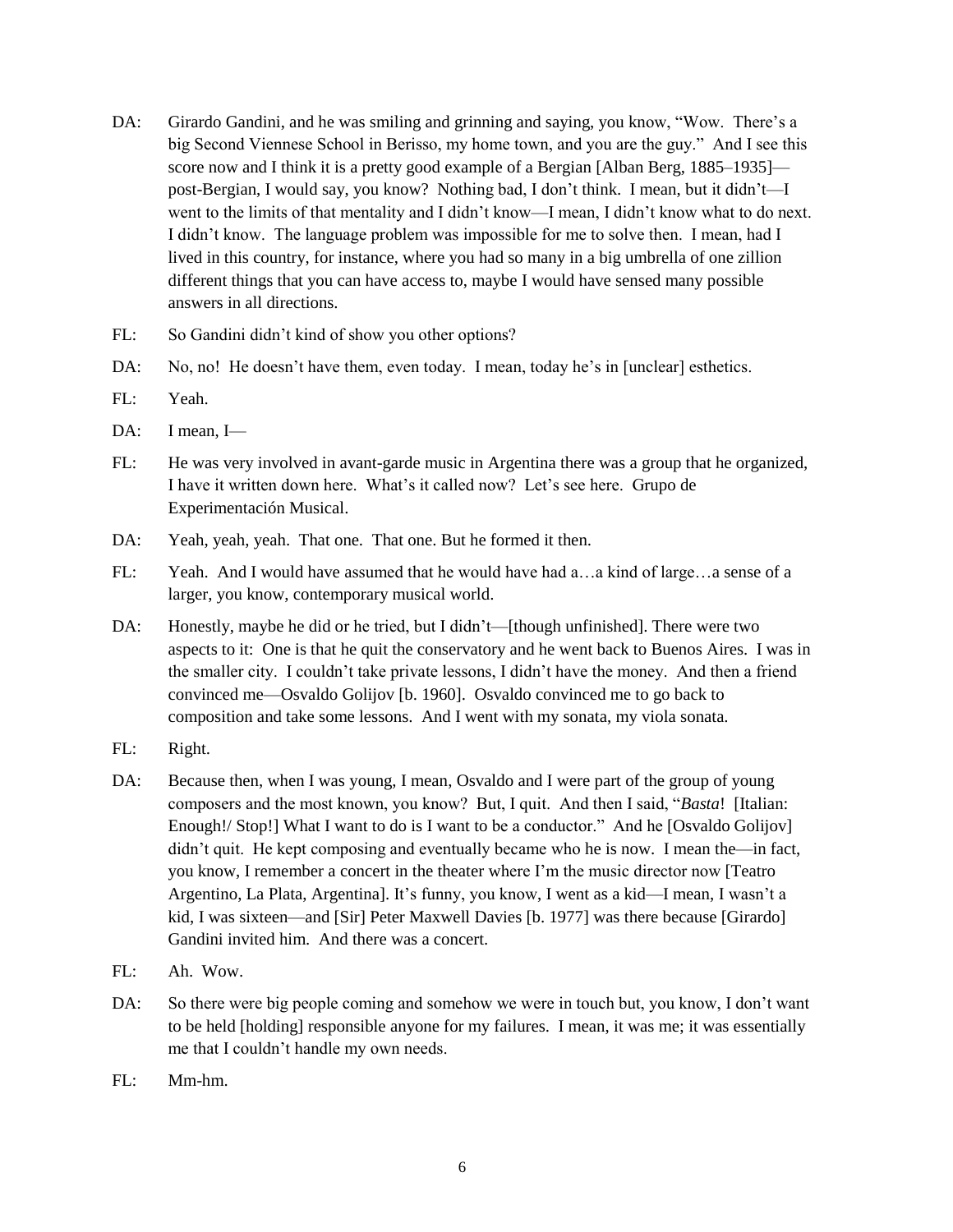- DA: I tried to be practical again to the rational side and I tried to be—then, I know, I said, "Okay, I play such and such. I don't want to be a pianist." I always loved the orchestra sound. Always, always, always, you know. One of—as I said to you in the—I think in the other interview, I used to hear the radio and I—you know, one of the first things—*Men and Mountains* [by Carl Ruggles (1924)]. I heard it in the radio and, obviously, the most…the biggest important buy of the year was my radio with the CD…with a—sorry, then we didn't—[laughs] with a cassette recorder.
- FL: Right.
- DA: So I still have some cassettes from then in my office here, of *Men and Mountains,* the first stupid time—
- FL: That's the Ruggles' *Men and Mountains,* is it?
- DA: Yeah, yeah.
- FL: Yeah.
- DA: So, you know, that kind of music—what was the access? By the radio, maybe, sometime. Low social class family, you're not going to be able to buy records and they don't…they didn't even have them. I couldn't solve the difficulty and I quit composition. I kept doing math. Then I quit math, too. I said, "*Basta*, I cannot handle it. It's boring. I like it, but it's boring." So, that was—.

# **2. Opera and other significant musical works and the beginning of professional conducting career (25:18–CD1 25:18)**

- FL: So, we'll pursue some questions later on related to the legacy of Arnold Schoenberg but I want to change the subject radically here.
- DA: Mm-hm.
- FL: You say that opera is in your blood.
- DA: Mm-hm.
- FL: Are you meaning particularly Italian opera when you think of that?
- DA: Yeah, yeah.
- FL: Yeah. Tell me about your childhood exposure to opera and your parents' interest in it.
- DA: I think I told you the story of my father being, you know, who he was, one of ten children and the only one who didn't pursue music.
- FL: Right.
- DA: He always asked me to—he asked me when I was small to play this *Traviata* [*La traviata*, three-act opera (1853), by Giuseppe Verdi (1813–1901)]. I had to find a nice simple version. And I studied that and it was one of his loves. We lived in the same house—the same house, I think I mentioned that, too, two families, my uncle's family and my father's family. We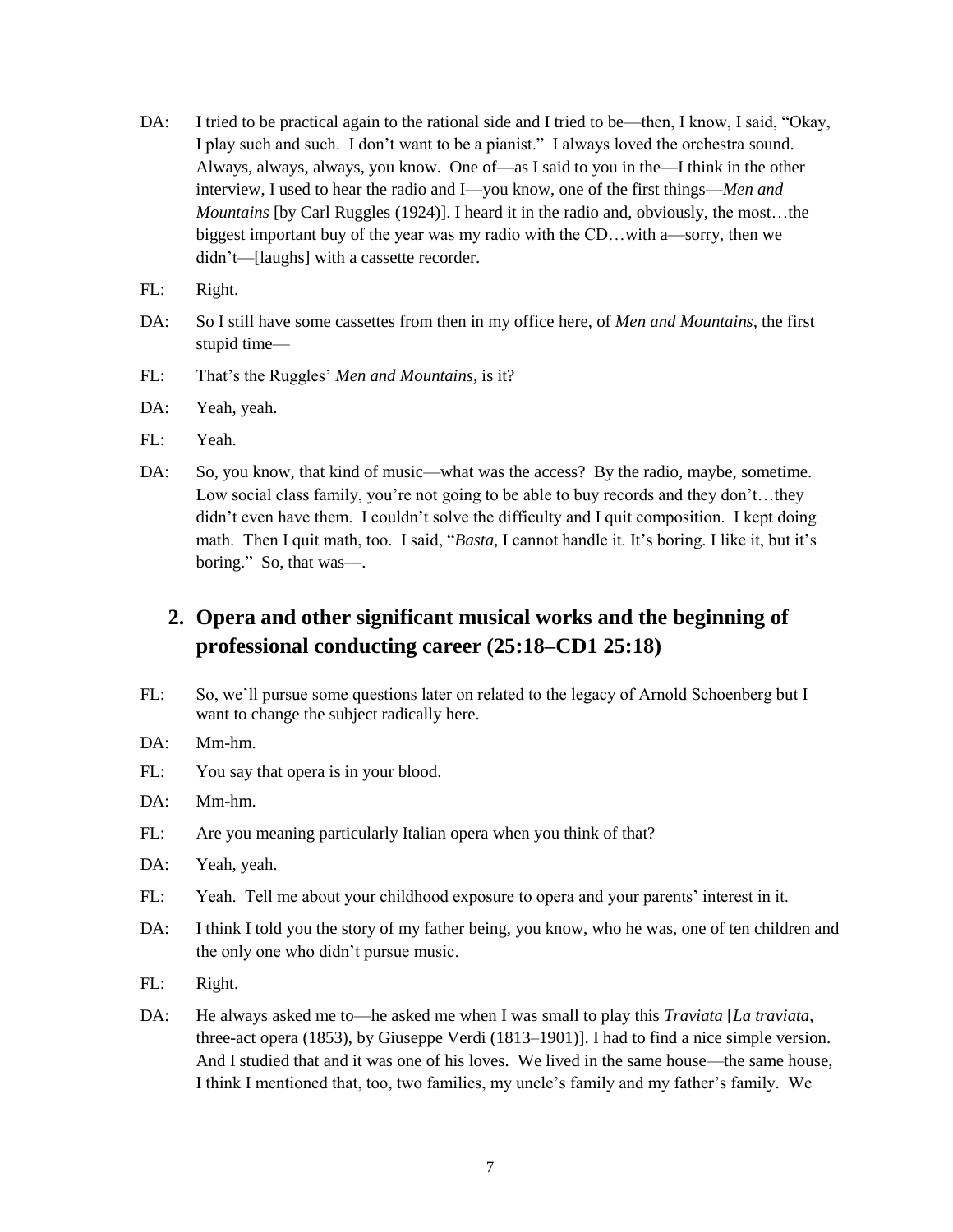were six people in a smaller place. I mean, this was a hole. A little bigger was the room for my family and a little bigger for their family in one and, you know—.

- FL: Wow.
- DA: So, there was a piano in the other one, because my uncle had only one daughter and she was a pianist. The first sound that I heard of the piano was that one. And the tradition of my grandfather being their father, my uncle and my dad's, you know, being Da-Da, the musician, so that came through and my uncle had a phenomenal tenor voice. As much as I hated the guy because he—there were big problems in my family, you know, in that partnership—
- FL: And your uncle's name was.
- DA: Mario.
- FL: Uh-huh.
- DA: He still lives—
- FL: Did he immigrate to Argentina after your father?
- DA: No, first.
- FL: First.
- DA: My father was...went to Argentina—that's a funny thing—as a tourist.
- FL: Yeah, you told me about that.
- DA: And he stayed there.
- FL: Right.
- DA: I wasn't supposed to be—I mean, anyway, it was weird. No, my uncle did that after—right after the [Second] World War. This uncle was the chief of the tanks in the Italian side of [Erwin] Rommel [1891–1944; German Field Marshall during World War II] thing in Egypt. So that was my uncle.
- $FI:$  Wow.
- DA: So, he after leaving the tanks he and went back to Friuli [Italy] and then he immigrated to Argentina.
- FL: Mm-hm.
- DA: Like I said, big, big tenor voice, and in those days, in the sixties and seventies, all the immigrants from Italy would gather every other week to have big *mangiate*—big gatherings for eating—and—
- FL: Mm-hm.
- DA: —obviously, it was always known that anyone with a voice who would sing a capella, no accompaniment, if we didn't have any piano, songs. Neapolitan songs, Northern songs, and especially all [Giacomo] Puccini [1858–1924] and [Giuseppe] Verdi. That was part of the informal training in that Italian neighborhood. I have to confess then that I had big ambiguity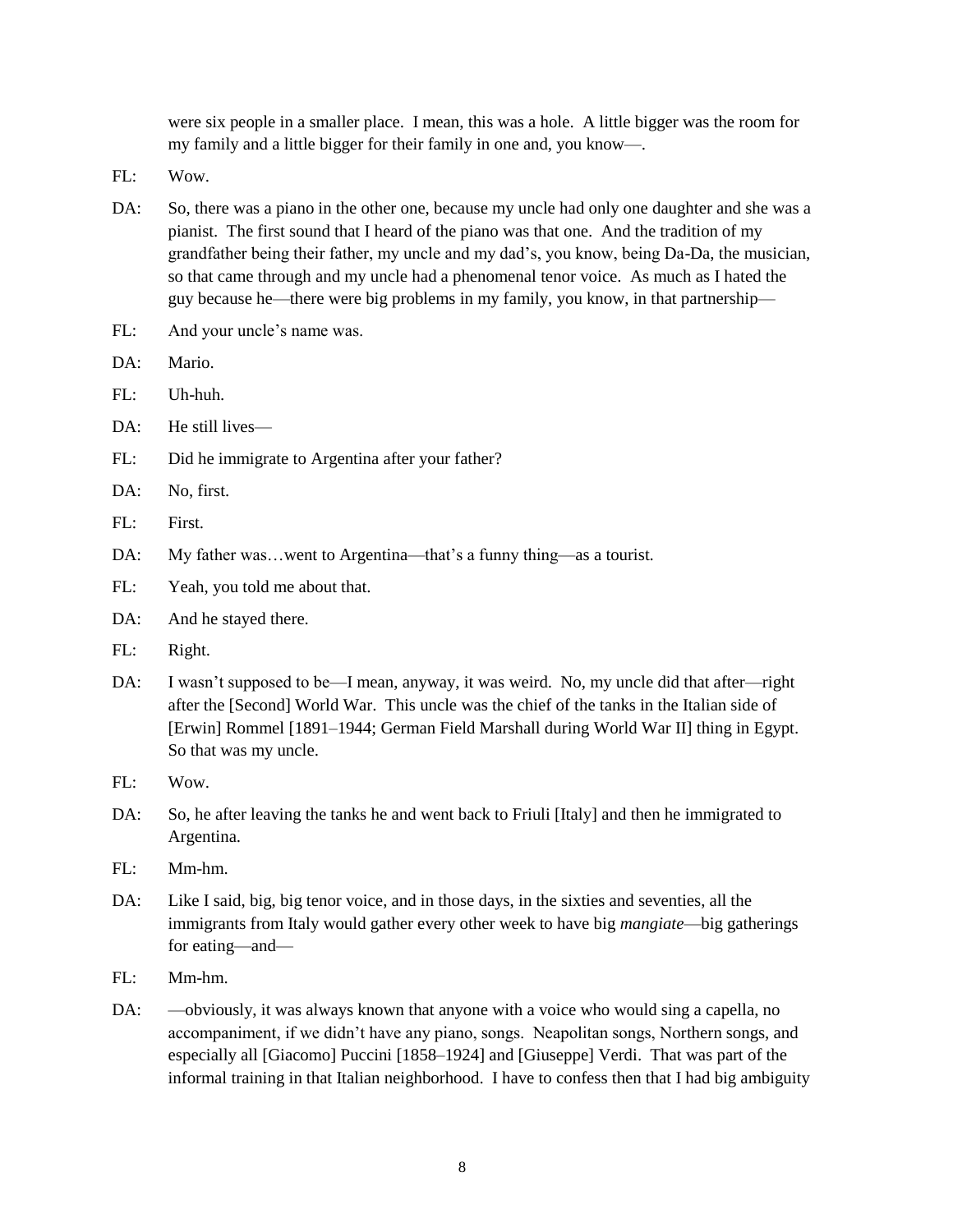about opera because sometimes I hated it deeply and sometimes I loved it. I went to my first opera performance not to listen but to sing.

- FL: That was *The Magic Flute* [K. 620 (1791), two-act opera by Wolfgang Amadeus Mozart (1756–1791)] that you said—
- DA: *The Magic Flute*. I didn't know any opera at all. I didn't go to the theater, but the first time I went I went to sing. And it was imprinted in my genetic code—to some extent it's part of my training. Now, many times, I refused to go to opera houses or concert halls. I didn't feel like—and I said, "I won't go until I conduct there." And I did [laughs] in many places. And then I ended up conducting in those places, you know, in Europe, for instance.
- FL: So what was the first professional opera performance that you actually went as an audience member that you actually saw?
- DA: I remember it was *Traviata*.
- FL: Uh-huh. And where was that?
- DA: It was in Argentina.
- FL: Yeah.
- DA: Then, you know, they went back and forth because, for instance, when I was fifteen in those turmoil years, I was also, you know—since everyone knew that I was a…a phenomenal sightreader, all singers contacted me to accompany. And I started accompanying professional singers, and I had read in the famous Scherchen book [*Handbook of Conducting*, by Hermann Scherchen] that that was one of the schools that you have to go through, you know, in order learn the right tempi for your—you know. It was funny, because without doing opera, I was in all these singers' world, all of a sudden. Then, [claps] another clash. After twenty, I was hired in the theater as accompanist with the choir—
- FL: Right.
- DA: —and became assistant conductor. And I started learning things there. The things that I heard when I was a child—so it's mixed, because then, also, those crazy statements by [Pierre] Boulez. Remember?
- FL: Yeah, about bombing the opera houses and things. [Editor's note: Referring to misunderstood comments made by Pierre Boulez in 2001.]
- DA: Being in that area of the thinking post-Webern [Anton Webern, 1883–1945]], I had my ambiguity between what I had in my blood, what I heard as a child, what I sort of like in my mathematical world of going through Webern and Boulez. So, then—then for some years, when I was so involved with serialism, I didn't want to hear opera. Didn't feel—then the big discovery. Then I learned about *Wozzeck* [opera by Alban Berg] and then I bought the big the—when I heard it I went bananas! Couldn't believe that that was possible.
- FL: And you've had a chance to conduct that, right?
- DA: I did a semi-thesis and I—you know, big working at Yale, and at Yale I conducted many rehearsals when we were preparing. I didn't conduct a full opera.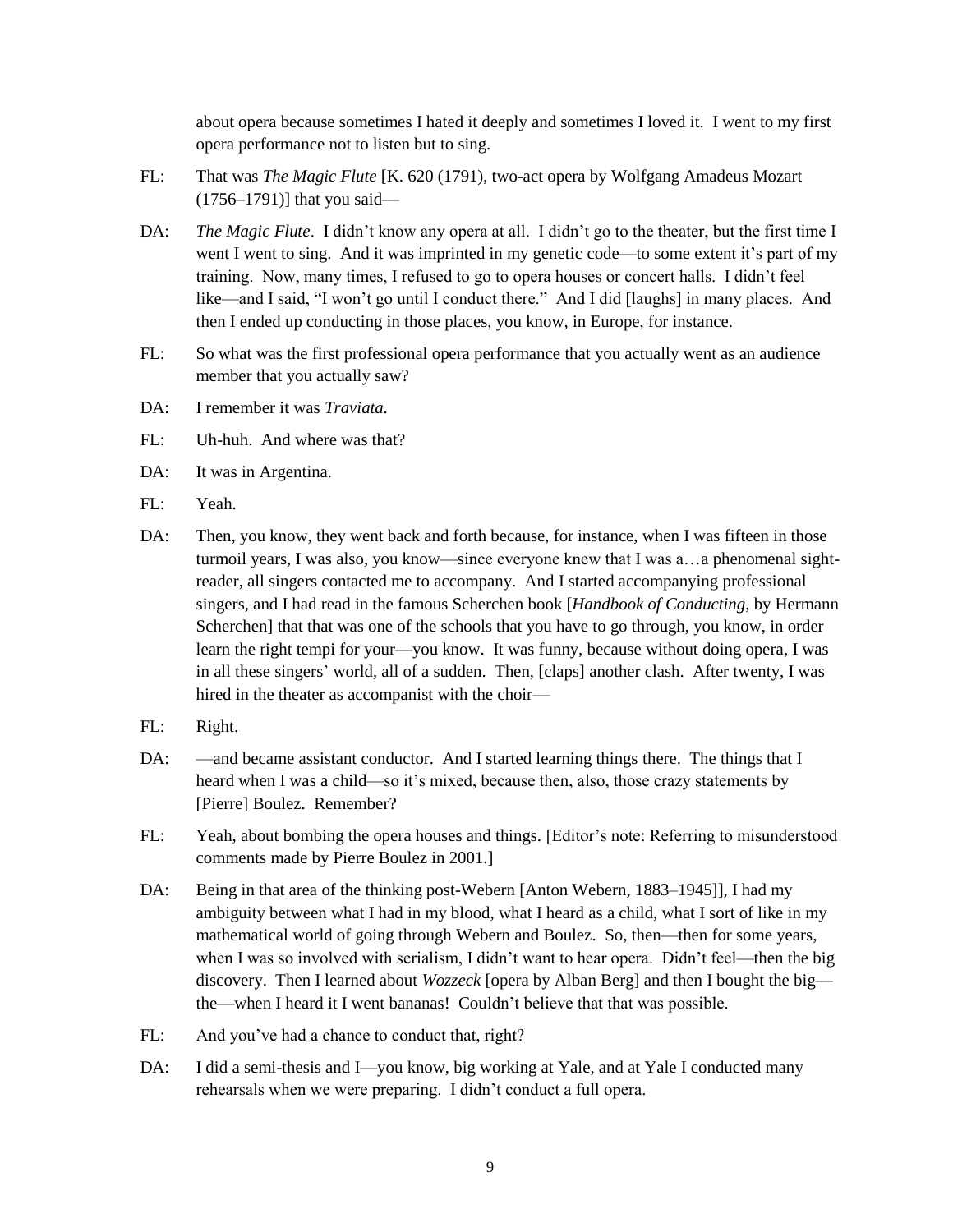- FL: I see. Mm-hm. Oh.
- DA: No. Not yet. I did a good work of, you know, like one hundred pages analysis on the piece.
- FL: Wow. Of the traditional—
- DA: And I—sorry—now that I remember, I did conduct for my final exam in the master's the three pieces.
- FL: Oh, of the Berg, yeah. [*Three Pieces for Orchestra*, op. 6]
- DA: Yeah, yeah, yeah. I conducted the, you know, the Berg, the *een-ta-da-ta*—and the last scene of the drawing of [claps]. You know the three pieces?
- FL: The orchestra pieces or the—?
- DA: Yeah.
- FL: Yeah. What's—I forgot the opus number on that.
- DA: Mm, you kill me.
- FL: Yeah.
- DA: I don't remember, it was opus 9, everything, no? [*Three Pieces for Orchestra*, op. 6]
- $FL: I \rightarrow$
- DA: [unclear]
- FL: —yeah—it sounds like it, yeah.
- DA: Well, the three pieces were—remember the—the prelude, the one that has the, you know, Marie [Editor's note: possibly referring to the role of Marie in Berg's *Wozzeck*], and at the end the drawing of [claps]? Yeah, I did that.
- FL: Yeah.
- DA: I remember I had a recording.
- FL: One last—couple more questions about opera. Do you now have some traditional or some favorite traditional operas, things that you really gravitate to from the traditional repertoire?
- DA: Oh, yeah, yeah. Traditional yes.
- FL: Yeah.
- DA: Yes. I mean, I still—I listen to some *Bohème* [*La bohème*, by Giacomo Puccini] and, believe me, I still feel like crying.
- FL: Mm-hm.
- DA: Some *Traviata* moves me deeply. Some—I mean not the whole piece but there are some—I mean I just conducted again, you know.
- FL: Mm-hm.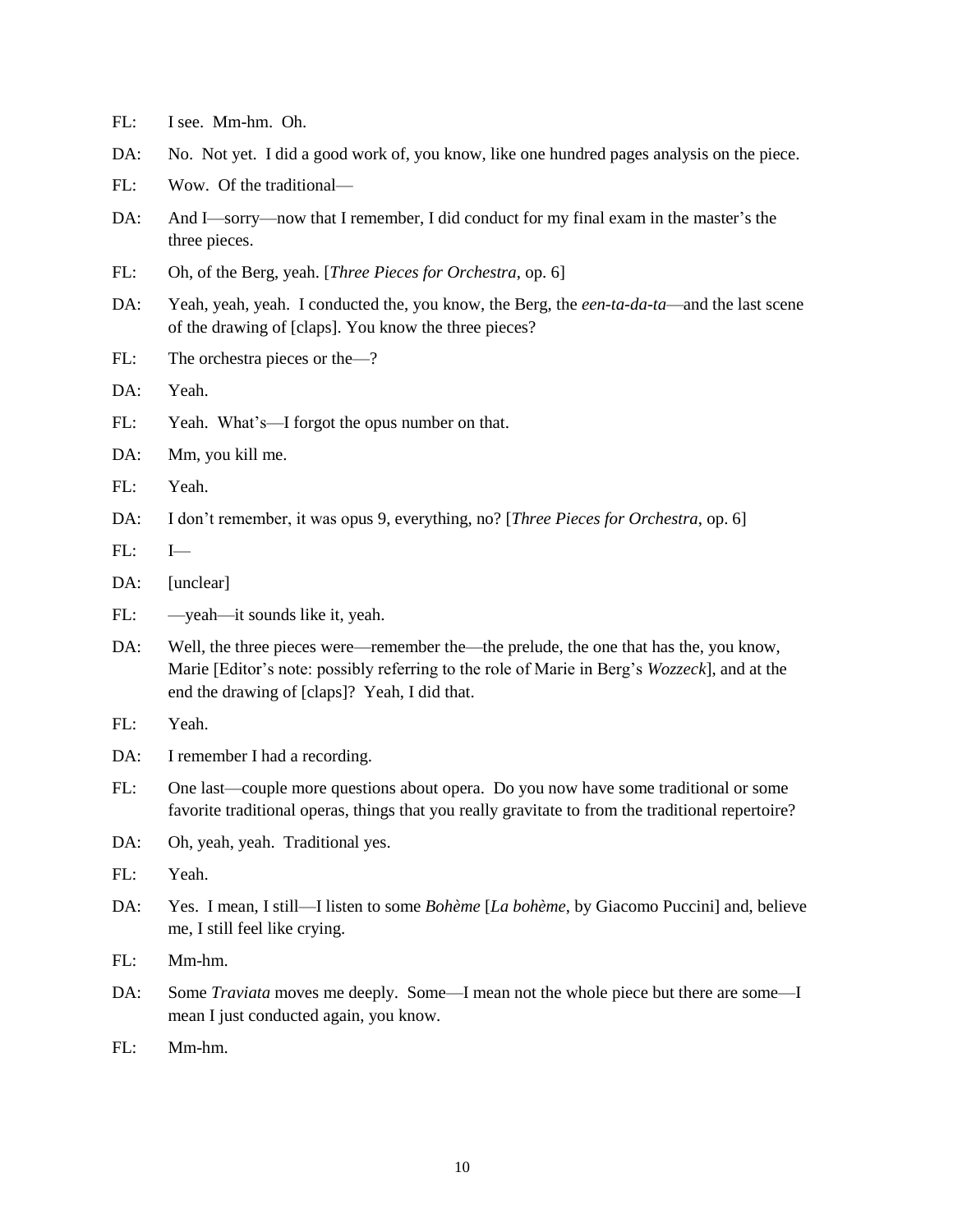- DA: But *Bohème* for me is—*Carmen* [by Georges Bizet, 1838–1875]. There are some passages of *Carmen* that I will always remember. I mean, there are some traditional pieces that I love so much and it's a weird, unreasoned, irrational, completely childish love.
- FL: Mm-hm.
- DA: More than childish. It's something...something like passionate.
- FL: It came as a real surprise to me, when I found this side to you. Yeah.
- DA: Why?
- FL: Yeah. It just—but it's—
- DA: For instance, there are passages of *Gianni Schicchi* [by Puccini] that integrate both the rational and the non-rational—I mean, in *Gianni Schicchi*, if you know the comedy, it's a beautiful comedy that Puccini so—such a smartly planned comedy. It's beautiful! I love that music. I love *Carmen*. *Otello* [by Verdi] for me, there are some passages of *Otello* that those dark—you know, the Iago, the darkest moments of, you know, *Otello* about to kill. And those moments are for me so significant that I—I mean I still like, you know, play the thing, and honestly, they move me as much as the first movement of the [Béla] Bartók *Music for Strings, Percussion and Celeste* [Sz. 106, BB 114]*.* Or [Gustav] Mahler [1860–1911] Fourth [Symphony no. 4] or Mahler Ninth [Symphony no. 9] or, you know, or some pass—I mean the big chaos of the second movement of [Charles] Ives' Fourth [Symphony no. 4].
- FL: Mm-hm. Yeah.
- DA: And it's a kind of the same crazy excitement that, you know, and—I mean, I don't—I don't feel that—or, you know, some of…some passages of the [Albert] Roussel [1869–1937]'s Third Symphony [in G minor, op. 42], the [Igor] Stravinsky [1882–1971]'s *Rite of Spring*, the [Luciano] Berio [1925–2003] *Sinfonia*—some passages I heard, you know. Andriessen, also, was a discovery only a year ago. [Editor's note: likely referring to Louis Andriessen, b. 1939.]
- FL: Yeah.
- DA: Some incredible moments of [Carl] Ruggles. I mean, those are parts of, you know—some incredible moments of [Johannes Sebastian] Bach [1685–1750]. Like I don't, you know I can't deny that. Or the Mozart *Requiem* [K. 626].
- FL: Yeah. Yeah.
- DA: They move you like crazy and as completely opposite and different as musical fish, you know, are.
- FL: Yeah.
- DA: Completely different!
- FL: Yeah.
- DA: But I have to confess it.
- FL: So—[laughs]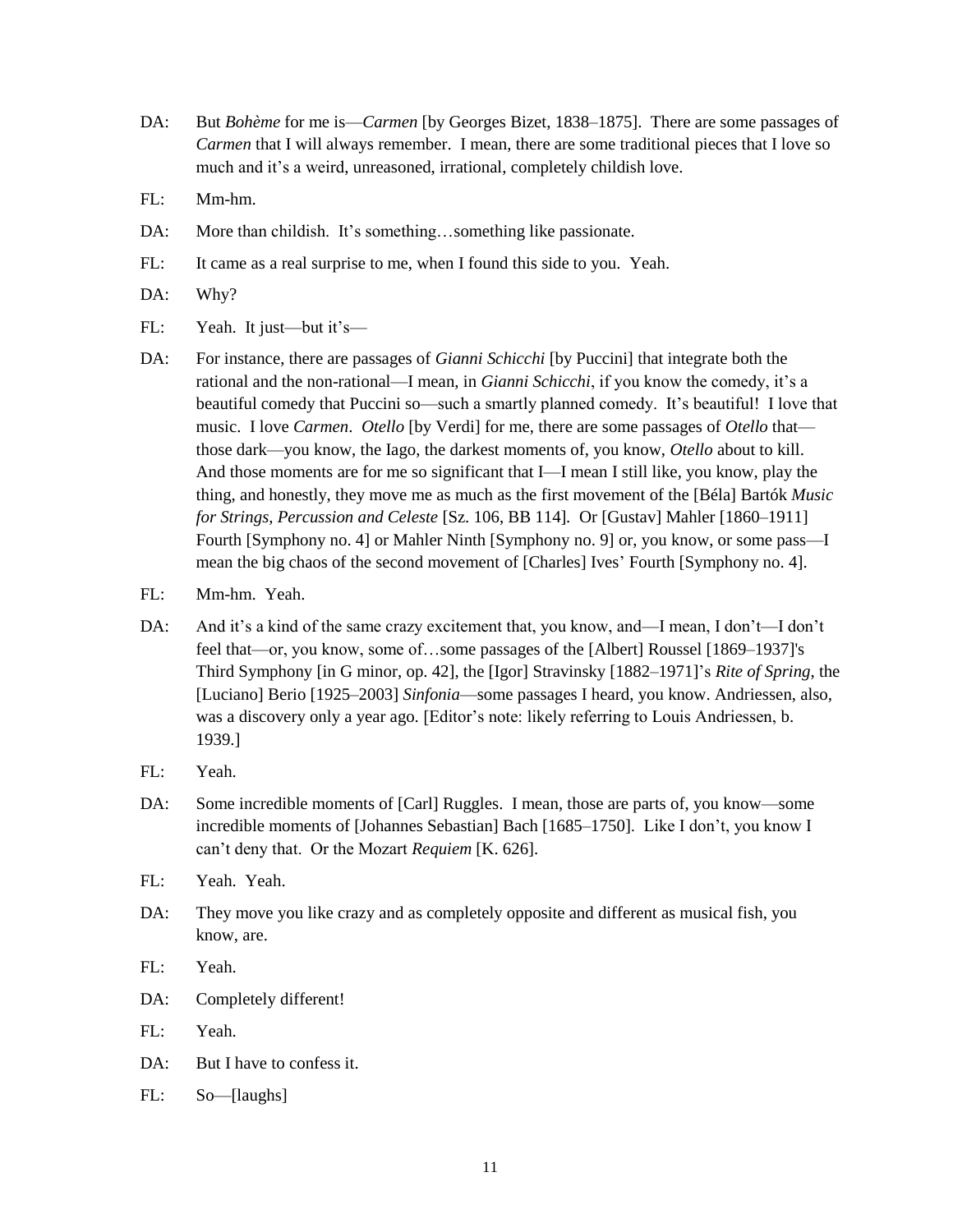- DA: I mean it's the thing that you see, for instance, that's why I—with the time I respect more and more Ives, because Ives went to the whole spectrum of anything. You throw a cat in—on the piano. Anything! Anything. Dissonant on dissonant, consonant on consonant, you know, chord on a chord, cluster or not. I mean anything. And you see beauty in every single little thing that he wrote.
- FL: Yeah.
- DA: And it's as opposite. I mean, you go to *114 Songs* [by Charles Ives] and you see the entire world there.
- FL: Yeah.
- DA: It's—well, if the text is eclectic, you know, I admire the guy for that, and I only...I have to confess that the last act of *Bohème*, I started crying for the  $n<sup>th</sup>$  time she is going to die.
- FL: Mm-hm.
- DA: And I cannot help it.
- FL: Yeah.
- DA: And—and when this phenomenal second movement of the Roussel *Third* [Symphony No. 3 in G minor, Op. 42 (1929/30), commissioned by the Boston Symphony Orchestra], so incredible dissonant and the tension going and, I mean all these intervals that any—I, you—I feel a similar—
- FL: Mm-hm.
- DA: Or the beautiful fading of the last part of the Fourth Symphony—Ives' Fourth Symphony—
- FL: Right.
- DA: —and this dissolving in tonality is something that make your life different. But, believe me, *Bohème,* also.
- FL: Mm-hm.
- DA: It's strange, but it's the truth.
- FL: Yeah. I see that you've conducted [Richard] Strauss' [1864–1949] *Salome* [Op. 54] and *Der Rosenkavalier* [Op. 59]. Do you have much interest in German opera? I see you haven't done any [Richard] Wagner [1813–1883].
- DA: No. No, no. The *Salome,* I did many rehearsals as, you know, prepare everything—singers and the orchestra and everything—so I had…I know the piece very well. I have to confess, being forty-five, that I still have to study Wagner. I conducted one piece by Wagner, the *Siegfried Idyll* [symphonic poem for chamber orchestra].
- FL: Mm-hm.
- DA: And, although I know very well *Tristan [und Isolde,* opera by Wagner], for instance, to give an example, much of the German repertory is still foreign to me.
- FL: Uh-huh.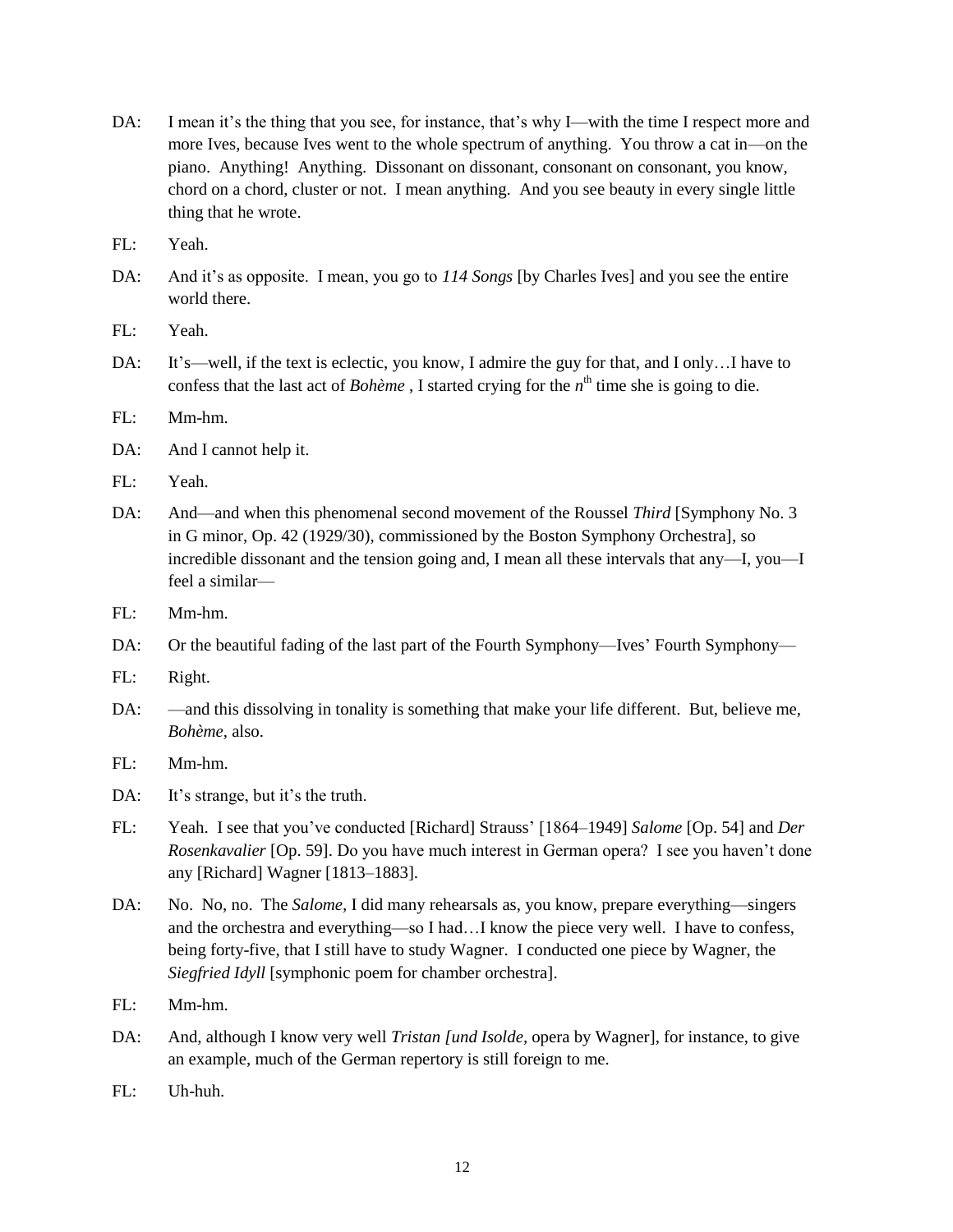- DA: I…in the past was because of my—one of the reasons, lack of knowledge of the language. Now that I speak the language very well, I could do it, but I don't…I'm not…I don't know how to explain it. It doesn't...I don't feel any, any special urge to acquire that knowledge.
- FL: Yeah.
- DA: And I…it's something that is, for instance, there are two or three points that I consider I have to develop in the next years before I die. One is going back to the French language, because I used to speak very well and now it's my weakest language. And one is Wagner and German Romantic and post-Romantic music, which is something aside from [Johannes] Brahms [1833–1897], [Robert] Schumann [1810–1856], you know, [Anton] Bruckner [1824–1896], that I…I'm much more familiar. I conducted three symphonies, you know. I have some ideas.
- FL: Right.
- DA: But, with the opera world, German opera world, believe me it's—I love *Freischütz* [*Der Freischütz*, by Carl Maria von Weber, 1786–1826], for instance.
- FL: Mm-hm.
- DA: But it is difficult for me to relate to the music, instead, you know, with Verdi, any piece, even the pieces that I don't know very well, but I relate to them in a second.
- FL: Mm. Staying on the subject of opera, but moving in a different direction: There's quite a history of opera in Argentina that goes back to the eighteenth century. It seems like, although it's dominated largely by Italian opera, there is a native Argentine tradition, as well. There's some composers' names that I've dug up here: Francisco Hargreaves, 1849-1900; Zenon Rolon, 1856-1902; there's Arturo Berutti [1858-1938], Juan José Castro [1895–1968]. Are any of these composers' works—are they…is there any interest in those in Argentina? Do they get performances very often?
- DA: No. Berutti, definitely not. He was a…he was also the composer of the [Argentine] National Anthem.
- FL: Uh-huh.
- DA: Berutti. Beyond that, no one. Castro was a big name, and still the funny thing that I'm somewhat related to the family. One of my important piano teachers was married to Castro's son.
- FL: I see. Yeah. He died in 1968, it says here.
- DA: Yeah, yeah. This is Juan José Castro. She was married to Roberto Castro [no dates found], who is still alive, I think, and she is already—I saw her—she is seventy but looks incredibly well. Castro, Juan José Castro, see the problem is—one of the difficulties to define those interests in that society is that Argentina is such a mixture of cats, dogs and everything that you can—generally speaking, people don't care as much as Americans about their American music to give an example. It's always looking at and for Europe.
- FL: Mm-hm.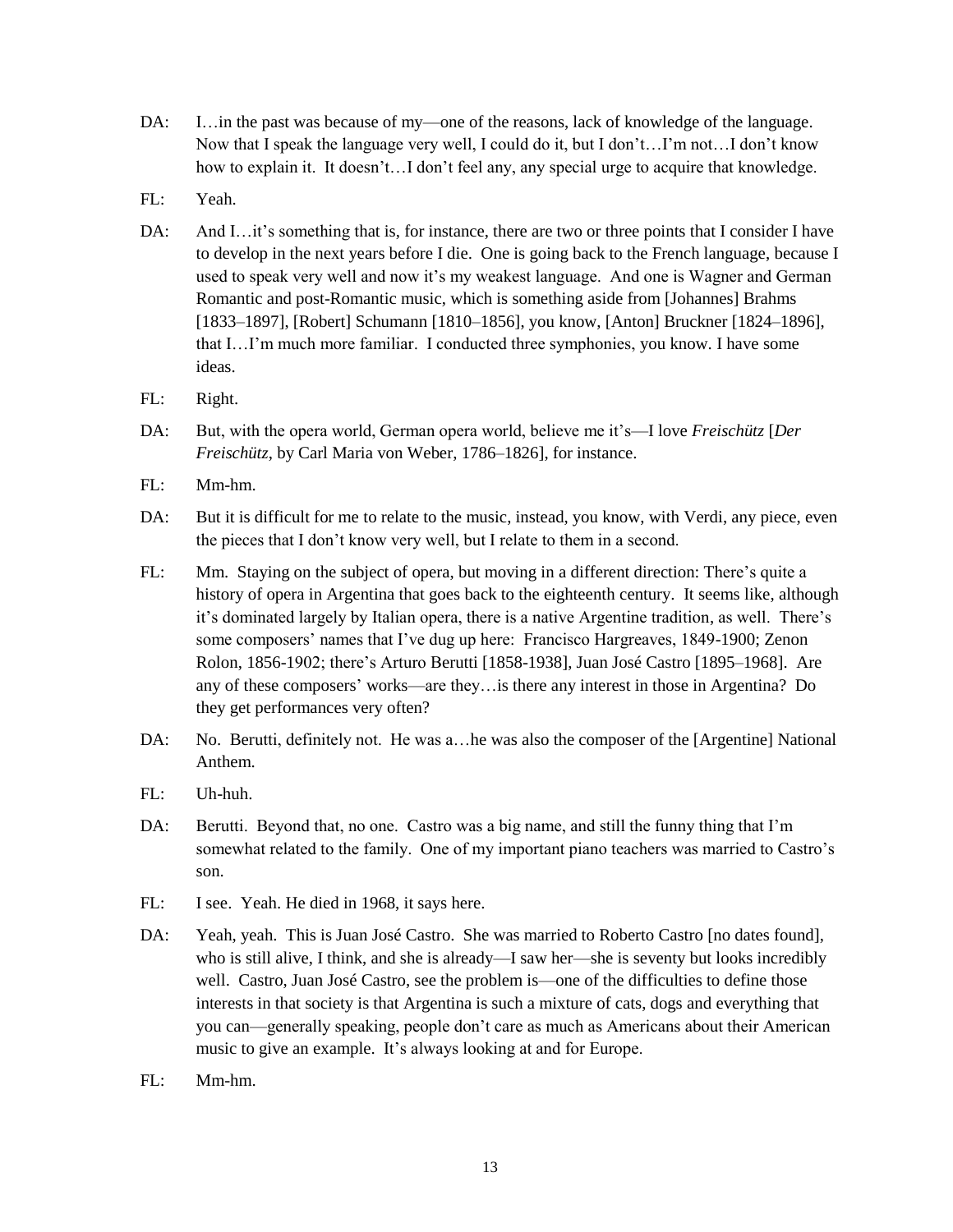- DA: So, most of the repertoire is essentially Italian with some Wagner, sometimes they did *Wozzeck* [opera by Alban Berg], a couple of times. I mean, you have to remember that the big building of the culture in opera there was due to [Arturo] Toscanini [1867–1957] traveling always, because everyone loved that opera house, Teatro Colón opera house is incredible, is—well, they are on strike and they're closed now. They go over and decided to close only a week ago.
- FL: Oh, my.
- DA: Just to stop the—to stop the union's definitions of labor. I mean, there was—the big things that the unions are defending that I should say are very fair, and terrible laws, defended by the government, so I, you know, that's a given. The legislation is pre-historic. But, at the same time, there was, you know, one after the other—disaster after the other. They were canceling concerts and opera performances fifteen minutes before the—
- FL: [sighs]
- DA: —I mean it's—even that was imported from Italy, I mean the big—but then, you know, as I said, it was Toscanini, Kleiber—Carlos, sorry, Erich Kleiber [1890–1956] was there many years, I mean, after he left the Nazis, I mean Germany, because he was against the Nazis. And where did he go? He went to the Teatro Colón and he stayed as music director for many years. In fact, Carlos Kleiber [1930–2004] started studying then because he was with his father [Erich Kleiber]. And there, started there. So, there was a big tradition based on the incredible skills of some people who went there to conduct for longer periods. I mean, Toscanini, when he went there, he would take a ship, fifteen days traveling, and he wouldn't stay for two days or three, like nowadays conductors. No. He would stay for months, so that way, with all the immigrants, they built quite an impressive orchestra and quite a good, you know, scaled to Europe, school of singers. Then all singers came to the Teatro Colón and it was a big tradition but, believe me, not about creation, because music as a classical art wasn't taken care of until the appearance of [Alberto] Ginastera [1916–1983], who, in fact, was the person that founded the conservatory where I studied [Gilardo Gilardi Conservatory of Music], for instance.
- FL: Right.
- DA: To give you an example.
- FL: In La Plata. Right, yeah.
- DA: Yeah. But creation of new operas—the guy himself, *Bomarzo* [Op. 32 (1964), by Ginastera], as I was mentioning to you, was cancelled some couple of days before the performance because the government didn't want to deal with those sexually charged scenes and the tone of language. Oh, my God. Terrible scene.
- FL: They even had some problems in the premiere in New York City. I mean—.
- DA: Here.
- FL: I read some of the reviews.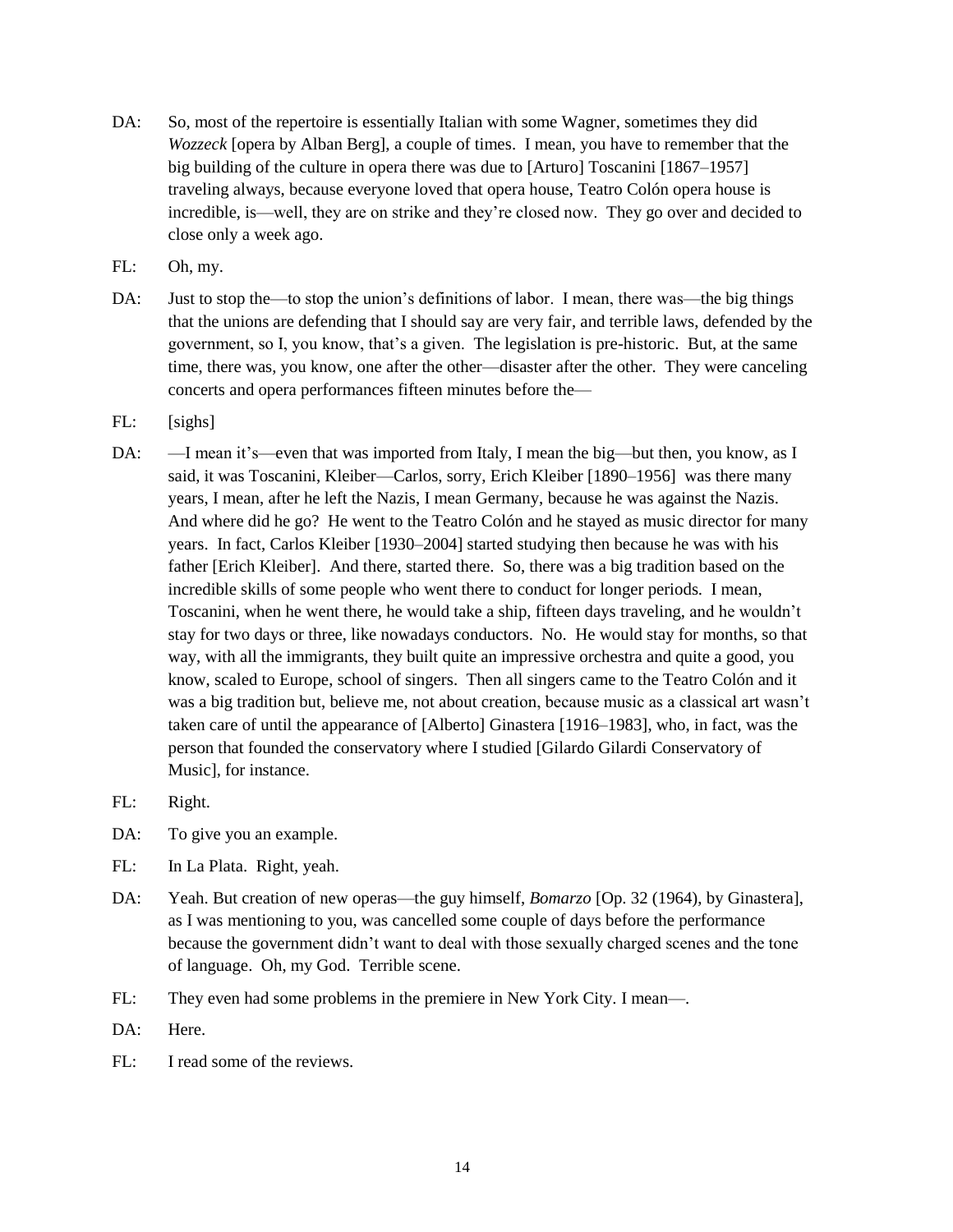- DA: Yeah. Here, too. Unbelievable, because that was in the sixties, only '68, it wasn't anything like 19—I mean, 1870. No, no, no. That was nineteen in the sixties!
- FL: Right.
- DA: It was almost parallel, imagine that, funny enough, it was, if not the same year, it was almost close to the per—the first performance of Berio's *Sinfonia*. Imagine that. I mean, how come? I don't really get it.
- FL: So. Ginastera also wrote *Don Rodrigo* [Op. 31 (1964)], which is an atonal, twelve-tone work, apparently. I haven't had a chance to look at the score. And then there's another opera of his, *Beatrix Cenci* [Op. 38 (1971)]?
- DA: *Cenci*, yeah, yeah. It's not—
- FL: Are these operas done very often now?
- DA: They did *Bomarzo* two years ago. *Cenci*, I don't know. I mean, I'm always talking about the first theater in the country. I'm the music director now of the second one.
- FL: Okay. And the first one, the name of that one again?
- DA: Teatro Colón.
- FL: Yeah.
- DA: The big, you know, name and for many years.
- FL: Right.
- DA: Those guys—now there is one of the theaters, one is called Avenida. I just learned in the last three or four years they have a, you know, like a private management and they do some interesting, you know—but it's a small theater. Remember, Teatro Colón is bigger than the Metropolitan [Opera, New York] as a hall.
- FL: Wow.
- DA: But much bigger. So, singers always fear going there because you have—you know, in order to have a voice to really, really hold a hall, you know? It's hard as hell. I mean, [Luciano] Pavarotti [1935–2007] was booed there.
- FL: [laughs]
- DA: I mean, and people have no patience. I mean, in the past, I mean a generation is probably now sixty-something and I'm not sure about the opera culture there, but I used to—I saw it, I mean, the, you know, critique or public were very stern. So, they wouldn't buy anything, you know. Big voices came. But Plácido Domingo [b. 1941] still loves it... the place [Teatro] Colón]. But he says it's the most difficult house that I know.

### **[END OF CD1 48:05]**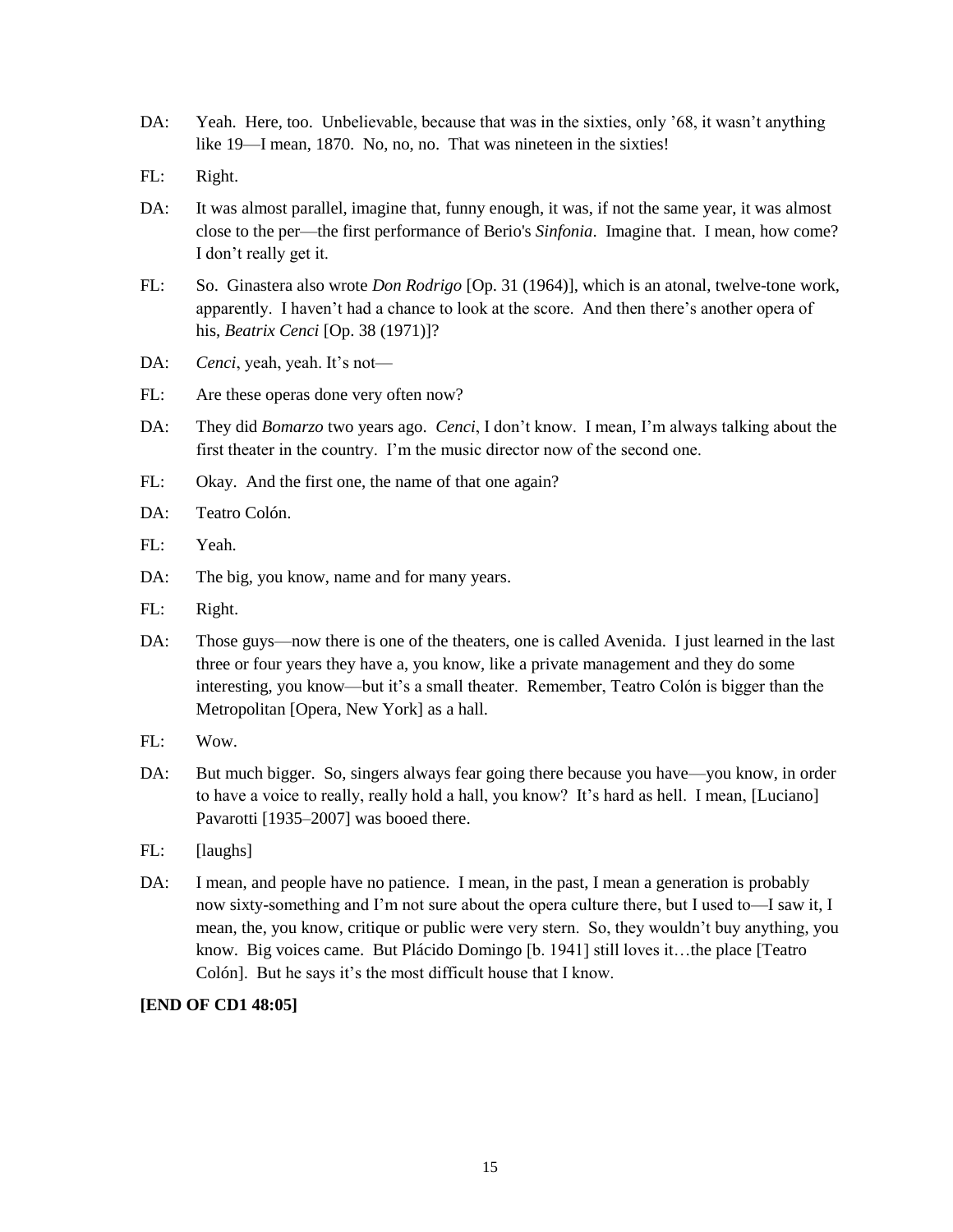## **3. Classical music in Argentina (48:05–CD2 00:00)**

- FL: So, moving on. You said that while growing up you didn't learn much about Argentine and Latin American, you know, classical music. I mean, we were talking about opera, but also just instrumental music, and you mentioned that the piano pieces of Ginastera that you played didn't particularly interest you. When did you start to learn about the extent of the repertoire and discover other Latin American composers that you like, like [Silvestre] Revueltas [1899– 1940]?
- DA: Oh, well, for instance, that's a good one. Revueltas I heard only in radio broadcast and I was—I felt—I felt like flying for the next hour, but not—that was approximately when I was nineteen or twenty, no scores—
- FL: Mm-hm.
- DA: —at all. I did tell you that since I wasn't able to buy any scores and it was unthinkable buying because there was no money and—
- FL: Right.
- DA:  $-I$  used to make copies and then I bound the copies as if they were books.
- FL: That's right, yes.
- DA: I still have them. So, for instance, [Heitor] Villa-Lobos [1887–1959] we knew because guitar players played him.
- $FI:$  Uh-huh.
- DA: He is, you know, a known presence and everything. I sight-read some music that we had in the library but not much of it. I mean, the symphonies were not known. By the way, I heard…three days ago, I heard a performance of a phenomenal, crazy symphony, very Ivesian—the Fourth Symphony—by a—
- FL: Hah.
- DA: —Frankfurt orchestra. Jesus Christ, it was unbelievable. And it was on the radio. You know, the guy has a lot of weird things. I mean, he composed more than one thousand pieces, you know, so even, you know, the qualities, you know, may be uneven, whatever, but sometimes he keeps you in a big [unclear] in your head. So most of the repertoire I did not know, and I learned through [Girardo] Gandini, by listening to his playing, when he was bringing some weird music that we never heard of. It was pretty much shut off, the country then, and also, you know, the possibilities were very reduced if you didn't live in Buenos Aires, didn't have access to Teatro Colón, didn't, I mean—essentially live in a village doesn't give you any idea of what people are doing. I can give an example. I learned first the names and then the music.
- FL: Mm-hm.
- DA: I don't know if I told you that I learned a lot about music by [Joséph] Machlis [*Introduction to Contemporary Music*].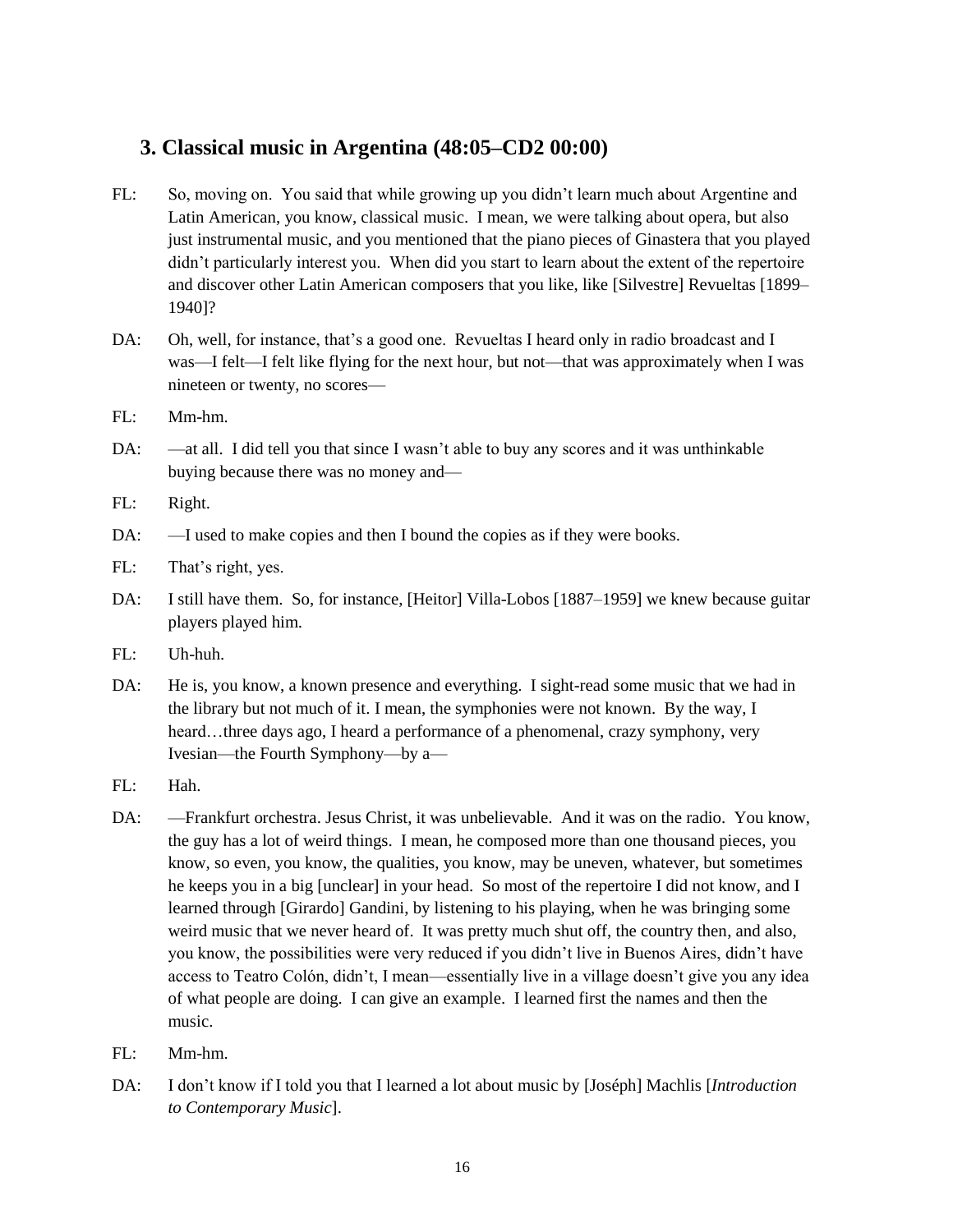- FL: Right. You mentioned that book, yeah. Yeah.
- DA: So, I learned their lives but then I was trying to look—scratch everywhere, you know, I wanted to hear the music.
- FL: Yeah.
- DA: So, that's that.
- FL: Some of the more—some of these other Argentine composers, there's Roberto Garcia Morillo  $[1911 - 2003]$
- DA: Ah, Morillo.
- FL: Roberto Camaño [1923–1993] —
- DA: Camaño.
- FL: And then there's more, [Mario] Davidovsky [b. 1934] and Alcides Lanza [b. 1929].
- DA: Lanza, yeah.
- FL: And Antonio—I'm not sure how to pronounce—
- DA: Tauriello, yeah. Antonio Tauriello [1931–2011] was a great pianist and conductor, who was a very good friend of [Girardo] Gandini. I saw him a couple of times and he used to—the funny thing is that he—he lives, but I think that he quit composition. I'm not completely sure, but he doesn't have any opus lately in the last twenty years. Very interesting figure and he was pretty much advanced in many aspects. [Alcides] Lanza was another guy, who—an interesting guy.
- FL: I've heard some of his electronic music, which is very interesting.
- DA: Yeah, yeah, yeah.
- FL: Yeah.
- DA: It's very interesting if you consider that this was kind of like in the historic, you know we are talking about the seventies. It's really old stuff now. [Roberto] García Morillo [1911–2003] is a part of that folkloristic kind of claque. I don't—I don't—I—see the problem is, when you are young in those conservatories and you have to play an Argentinean piece, it was kind of like imposed on everyone.
- FL: I see.
- DA: And it was a good idea, it was [Alberto] Ginastera's idea, so everyone—you know, for instance, I give you an example: six or seven year you have a such and such and such and such and such Beethoven sonata. You have to pick one to play in the last—your recital. Such and such and such and such for *Well-Tempered Clavier* [BWV 846–893], you know, Bach. This Brahms, this Brahms, this Chopin, you know, categories—like four or five. The last one was Argentinean composer. Morillo was one of those.
- FL: Mm-hm.
- DA: Who else you mentioned? Camaño.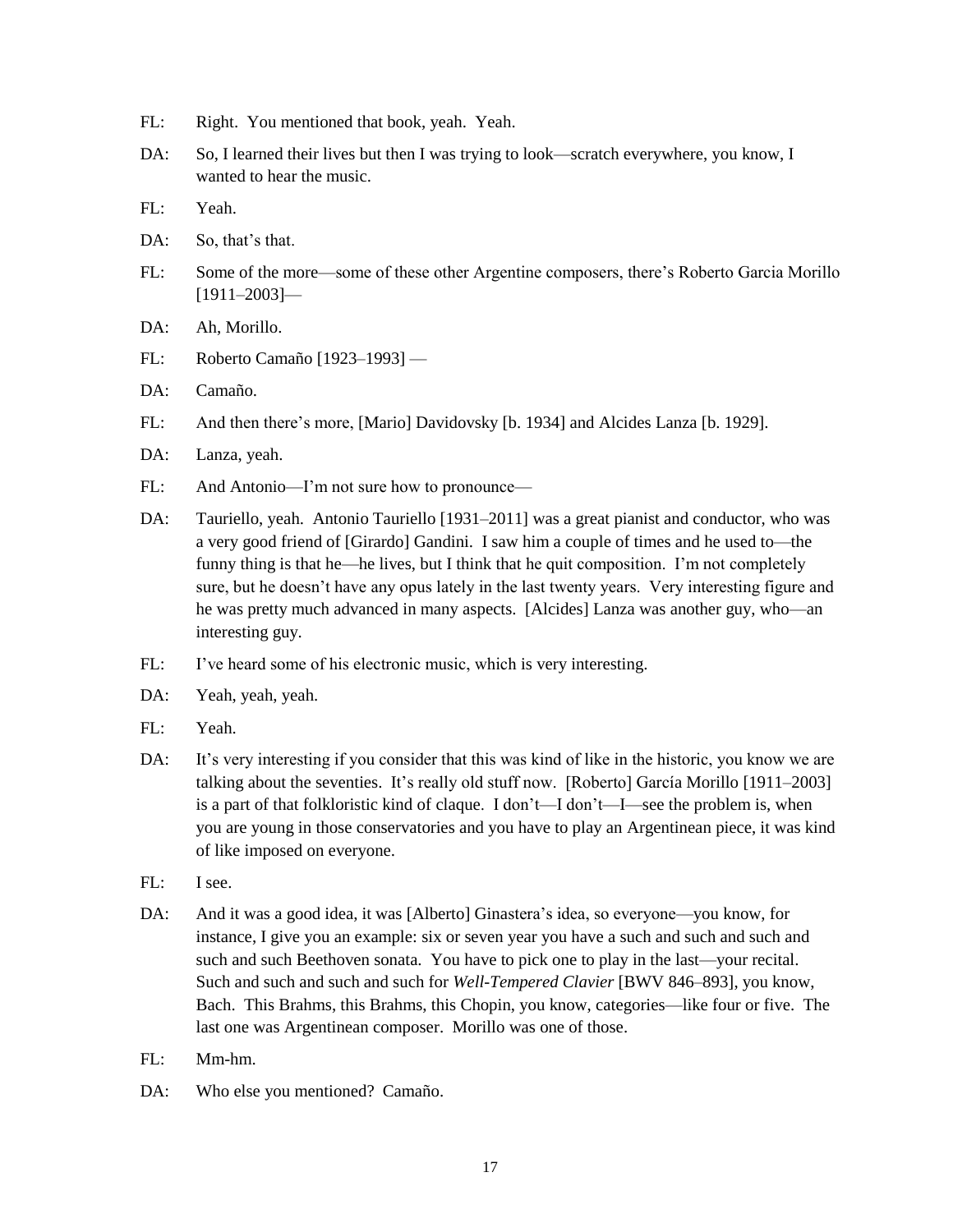- FL: Yeah.
- DA: Well, Camaño was much more advanced, but we didn't get that. We got Morillo, we got Lasala [possibly Angel Lasala, 1914–2000], we got some of the first [Alberto] Ginastera, we got—even [Ástor] Piazzolla was no—
- FL: Wow.
- DA: —and no…forget it. I mean, Piazzolla—we're not talking about any kind of avant-garde guy, you know?
- FL: Yeah.
- DA: So, my relationship with those guys was minimal as opposed to the music that I was by the program obliged to do, and the music that interested me—
- FL: Mm-hm.
- DA: —in my own discoveries as a young composer and avid reader didn't—I cannot relate to them. Honestly.
- FL: Mm-hm. Did you play any of [Girardo] Gandini's music at the time?
- DA: Yeah. Some of it. It was too hard. He's still a phenomenal pianist. I saw him compose in a—a piece and then I performed here years ago, *E sarà*, here at MIT.
- FL: Uh-huh.
- DA: I saw him composing, literally, the piece in its first version of piano.
- FL: Wow.
- DA: It was a composition of some older [Girolamo] Frescobaldi [1583–1643] and some—
- FL: I was going to ask you about this—that piece. So, you—it says you conducted the premiere of that. Is that right?
- DA: Here in America.
- FL: Yeah.
- DA: The American premiere.
- FL: Where was that?
- DA: Here at MIT.
- FL: I—I—that was a concert that I missed.
- DA: Yeah. Yeah, yeah.
- FL: Oh.
- DA: I did in that concert, I did four or five interesting contemporary pieces. It was…I don't remember when was it, but I have to look into the records. And the—it was like, probably, when I came back from Minnesota; I don't remember now. But, it was an interesting piece. It's part of the seventies, you know, seventies in terms of the composition of all this stuff. But in his original way in which, you know, a highly dissonant use of older structures, and it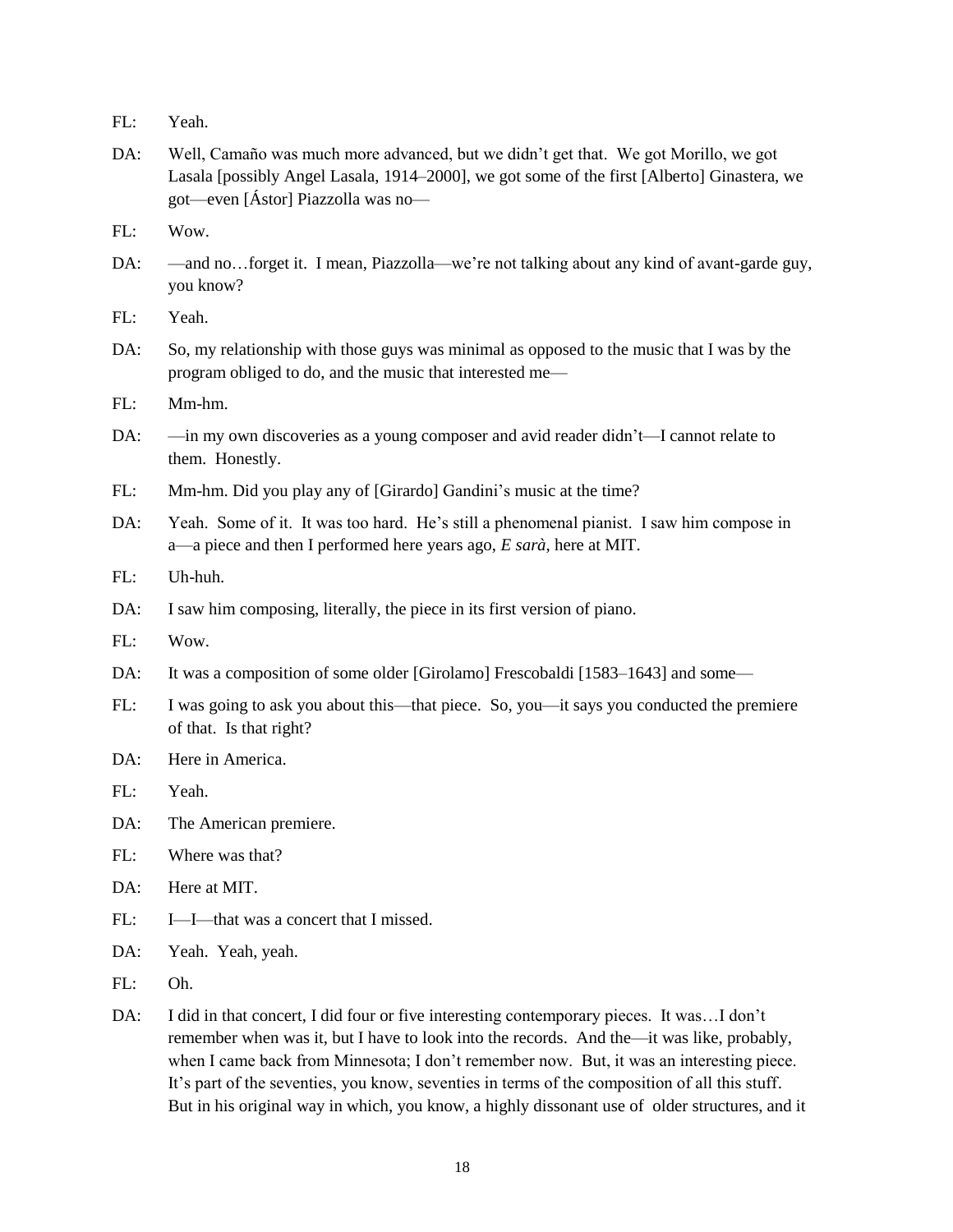is quite an accomplishment. The piano version was fantastic, the first version. Then he did the orchestration.

- FL: I see. I'll have to make sure that the library gets a copy of that concert. I don't think we have a CD of that concert.
- DA: We cannot talk to Clarice [Snyder, MIT concert director] to see if it's in their records?
- FL: Yeah. I listened the other day to his *Fantasie-Impromptu* [*for Piano and Orchestra* (1956) by Gandini].
- DA: Ah! Yeah.
- FL: That's an amazing piece. That's a wild—
- DA: Where? Where did you hear that?
- FL: On our LP record that we have here.
- DA: You do?
- FL: The Louisville Orchestra recorded that.
- DA: You do have it?
- FL: Yeah. It's a wild, wild piece.
- DA: It's a great piece.
- FL: Wow.
- DA: I didn't know that you have that.
- FL: Yeah, yeah.
- DA: I would like to listen to it. Well, the *Fantasie-Impromptu* was composed while he was my teacher, it was in the seventies, seventy—I don't remember. He was telling me about that. That's an interesting piece and he—he got his way here in America, it was the first piece that they—they performed here.
- FL: Uh-huh.
- DA: It was Lawrence Leighton Smith [b. 1936; conductor and pianist]?
- FL: Yes, right. Right.
- DA: Larry. Funny, now—then I met Larry.
- FL: Yeah, at Yale.
- DA: At Yale, weird, yeah. World is small.
- FL: Wow. When you were studying with Gandini, did you get a sense about his view of twelvetone and serial music, and were you feeling any kind of pressure from him to kind of write in that way, even though—at least this *Fantasie-Impromptu* certainly is not a twelve-tone piece.
- DA: No, it's not. It's not. It's a post-twelve-tone.
- FL: Yeah.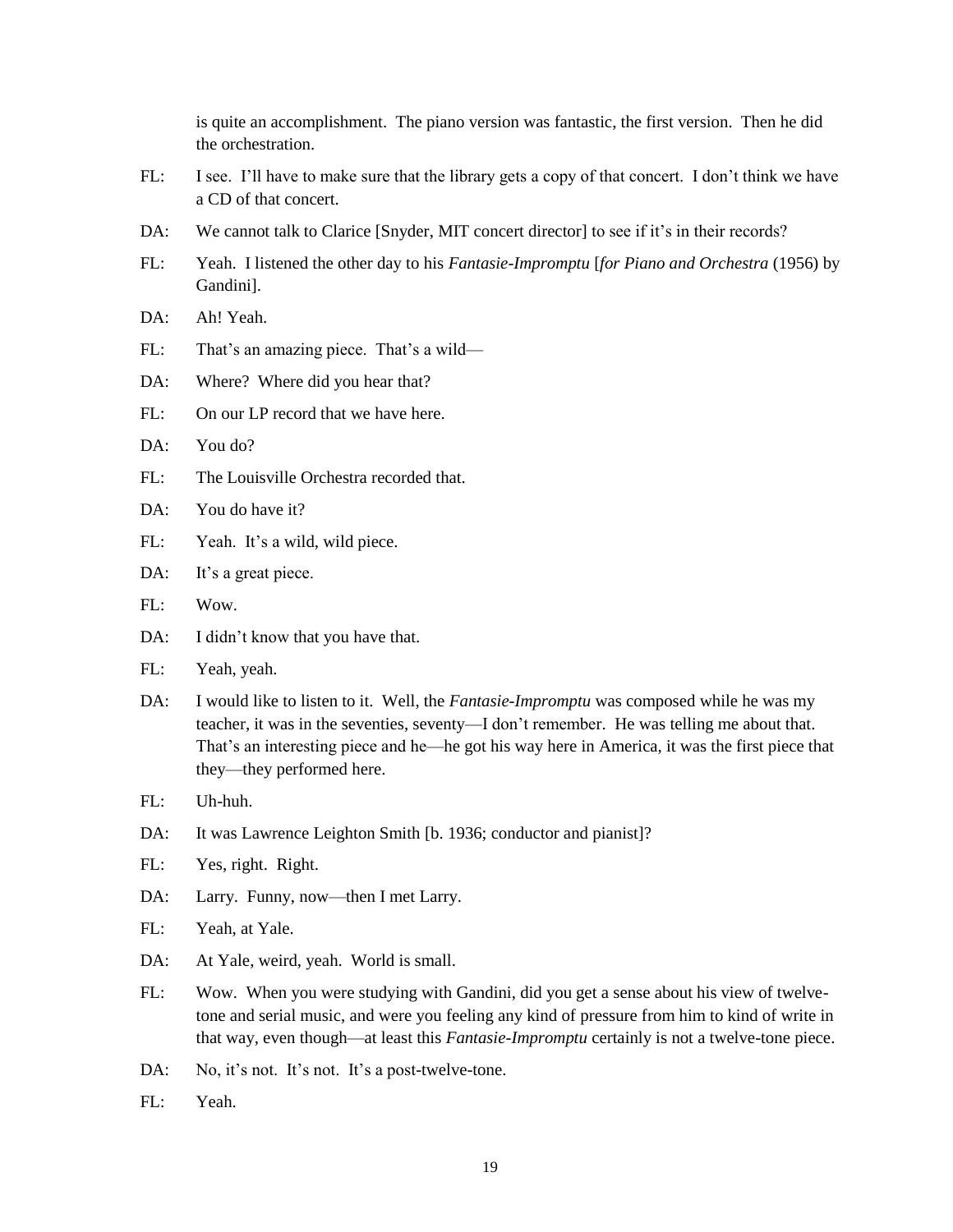- DA: It's a post-twelve-tone. No, no, no. He wasn't—no, no, no, I have to admit, he wasn't one of those scholastic guys who would say, "You don't compose that way and you are not in my— ." No, no, no.
- FL: Mm-hm.
- DA: He was much freer than that. No, no, no, it was my inner circling, going around the same subject. I mean, it's not—he, at least in my view, was a very interesting force in my life that wasn't exactly composing twelve-tone music. I mean, he did some, but then he got I think a lot freer. I mean, out of that necessary, you know, calculation of numbers.
- FL: Right.
- DA: And it was necessary for him, too, because he—the guy for—to give you an example, was a great pianist, phenomenal improviser, incredible sight-reader, and I'm sure that he needed that freedom, because he is a—well, lately in the last years, I, you know, didn't appreciate, you know, some of the compo—the compositions, but he still is probably one of the biggest figures there.
- FL: Mm-hm.
- DA: And, yeah. Yeah. As a musician general, his piano conducts sometimes.
- FL: You mentioned earlier and I had on here to talk more—a little bit more about Osvaldo Golijav. You mentioned, I mean you met him as a—you were fellow students at the La Plata conservatory, and you've described him to me as somebody you see has great potential as a composer. How would you assess the music that he has composed to date? I know that's a huge subject, but you've—over the years you've mentioned some things about him. If you don't care to talk about it, we can—but be interesting to get your thoughts.
- DA: No. I mean, I can say some about it. Osvaldo was a person who has been a—very important at certain points of my life, very important help and very important figure, even though I'm a year older than him. And at—we crossed paths in many…at some instances in our lives. Last one, when I came back to the States, in 1998. The…our mutual knowledge, even though in the last years we barely talk, I mean, I talk to him a year ago somehow. Our mutual understanding, our mutual knowledge maybe prevails, maybe I'm—hmm, I'm not sure if I will, if I can be objective on things that he does or he did. Funny enough, I was organizing my office and I have some scores that he gave me, even before this course went famous, and I remember the process of—because I had to stay in his apartment—because of the creation of this passion.
- FL: Yeah.
- DA: Because I—when I went to his apartment, I mean he…oh, he has kind of like a studio where he composes here in Brookline [Mass.]. His house is a little bit farther in Newton [Mass.]. I remember reading and seeing and discussing with him some ideas. The—what I can say is the direction that he's taken is something that for me was unexpected, and I discussed that in length with, you know, with John Harbison [b. 1938; MIT Institute Professor of Music], for instance. It's not the path that—to put it [unclear], it pleases me or something that I don't have a philosophical empathy with, or something that I, you know, I have to say that some of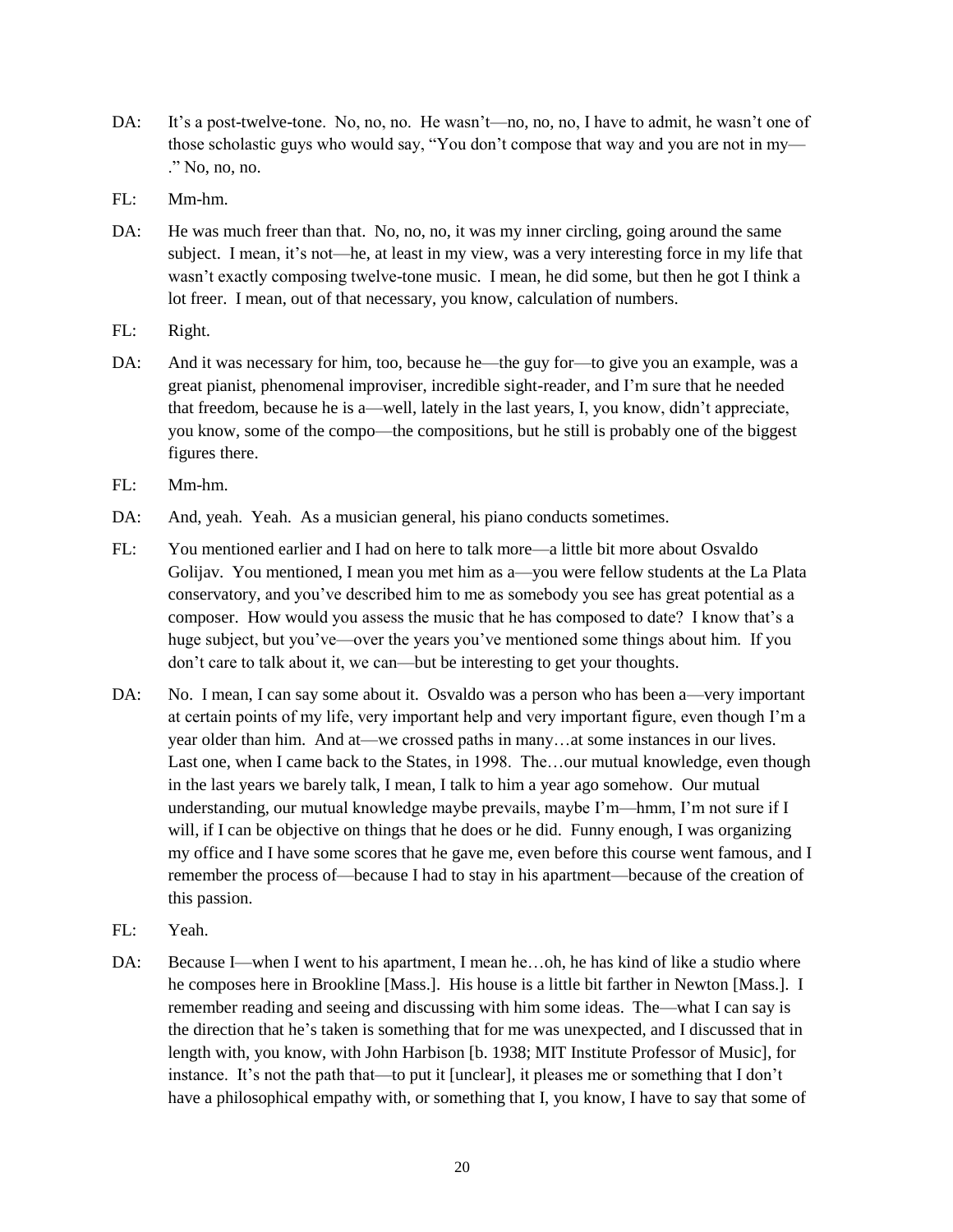the ideas behind it, I saw them in written text and that I—things that I discussed with him—I tend to agree. It's the realization that doesn't to me make it. And I feel…I feel a kind of embarrassed that I'm saying this and, because it was…it has been very difficult for me to relate to a person whom I admire and respect, and I really have to be thankful for advices and ideas and also in—at some moments in which I needed help from, you know, many points of view.

I stayed in his place when I came to this country the first time. He threatened me. He said that, "If you are not coming, I'm going to go there and take you from Argentina and bring you here, kicking your ass." You know, he said.

- FL: Uh-huh.
- DA: I said, "I wouldn't have any money to go there." And he said, "Well, you have money for the flight?" "Yeah." "Well, then, okay you stay at my place, you eat my food. I don't care, but you come here." So, you know, it's very hard for me to be hard on his creations since I respected him always so much as a person, and I—there are some pieces that I really love and some pieces I did as European premieres. There is one called *Yiddish Ruakh* [1990, by O. Golijov] from a former, completely different side you wouldn't even recognize now or, you know, some other pieces I was going to make an arrangement for. *Yiddishbbuk* [Inscriptions for String Quartet, 1992, by O. Golijov] it is called. It is a quartet.
- FL: A string quartet?
- DA: Um. But it's before the *Dreams of Isaac*.
- FL: *Isaac the Blind*. [*Dreams and Prayers of Isaac the Blind,* (1997) by O. Golijov]
- DA: It is before that, it was two or three years before that, and I was in some of the rehearsals and thought it was many fantastic things. He didn't…he doesn't like it anymore. He told me that he…well, if I want to do an arrangement, you know, it's okay and he does—but, you know, it's old for me now. I don't—and for—
- FL: You were going to do an arrangement for orchestra?
- DA: Orchestra, chamber orchestra.
- FL: Yeah.
- DA: I would like to do it, you know, but I don't have much time now, and I prefer to devote time to my own compositions.
- FL: Yeah.
- DA: This subject has a lot of *dis* theme, the *dis* issue. I could talk about it for hours and hours and hours because it involves my personal beliefs on what the direction of music could be should be—would be, maybe, in the future with his particular approach that I know very well because of our conversations and because of the same origins, you know. And the kind of like…to some extent, he from the Jewish community, me from the Italian community. You know, we crossed paths even there and then and then, later, here, you know? But I…I hesitate to keep talking about it because—[thought unfinished]. At least I have to say very positive thing that his latest developments created in me one million questions, essentially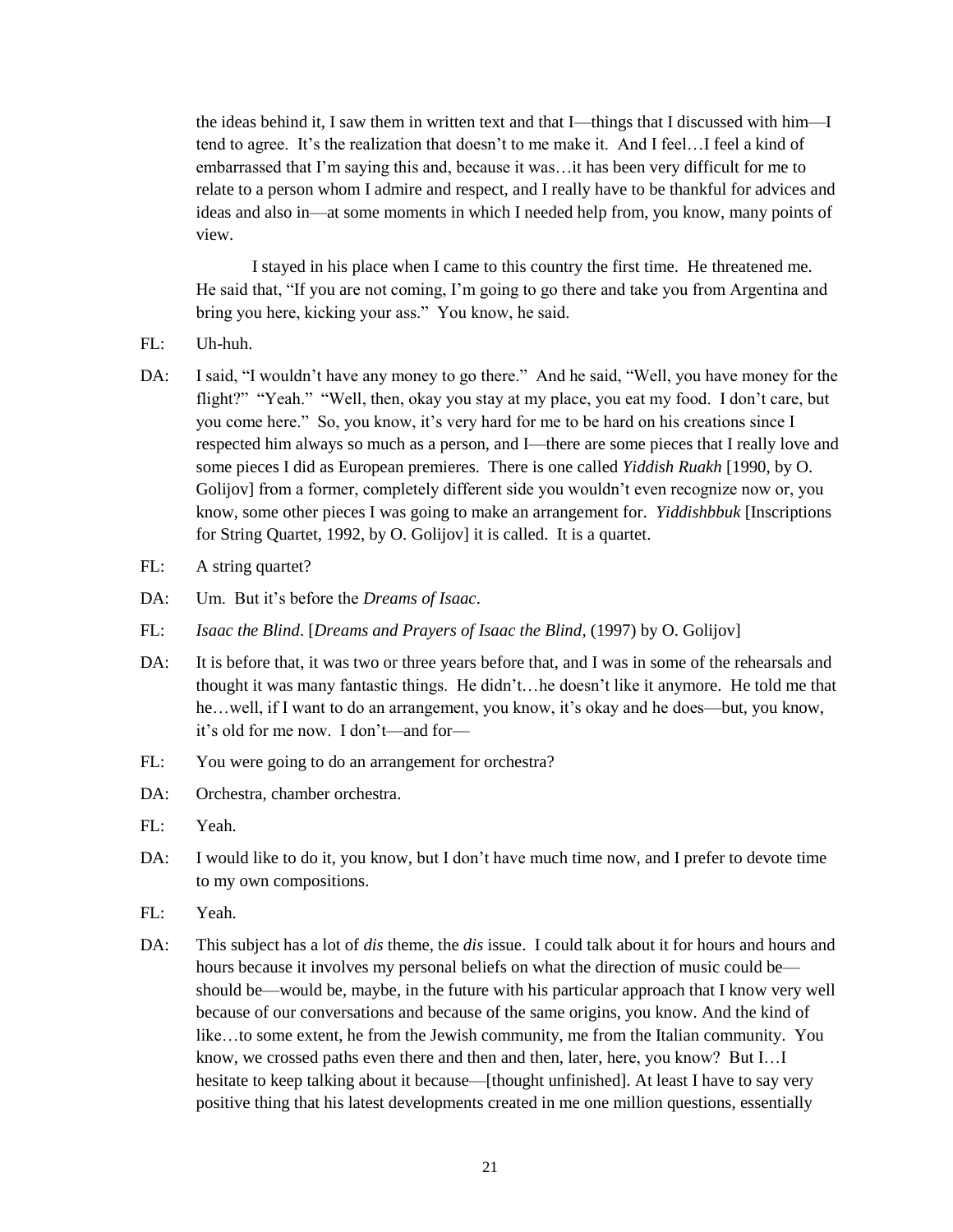because I know the philosophy behind. And I repeat that. I am trying to be, if one can be objective, if one can be in music objective, I have to admit that the direction he has taken is…is certain direction that in my view doesn't accomplish his spoken goals.

- FL: Mm-hm. And you mentioned that you—that some of those underlying ideas you kind of share in common. What are some of those ideas and—?
- DA: I'm not sure. I mean, I'm sure about a couple of things, but I don't know if the result of the creation is such that, you know…
- FL: Mm-hm.
- DA: It's difficult for me to organize a mental process by which I can...I can do, you know, what you do, x-y function. This is a statement. This is a result.
- FL: Mm-hm.
- DA: I believe in the statement, but I don't see the relation with the result. For instance, he was always concerned with this detachment from, you know, the music from people. People talking about, you know, big crowds or something.
- FL: Mm-hm.
- DA: He was always concerned with popular materials being re-used or re-worked. But, see, I do agree with that but in the more Ivesian or Bartókian way. That life that some of these guys gave to evidently popular things—
- FL: Right.
- DA: —was such an important element in their creations and such an important—I mean, the realizations were such incredible things! And it—come on, I mean, Stravinsky.
- FL: Yeah.
- DA: We are talking about, you know, big figures. You know, the way Osvaldo [Golijov] defines his—defined, I'm going to use the past, his process of, you know—searching for materials or using them, is one thing that you could agree if you see…if you see that along the lines of these people that I'm mentioning to you.
- FL: Right.
- DA: [Gustav] Mahler did it.
- FL: Right.
- DA: You know, and what are the results? Well, you know, in—I have those ideas in common. I have also ideas that, you know, for instance, this is my personal feeling, my own convictions on the twelve-tone row and its consequences destroyed my musical composition. Thus, I have a very—I am reluctant to accept the importance of such a system from the actual point of view. I mean, a current point of view and, obviously, I historically acknowledge, you know, this guy's genius in defining things, in constructing system—systems—but I'm not willing to say, as in the sixties or seventies, that this is the solution of the world.
- FL: Yeah.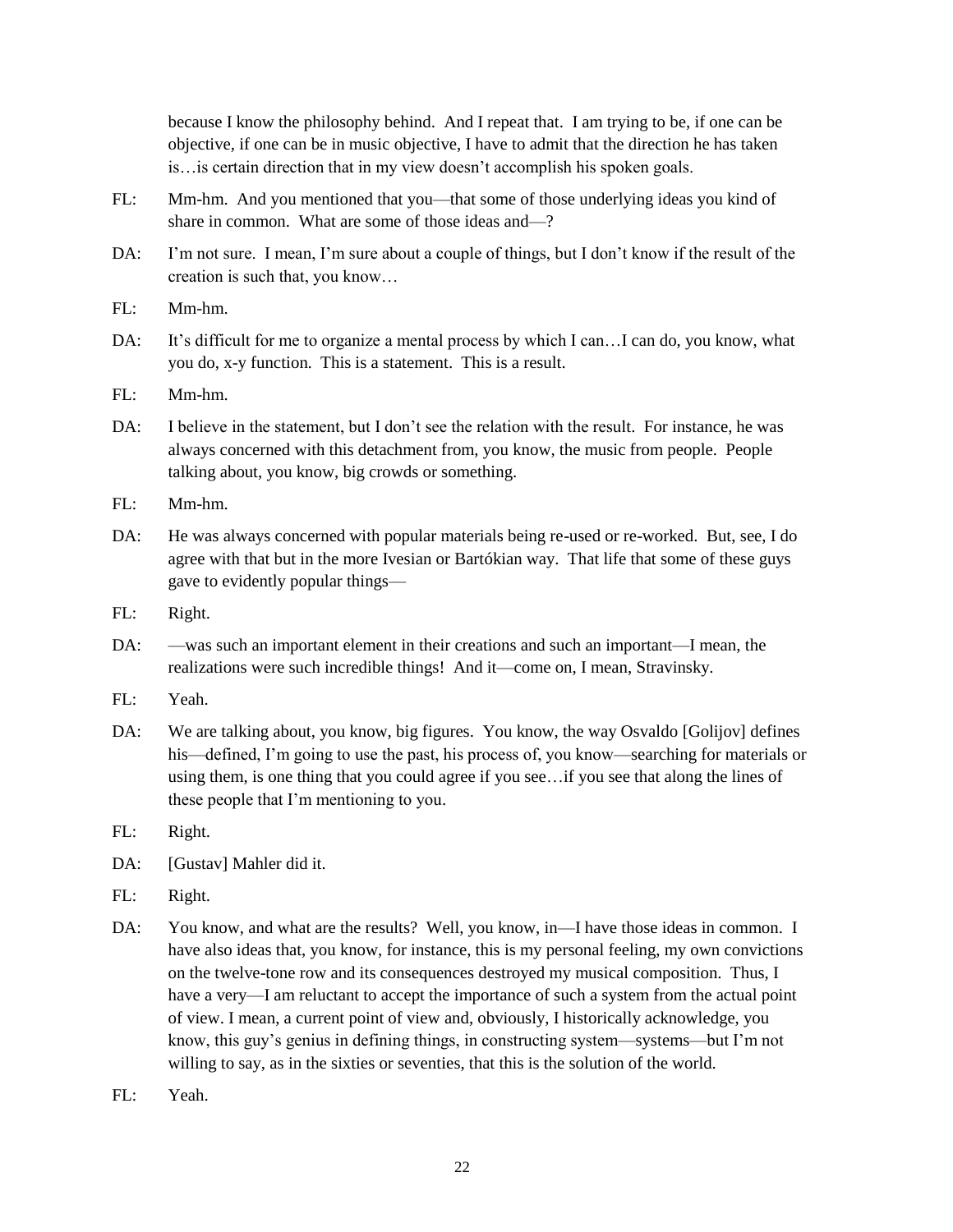- DA: No. I followed that creed like in a very pious believer of the church and that killed me.
- FL: Mm-hm, right, yeah.
- DA: Therefore, I share that with Osvaldo, and I share his worries. And I share—and I saw how his—because the funny thing is, until I composed, Osvaldo and I had similar…similar voices and directions—
- FL: Mm-hm.
- DA: —toward some goals. Very similar, too similar, perhaps. That's why it's gets in the point that was…it gets complicated for me to discuss about it.
- FL: Mm-hm.
- DA: Because I don't want to reflect on the past ghost of me or maybe a present double...split personality.
- FL: Mm-hm.
- DA: It was as funny as people would see us as similar look in La Plata or here in.
- FL: Mm-hm.
- DA: So it is funny to relate to the subject, Osvaldo being such a very well known composer nowadays, declared as such an important figure, and in—[thought unfinished]. Once, as I got to say to you also openly, I am very happy for him, but my schizophrenic personality [laughs] will never deny the fact that the realization of his—
- FL: Yeah.
- DA: —strategies—
- FL: Right.
- DA: —is not what I would hope for. Or, to put it more elegantly, is not something that I can relate to.
- FL: Mm-hm. And you've been real fair. I know you said it's hard to talk about it, to be objective—
- DA: It's very hard for me.
- FL: —and I think you've been real good with that. I want to pick up later on some stuff you were talking about related to this about using vernacular music in art music, and I want to pick up that when we get talking more about Charles Ives.
- DA: Mm.

### **4. Acceptance to Yale University (1:12:13–CD2 24:07)**

FL: Want to talk a bit about your education at Yale University [New Haven, Conn.]. You received a Master of Musical Arts degree from Yale University in 1990. Was that in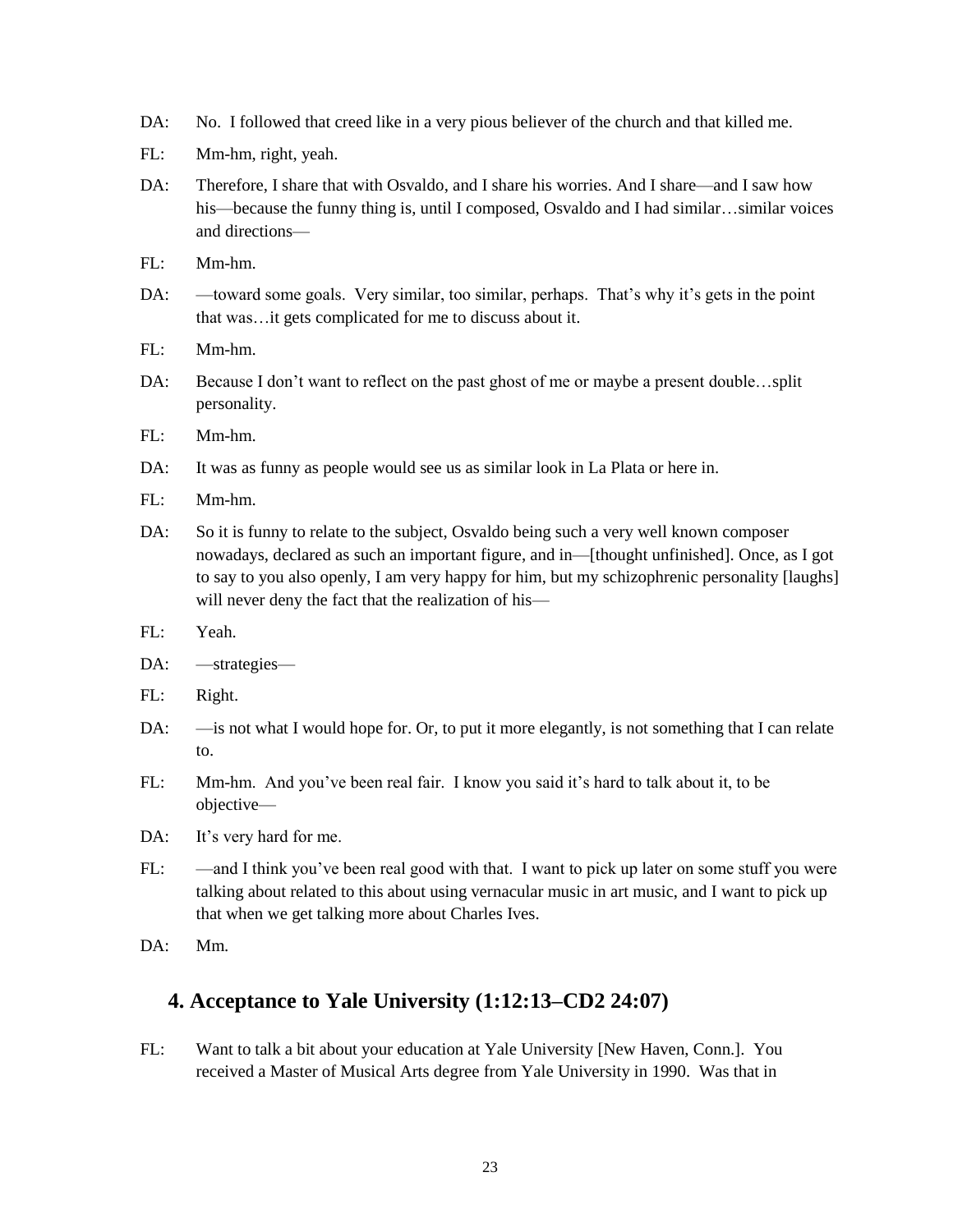orchestral conducting as well? Okay. And, then, you received the Doctor of Musical Arts degree in 1997.

- DA: Mm.
- FL: I want to ask you about the teacher that you studied with, if I can pronounce his name correctly, Eleazar de Carvalho [1912–1996].
- DA: Yeah, Carvalho, yeah.
- FL: He was a Brazilian conductor and composer who died in 1996. I read here that he had been the conductor of the Brazilian Symphony Orchestra, the St. Louis Symphony Orchestra, and this orchestra in São Paolo called *Orquestra Sinfônica Estadual* [*Orquestra Sinfônica do Estado de São Paolo*]?
- DA: *Estadual*.
- FL: Yeah. Did you know him prior to coming to Yale?
- DA: Never.
- FL: But was he one of the reasons that you—?
- DA: No.
- FL: No. That's very interesting, so it was a real—what brought you to Yale?
- DA: It was—it's a very funny story, but to put it into simple words, I was playing in this orchestra, this chamber orchestra in Argentina—
- FL: And the name of that orchestra was—?
- DA: —harpsichord. I was playing harpsichord in the Orquestra de Cámara, the chamber orchestra of La Plata.
- FL: Okay.
- DA: It was then, if not the best orchestra, the second orchestra in the country, the other one being the Camerata Bariloche [est. 1967], it's a known chamber orchestra, strings orchestra. I was playing harpsichord.
- FL: Mm-hm.
- DA: The first cello, the guy who played continuo with me—
- FL: Mm-hm.
- DA: —was a Brazilian guy. The guy came from Brazil and he wanted to immigrate to Argentina, and then he took the position—he won the position and, you know, and he played there and at some point people knew—my friends in the orchestra being one of the youngest with—no, I was the youngest—they knew that I wanted to be a conductor, and they knew that I was conducting choirs, and they knew that I was playing piano with everyone they—you know my—all my—my goal would be. So, the guy told me once if I wanted to apply to Yale. And I said, you know, "Yale. I heard about Yale." Well, he studied at Yale, he said to me. I said, "I think it's a big university." "Well, you know, but I can write your recommendation." I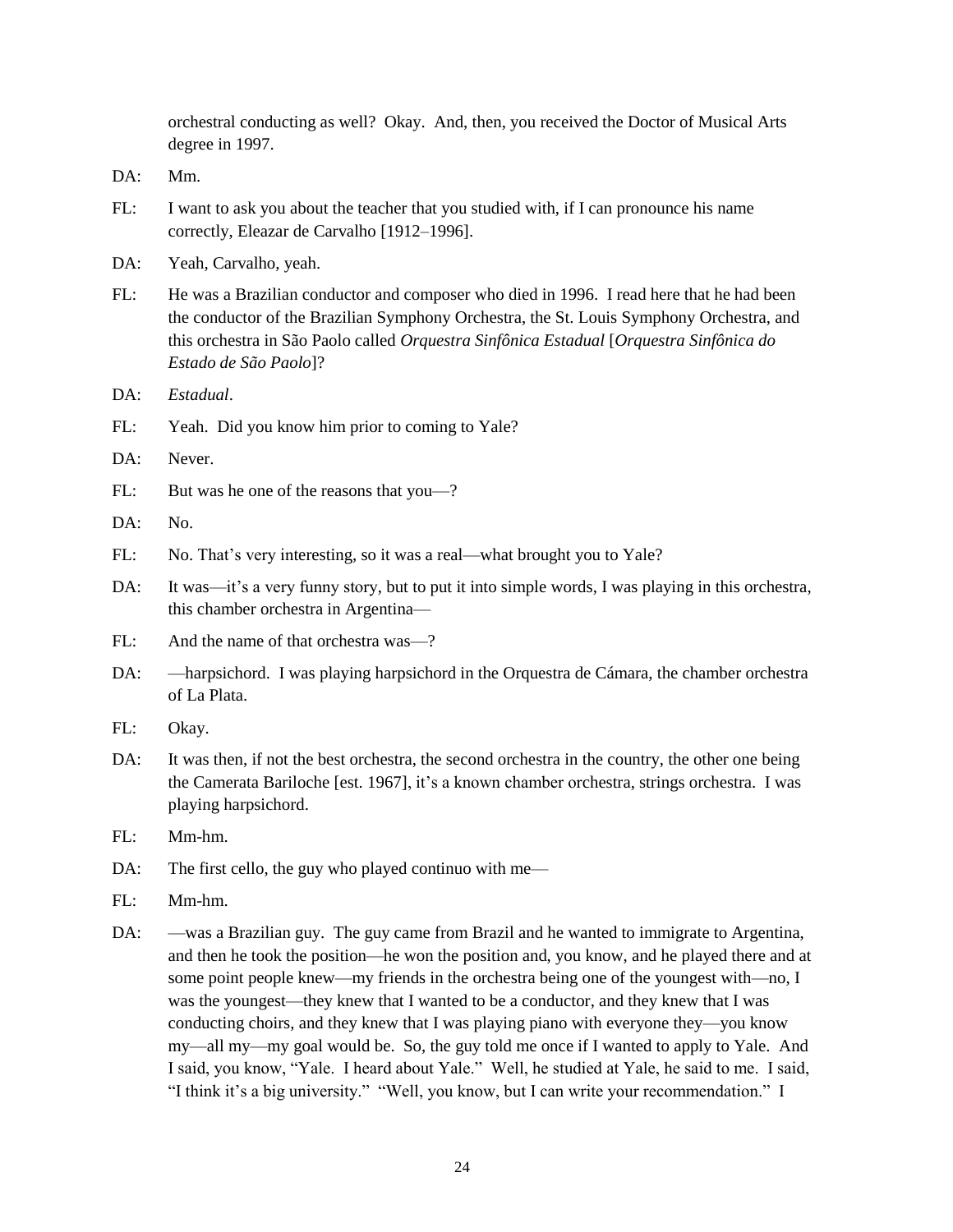said, "Well, you know"—he offered that, he volunteered for that. I was surprised. It was after a concert that I played a big *Brandenburg* [*Brandenburg Concertos,* BWV 1046–1051, by Johannes Sebastian Bach] or something, you know. So, he offered—he volunteered for it. I said, "Well, okay." I mean, I said, "Well, I don't know," you know, thought about it for months. And, then, finally I got the information and I saw that they needed recommenders and they said that, you know, [unclear] if they are from Yale so I asked him. I said, "Look, I want to send my papers." I was twenty-five already. "Would you do it?" "Yeah, yeah, of course I will do it." And he sent a separate envelope, I never saw the recommendation. But he hadn't seen me conducting.

- FL: Mm-hm.
- DA: I said to him, "I mean you saw—" "Ah, look, you're a musician, you can...you know...I don't need to see you conduct. I mean, you play all these instruments and you—I do music with you. You play a solo. I'm sure you're going to be a great conductor."
- FL: [laughs]
- DA: It was funny. Then they sent the thing and then I was accepted for the audition, so I went to the audition and the guy was actually teaching there was Otto-Werner Mueller [b. 1926], the guy that is in Curtis [Institute of Music, Philadelphia] now.
- FL: Uh-huh.
- DA: But he was leaving Yale when I arrived there—was my first examination. I came straight from Philadelphia from Osvaldo [Golijov]'s house, when Osvaldo was studying with George Crumb [b. 1929]; we were, you know in our twenties then. You know, it's twenty years ago. So Osvaldo was a student at Phil, and I came from Argentina, I stayed at his place, took the train, came to Yale and there was no Carvalho. No. There was no Otto-Werner Mueller. There was a young guy taking the examinations, and the school didn't know what they were going to do next, as it happens in many aspects in many places in America. [laughs] So they didn't know what to do; they didn't know who was going to be the teacher. I did exam anyway, because for me it was getting out of that nightmare in Argentina, and I wanted to study conducting in a formalized way. My former teacher, Carlos Kleiber's teacher, had died a year before [Carvalho]. I was in the same theater I am now, but now I am the music director. Then, I was a poor pianist, bound by some Mafias out of one or two jobs because of—I wasn't politically correct and because of my skills. You know, there was, you know, the usual shit in all opera theaters. And I wanted to take the opportunity, so I went to do the exam. There were three hundred people, you know, we…they culled to thirty when I was there, and I won. My English…my English was terrible. This young guy told me he was convinced that he was going to be the teacher. He was assistant to Otto-Werner Mueller, and he said to me that I was the best, but I had to improve my English. I didn't have any clue. Honestly, I thought, okay, I go to the dictation, they throw a cat on the piano and I will write every note. I don't care. They will have to accept me because I have all the years and because I conduct.
- FL: Uh-huh.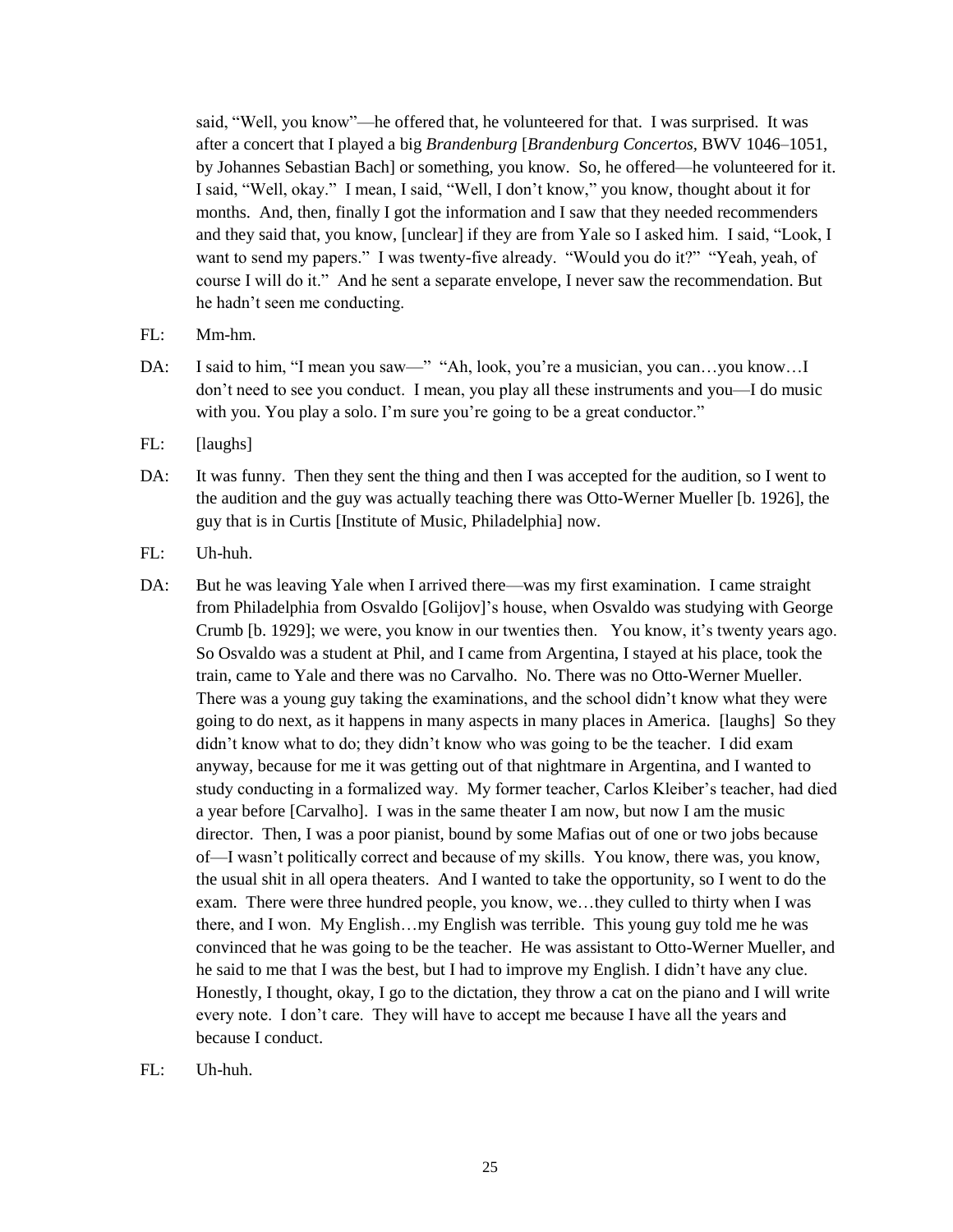- DA: And I studied like crazy these pieces, and I conducted them and they took me for some reason, but I had no experience. I had to go next time passages of *The Rite of Spring* [ballet by Igor Stravinsky]. I never in my life conducted *Rite of Spring*. I was in front of an orchestra like two times before I came here, because I was a violin player and, you know, didn't have any clue. I mean, I knew how to read, obviously, because I was a choir conductor, and I heard everything because I have perfect pitch. But formal—any training, nothing! Only my teacher's private lessons before he died. So I was accepted and I didn't know who was Carvalho. No one knew who was Carvalho. Months into coming back—I left this country in February, I had to come back in September—by July or August, Carvalho was contacted. He went to Yale. I arrived and I met the guy and I was this weird student, who he didn't accept. And this was this weird guy, whom I didn't know. Besides, after being accepted at Yale, just in case, I thought. I foresaw this is going to be something, I don't know who the teacher is. I said, "Let me go to Curtis [Institute of Music, Philadelphia, PA; founded 1924]." I applied to Curtis.
- FL: Uh-huh.
- DA: I was accepted. In Curtis was Otto-Werner Mueller, the same teacher I had seen a week earlier at Yale, who didn't want to take the examination because he was leaving himself the university. So he was in Curtis. So I went to Curtis, and what was the big thing about Curtis? Well, everyone talked about this guy highly, very highly, Otto-Werner Mueller. Everyone said that he was a great teacher. Second, Curtis had a free ride. I didn't need any money if I was accepted; I didn't have to pay tuition, you know? It was for free. Third, I was in the age limit. You know, older than twenty-six, you can't even apply. Fourth—
- FL: [sighs]
- DA: —my father, the truck driver and me, coming from a third world country—I didn't have any fucking penny!
- FL: Yeah.
- DA: So I wanted to be accepted at Curtis, and I did the examination and I was the best in the written; I was the best in the oral. I went to the semi-finals, and we were kind of like five or six, and the guy took for the finals, two or three. He didn't take me. I was very upset because I saw the others and I thought, "I am bad, but these guys are not better than me." And I was really upset and I was—when I finished the semi-finals, I was walking around and I talked to Osvaldo [Golijov], who was waiting for me in Philadelphia.
- FL: Mm-hm.
- DA: You know, he said, "Go and talk to him!" And I said, "What the fuck. I mean, I don't want to talk to this idiot. I mean, you know, believe me, I'm bad. You know that I am very [unclear] but these guys are not, they don't exist," I said. You know? "You have to go talk to him!" I said, "I don't feel it." "You should." "Well, you know, I'm going to be around, if the guy wants to talk to me." Otto-Werner Mueller, himself, saw me talking on the phone and called me. "Could you please come here," he said. See? Here's this German guy, he says, "You were the best." And I was looking at him like I wanted to kill him. I say, "What?" "You were the best." "Then why"—I didn't have, you know, not even the simplest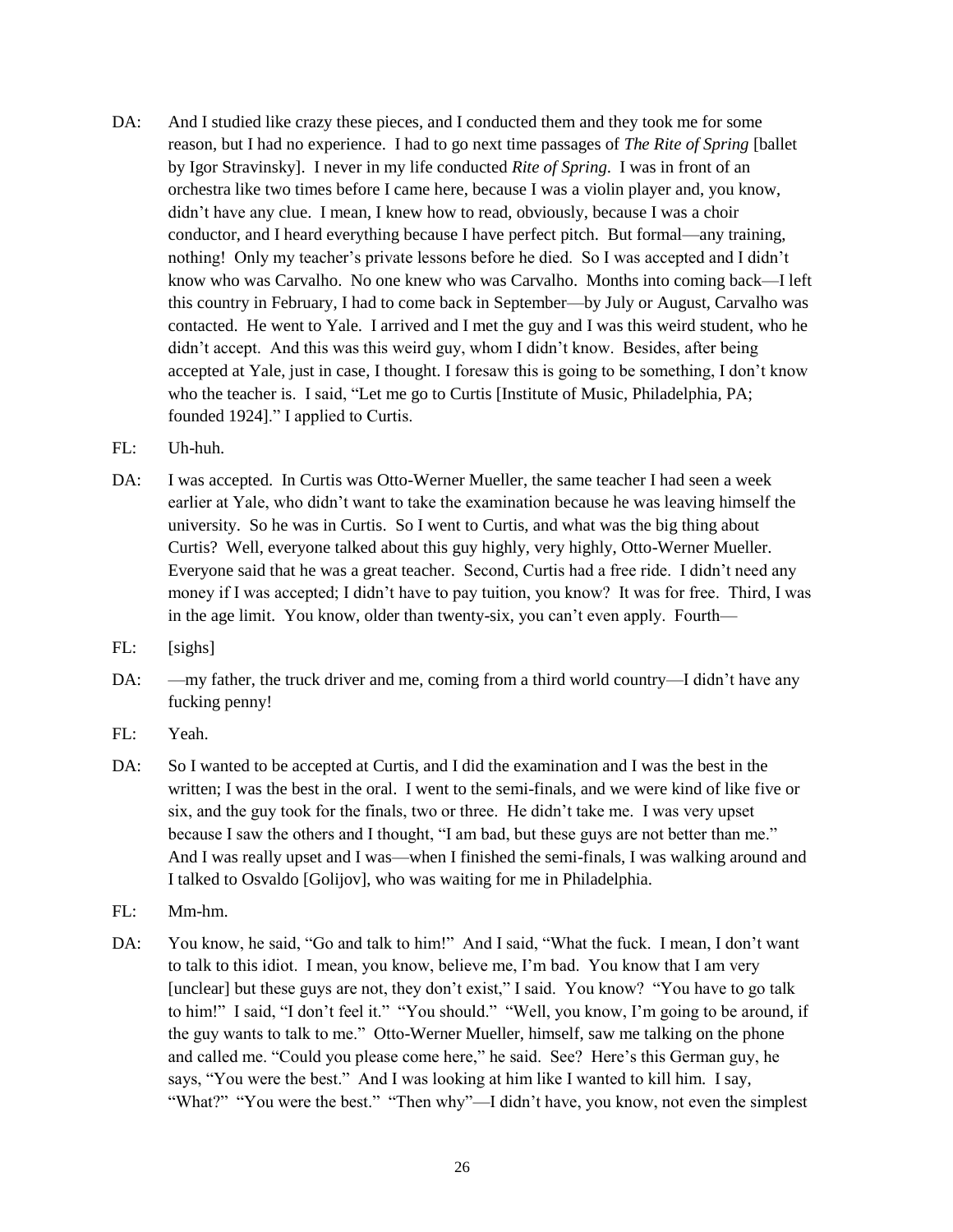skills in English to articulate a smart or intelligent answer to such a complete, out of place comment—

- FL: Mm-hm.
- DA:  $\frac{m}{n}$  —in…at that moment, and the guy didn't even fucking know that I was coming from a poor country, the poor family, and that was my chance.
- FL: Mm-hm.
- DA: And I said, "Why"—I didn't finish the sent—I didn't want to even know how to present the question: why didn't you choose me? I mean, that was simple, if I was the best. And he read that in my eyes, and with his very thick German accent he said, "I learned that you are accepted in Yale. In Yale, you will have my very good student as a teacher." The guy that took the examination. "Maybe after a year, you can come here or at Yale. In the meantime, you have to prepare yourself with your English, but you were the best." I was so—you have no idea. One of those big upsets, like when I was fifteen and that exam—
- FL: Yeah.
- DA: —couldn't believe, I mean, the guy was saying that I was going to have this youngster teaching me. Actually, then I learned that the guy—the guy that was going to teach me—is a good conductor and he had made an okay career, had conducted last year here in Boston in the New England Conservatory.
- $FI:$  What was his name?
- DA: Alasdair Neale [no dates found].
- FL: Uh-huh.
- DA: He was assistant to the San Francisco Symphony for many years. He's my age.
- FL: Mm-hm.
- DA: But then thinking, when I was younger, you know, thinking that I was twenty-five or twentysix, and someone twenty-six years old is going to teach me at Yale? I thought that people were crazy. Then I was reading about Yale, you know, trying to learn English and I said, "Jesus, Yale University! This is big." When I arrived to, you know, the place, and I saw all these buildings, saw all the history, I said, "I will never make it. I cannot make it here. Come on. People have to be one million times better than me." Well, I did make it, but then, Carvalho was called to Brazil and then I learned that Carvalho was this big Koussevitzky [Boston Symphony Orchestra music director, 1924-1949] student, this [Leonard] Bernstein Fellow [Tanglewood Fellowship]—
- FL: Right.
- DA: —this Julliard [The Julliard School, New York, NY; est. 1905] teacher—
- FL: Right.
- DA: —this Boston, Chicago Symphony conductor—you have time?
- FL: No. I'm just making sure that the tape recorder is still going, so, yeah.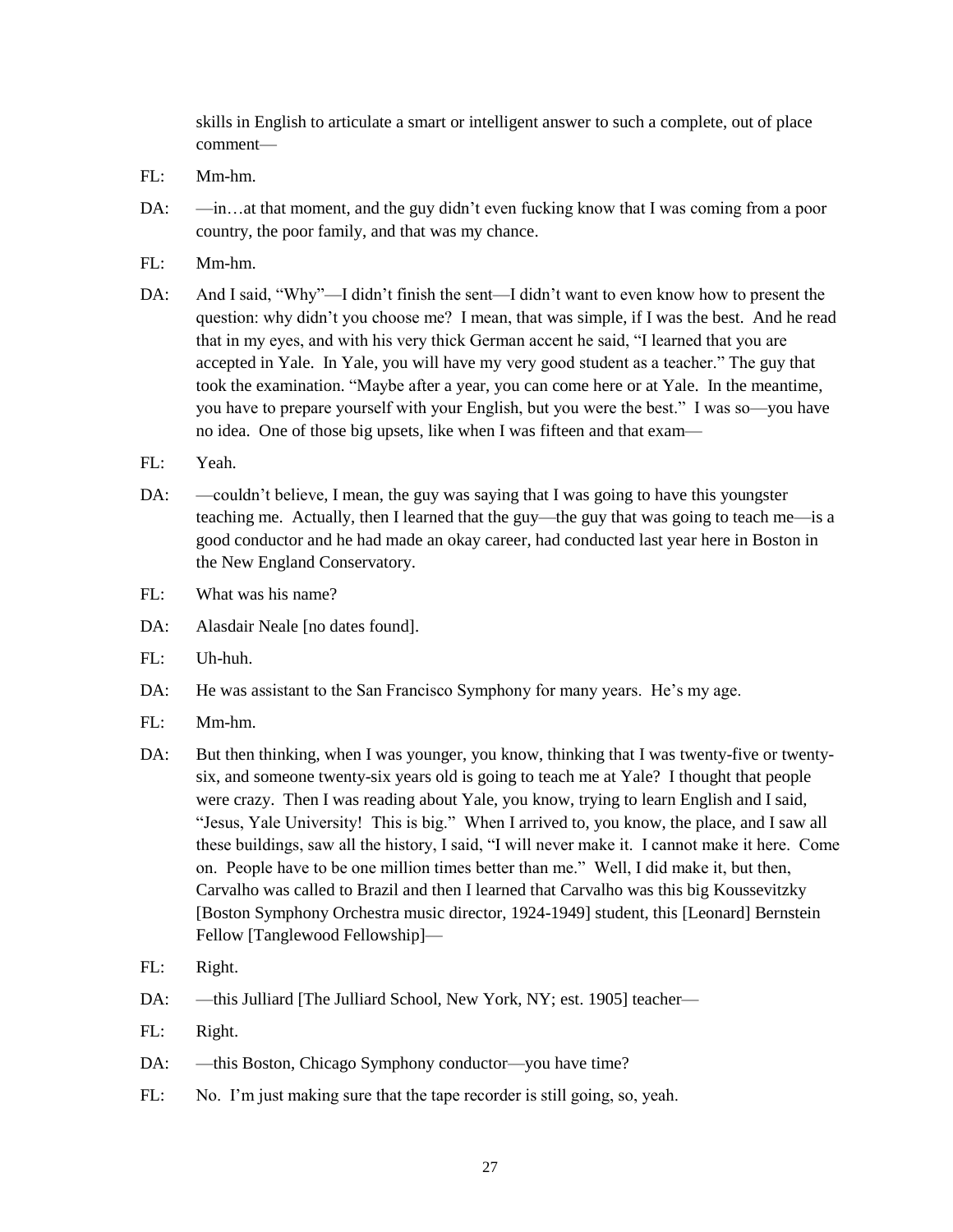- DA: Yeah. And then I learned that this guy, this Brazilian guy was going to be my teacher. I lost a bet in Curtis because I didn't went to the final. The guy said to me that I was such and such and such. I was in great upset, so okay, you know. I applied to three schools. Northwestern University in Chicago; I wasn't accepted there because of—they had only doctorate. I didn't have the level to go to a doctorate, so. Accepted in two, passed in one, came to Yale. How? No clue. I didn't have any money. I applied to scholarships and I—a week before I left Argentina I had one scholarship to cover the half part of my tuition.
- FL: [sighs]
- DA: So, essentially I went there and didn't know how to eat—no, how I was going to eat, how I was going to pay for anything and just came, you know, with two packages and tried to survive.

# **5. Eleazar de Carvalho, studies at Yale, and other musical influences (1:25:36–CD2 37:49)**

- FL: Wow. Whoa. That's—that's quite a story. So, with Carvalho—how do you pronounce his name?
- DA: Carvalho.
- FL: Carvalho.
- DA: The "lh" it translates into "lio" in Portuguese.
- FL: Oh, okay. Okay. He was—you've described him as a mentor to you, not just as a teacher.
- DA: Mm-hm, mm-hm.
- FL: I know it's a big subject and in the next interview when I get—I want to talk to you more about conducting, but can you tell me some of the important things you learned from him?
- DA: Many. Way too many. I—firstly I have to admit it, and I said that even to him, I wasn't sure about his teaching. I didn't understand his style. Way into the first two or three months, I even tried to communicate with this Otto-Werner Mueller in Julliard because I wasn't sure I was going to continue. I have to admit it. I didn't—because I was kind of—I didn't understand my...the relationship. But then it grew and grew into something that he then you know, his own family found out that I was his musical son in the last years. It was a and he always presented me—I mean, that's why when he died, when he was like really terminally ill, they called me to replace him in Brazil. Traditions, first and foremost. The link, you know, [Serge] Koussevitsky [1874–1951], [Arthur] Nikisch [1855–1922], [Pyotr Illyich]Tchaikovsky [1840–1893] even, you know?
- FL: Mm-hm.
- DA: The link to [Gustav] Mahler, the link to—all things that he explained about his studies at Tanglewood [Lennox, Mass.].
- FL: Mm-hm.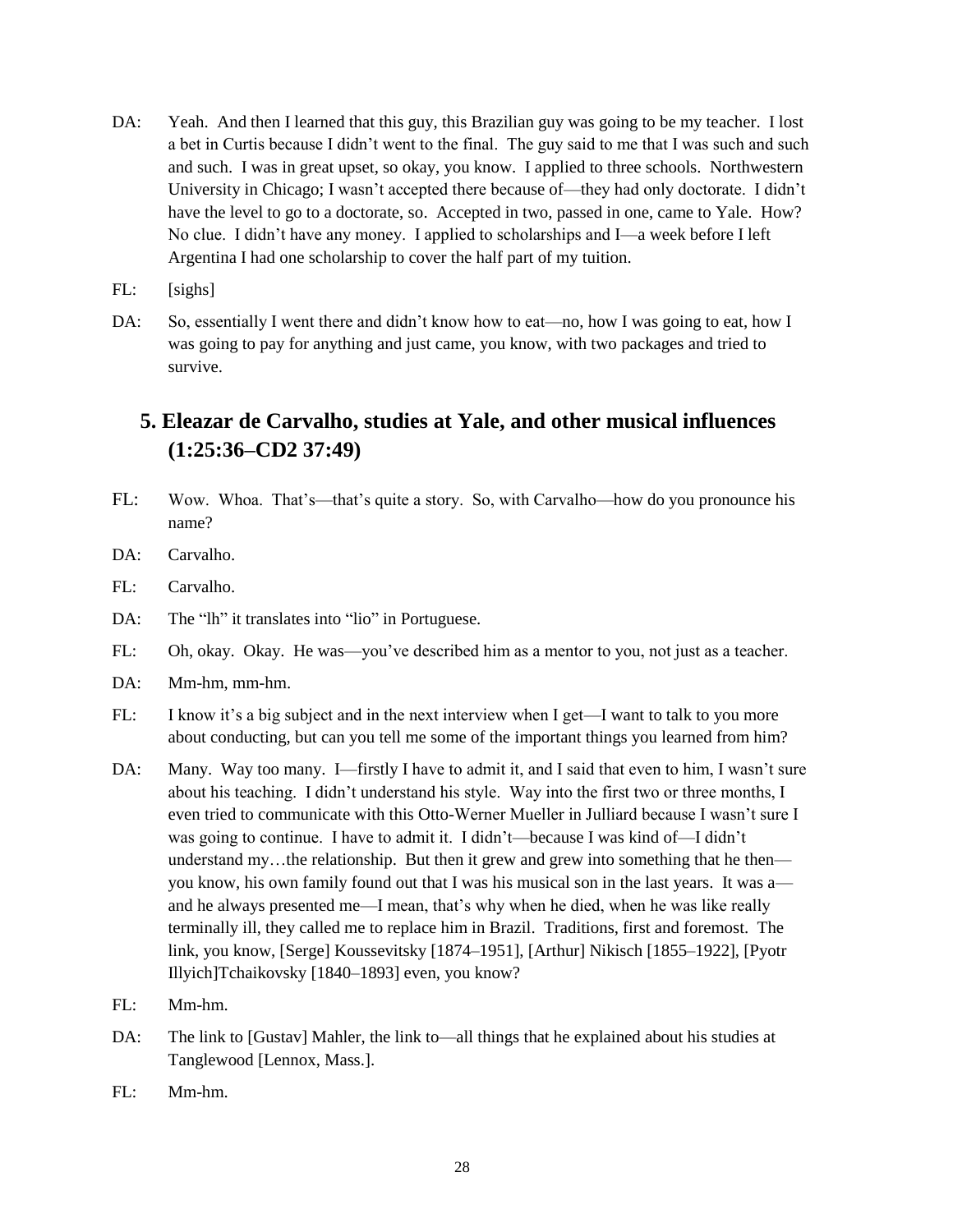- DA: A certain very respectful, constant sacrifice—you know, work for learning. Some phenomenal things that I'm still trying to understand and only in the last few years I could apply myself. I mean, the way he did conduct was old-fashioned, and the old-fashioned meaning that nowadays you get so many performances in which time is a [snaps fingers] repetition of the clock, you know, or the metronome guided. And he knew how to create, to stretch time, to stretch music, to stretch tempi to underline things, to—not to make a judicious, in the worst meaning of the word judicious—not the positive part—the negative one, you know?
- FL: Right.
- DA: The—the ludicrous emptiness. [laughs]
- FL: [laughs]
- DA: To put it in a funny English. Not to do that. I mean, that's...that's...mainly, he's, you know, he's the main teaching to me from the artistic point of view. Then, the bond was big, I mean, at certain point already in my second year he would sit with me for hours alone discussing a score—hours. Obviously, I insisted like crazy, when I was convinced that the guy was what he actually was and that I would understand, I always insisted for more lessons, for more hours, for more—and while the guy was there in New Haven [Conn.], he didn't care to spend hours and hours and hours and hours talking about pieces and talking about this particular detail, this particular thing, this particular—and it was for me revelatory.
- FL: So some of those details you were talking about, were they strictly—I mean, were they more issues with the score? Did it have to do with actual performance issues? Probably both, but tell me about some of the kinds of details you would get into with him.
- DA: I can give you an example. Well, I can give you many. This is really—for instance this week. This week my assistant at MIT is conducting the rehearsal because he is conducting the concert in December [2005].
- FL: Oh, he is?
- DA: Alexey [Shabalin, assistant conductor and strings coach of the MITSO].
- FL: Yeah.
- DA: Alexey chose Tchaikovsky's *Fourth* [Symphony no. 4].
- FL: Uh-huh.
- DA: Tchaikovsky's a composer that I didn't conduct much, honestly, nor [do] I feel related to many things. I mean, there's one piece that I loved when I was a child. One piece—*Romeo and Juliet*. The symphonies, practically, I learned with Carvalho, and I conducted them for him there at Yale. And this is one of—one piece of information like, you know, my studies of, you know, the Mahler *Fifth* [Symphony no. 5 (1901/2)] or this *Rite of Spring*. And those very different pieces. Tchaikovsky, for instance—we were studying Tchaikovsky and he loved Tchaikovsky, [Eleazar de] Carvalho, and he said, "Look, remember this. I studied this with Koussevitzky, who studied then with Nikisch, who consulted Tchaikovsky himself. That's our link. Now you are receiving this from me." He always said with this grandeur,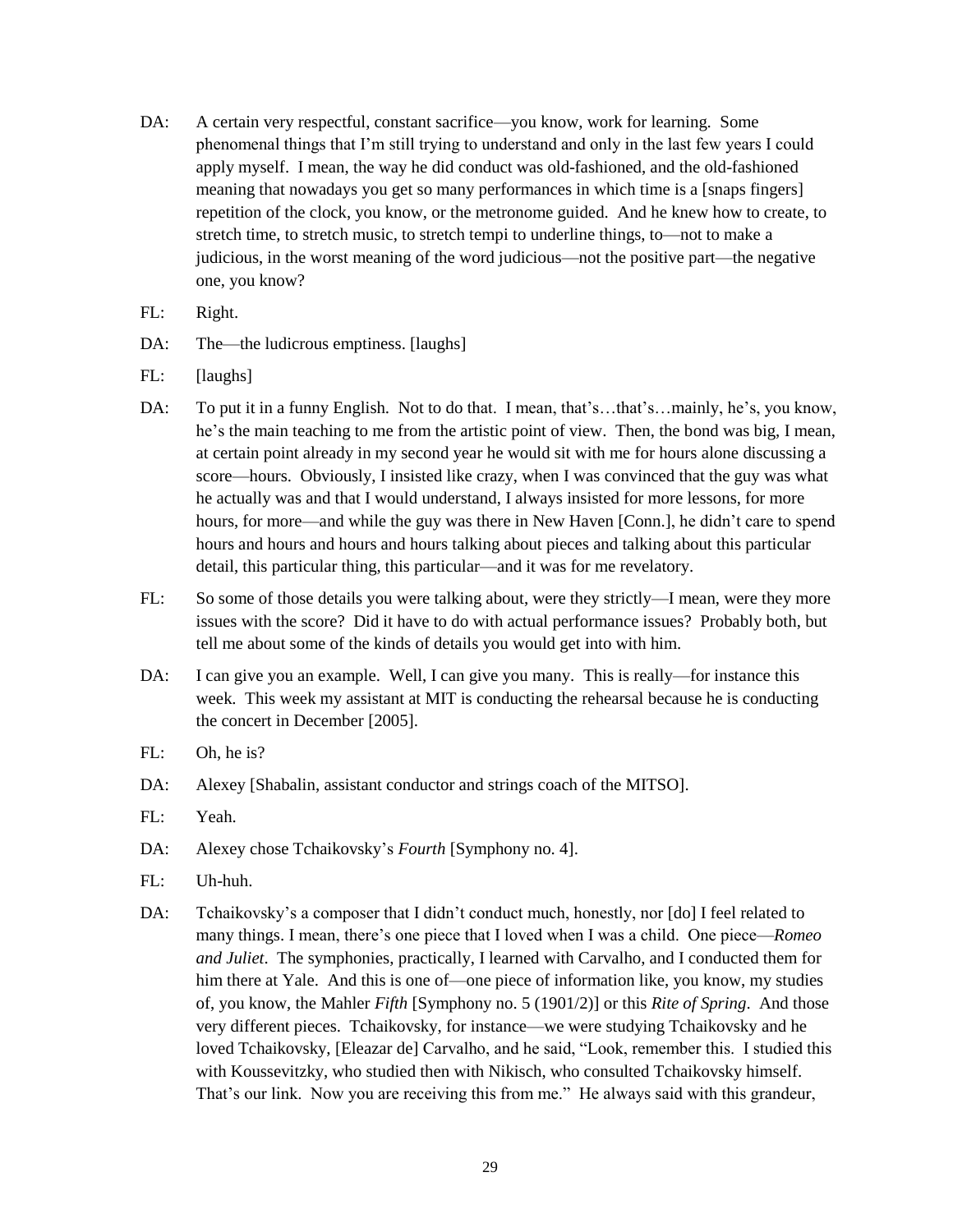you know, kind of like presumptuousness—"*we* are"—but I loved it. I mean it—now, after years, I didn't give the importance of, but I wrote a lot of comments. You know, this is written like that, but, you know, Koussevitzky did *da-da-daa-da*, because Nikisch told him and really, Tchaikovsky approved it. Many things I know with this you don't hear. I mean, you hear nowadays a performance—I was, as I said, I did a rehearsal—the first part of a rehearsal for Alexey when he wasn't here, even though I wasn't conducting, and I was reading to the MIT students the comments that Tchaikovsky himself had written—

- FL: Mm-hm.
- DA: —in the manuscript that Nikisch took and Nikisch gave to Koussevitzky, who gave it—gave them to Carvalho, who gave them to me in New Haven. I mean, that small anecdote is part of what real history is—
- FL: That's right.
- $DA:$  —in the most sublime.
- FL: Right.
- DA: Let's say that Stravinsky now, you know people might not be right in terms of—that the traditions are a bad example or bad ways of, you know, performing. No, no, no! The traditions, maybe there are ideas that you can re-take, rethink and, you know—*Rite of Spring*. He conducted—he showed me the score one hundred and four times. The one hundred and fifth time I played in the orchestra for him in the viola section, I was the sixth viola, struggling with all these rhythms myself with—I'm the same guy who played for him at Yale, my first big hit was playing the solo part of *Petruschka* [ballet by Stravinsky].
- FL: Wow.
- DA: So, well, the piano I had no problem, but with playing the viola in an American college, you know, professional school, it was hard for me. I had to practice like crazy, but we went, you know, bar by bar. And he said, "No, look, I conducted this and Stravinsky was present at Tanglewood. So, I consulted with him these things. You know, I like this and this and this and that, and I went and I talked to him," you know. That's another example.

Mahler, through Erich Kleiber—when Erich Kleiber was not that old, he, in his way to Buenos Aires, he would pass through Rio de Janeiro—

- FL: Mm-hm.
- DA: —where my teacher was a tuba player.
- FL: Yes.
- DA: The tuba player—he picked that instrument—he said to me, because he wanted to put the instrument aside, play the big pieces.
- FL: Now, that's Gandini, right?
- DA: No, no, no, no.
- FL: No. I forgot who.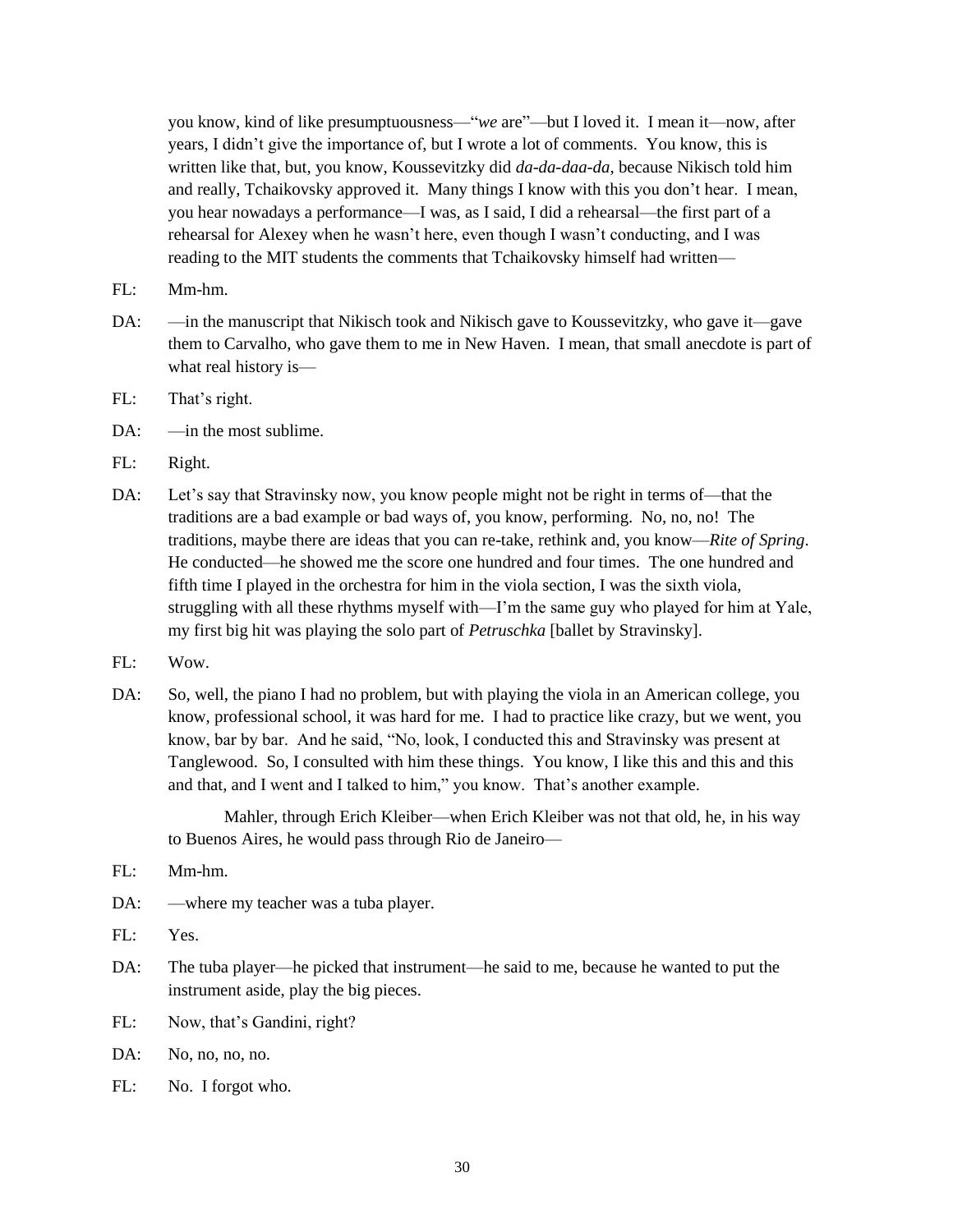#### DA: Carvalho.

- FL: Yes, right, but the tuba—your teacher, the tuba player?
- DA: No.
- FL: That's—
- DA: My teacher was a tuba player.
- FL: That's right, I'm forgetting who—I remember reading one—okay, the same time he was a tuba player, that's right.
- DA: So, he would play the music for the tuba in the orchestra, and then he put the tuba and he'd get the score and study how a conductor conducts a piece without a tuba. And he was…he went there and talked to the conductor and said, "Well, how would you do this, how do you?" That way, he got to know Erich Kleiber.
- FL: Mm-hm.
- DA: And those things that Kleiber passed to him, he passed to me. I think that that's the most important—one of the two most important things in education. One is to give, you know, this old…give people the history, you know—your own history and someone else's—this kind of knowledge. Essentially to—as he said to me—the Greeks used to say, "I'm not telling you that. You don't have to imitate me. The best thing I can do for you is I have to show you how to find yourself, how to find your own way. That's my function." And one thing that I saw through the years is that Otto-Werner Mueller, as opposed to Carvalho, every time that I see a conductor who studied with him, conducts exactly the same way in the gesture, the same approach. And look, Carvalho taught Zubin Mehta [b. 1936]-
- FL: Oh, my.
- DA: —Claudio Abbado [b. 1933].
- FL: Uh-huh.
- DA: Abbado, Zubin Mehta?
- FL: Yeah, they're very different.
- DA: Nothing to do. I mean, absolutely nothing. He taught some at Tanglewood, [Seiji] Ozawa [b. 1935], when he was young. I mean, he had very different students, many of them are great conductors and they are now old and, you know, we were supposed to be the…the latest…the last generation of his students, you know, before he died. But he always would make emphasis on that, you know. You don't have to do. You don't have to even think. I mean, I'm just…I'm helping you to find yourself.
- FL: Yeah.
- DA: To find you, inside you. And those two things were very important to me, extremely important.
- FL: Did he nurture your interest in contemporary and modern music?
- DA: Mm. No. I was already completely convinced. We shared the same interest.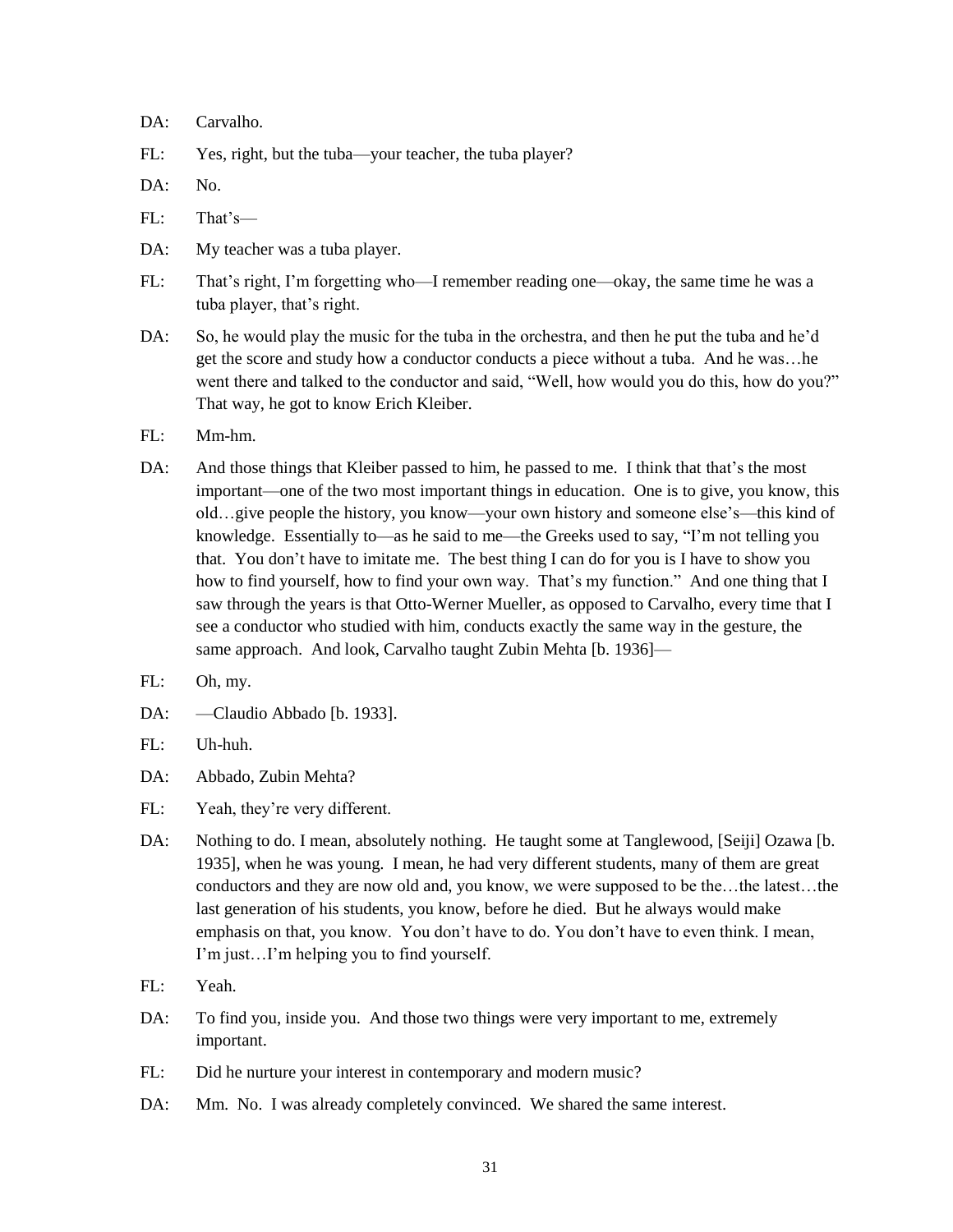- FL: Yeah.
- DA: For instance, he said, "Okay, I know your personality now. You do the *Kammersymphonie* op. 9 [by Schoenberg]." That was my first exam. The second exam I chose [Alban] Berg. The third exam I chose a *Passacaglia* op.1, the [Anton] Webern.
- FL: Mm-hm.
- DA: He loved [Charles] Ives. I was his assistant for a performance there. He loved Ives' Fourth and I did some rehearsals for him, and the—for instance, he did *Jeux Venitiens* [Venetian Games for chamber orchestra (1960/1)], the piece by [Witold] Lutoslawski [1913–1994].
- FL: Oh, yes, right.
- DA: And I loved it so much I said, "I want to do it. I want to do it in the rehearsal." So, in that way—it's not that he nurtured it but we share the same—we were in the same boat, essentially.
- FL: Yeah.
- DA: In St. Louis, he did—
- FL: That's somewhat rare in the conducting world, so you're very fortunate.
- DA: But he did that in St. Louis in the few years that he was there. He was almost—he had so many battles because people didn't like that he will perform [Luciano] Berio when Berio was unknown.
- FL: Mm-hm.
- DA: In the sixties he became St. Louis Symphony Orchestra—St. Louis's conductor and he would perform—the Second Viennese School wasn't known in St. Louis. Absolutely! He was the first guy.
- FL: Wow.
- DA: So, you know, in that regard, he did much more for contemporary music than many conductors nowadays, and he already died ten years ago.
- FL: Yeah.
- DA: And he was resisted. He loved teaching [Richard] Strauss. Given, you know? It's a given. He loved [Gustav] Mahler. It's a given. He loved some [Giacomo] Puccini, yeah, but he did in every single concert an American or a new piece, pieces that were not even—I mean, when he saw…when he showed me the programs and— Gee, you would, I mean if you see…you have to...maybe you have to look into that, in St. Louis, when he was a conductor. And he told me, you know, he had many meetings with the board and with the executive secretary, because people were refusing to play that music because it was atonal, because it is not bliss in the ears or whatever. And he said to me, "My function as a conductor is I am an educator, and I have to bring the new music. If not, who is going to happen—people, when I die, who is going to play this music?"
- FL: Yeah.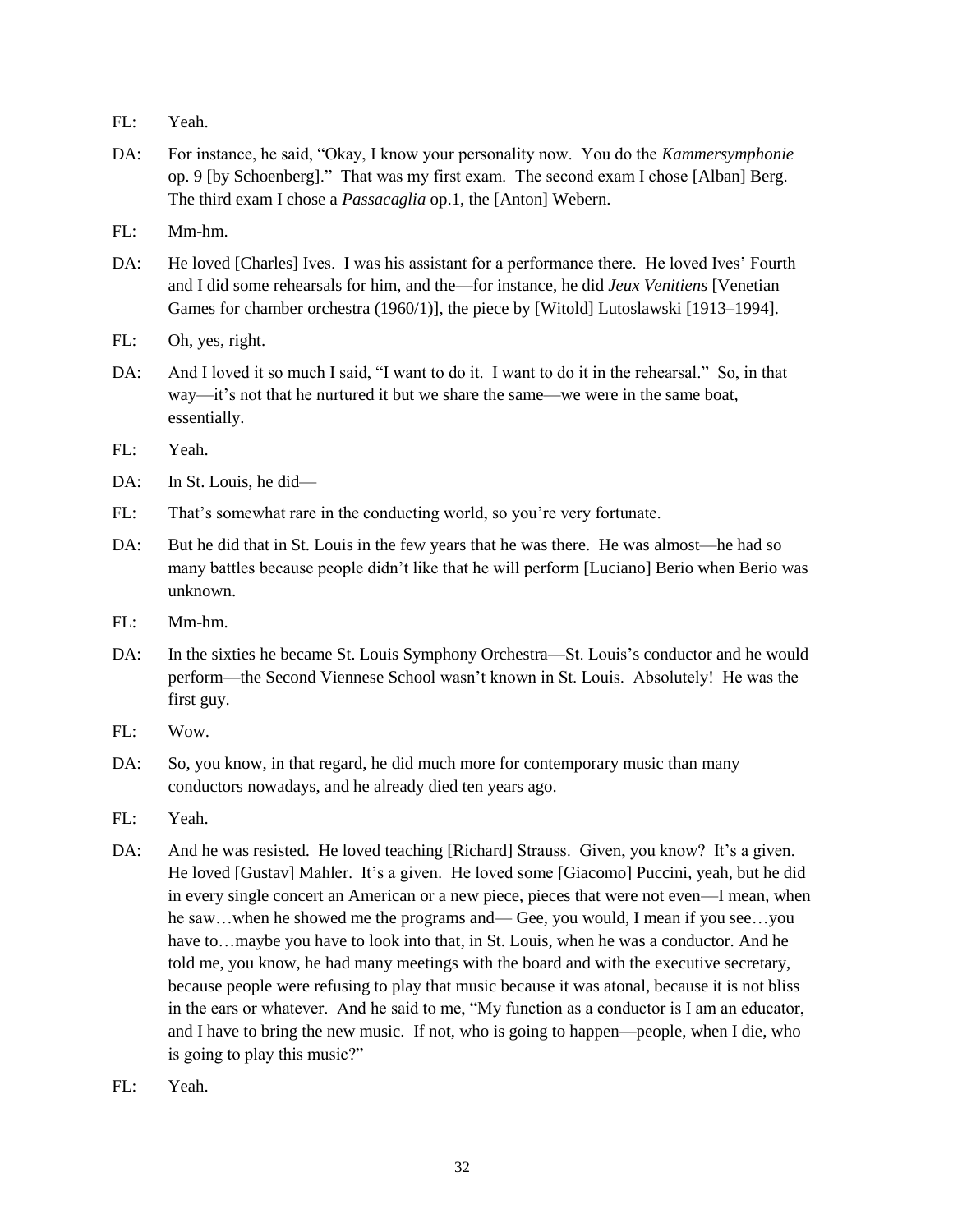- DA: What do they think we should be doing? The [unclear—inversion?]? The piece that he loved the most, he always said that and clearly, the piece that he would conduct until he died was Beethoven's *Fifth* [Symphony No. 5 in C minor, Op. 67], as cliché as it sounds. He always said that clearly, and he loved Tchaikovsky, but he said, "Our function is to present new music every single concert." The monuments, yes, I love them, but they were…there were not many guys with that mentality. I mean, I happened to be with the two biggest, say, influences in my formative years and my young professional years. Now, being forty-five and people still think that I'm young as a conductor, was Carvalho with that mentality and then it was [Dennis Russell] Davies [b. 1944].
- FL: Mm-hm.
- DA: Dennis is the guy that has performed about five thousand new pieces.
- FL: Yeah.
- DA: I think, or four thousand something. I mean, the guy is crazy, but he's the only decent human being in this profession that does his job, really.
- FL: Mm-hm.
- DA: And he's serious and he's—and, you know he's clear, and [claps] I mean, those are guys that maybe are, you know, Carvalho didn't—I mean he conducted, you know, big orchestras, too, but he was never in a big director—music director of one of them. But, in the history, they will prevail.
- FL: Yeah, yeah. Otherwise the orchestra is just going to be a dinosaur and it'll die.
- DA: That's probably one other aspect, I mean, I also was foreseen that, *phhh*, ten, twenty years ago. That's probably the truth. Also, we have to renovate the orchestra, maybe. Maybe we have to re—new—I mean, we have to do things, changes. We have to. It's our obligation. But that's the example, not the—you know, the people that will play for the end time the same symphony.
- FL: Yeah.
- DA: And they don't even have to educate kids, but they do have to educate the audiences. Even if you accept—look, I mean, you know. I'm getting, you know, maybe the older I get, I think, you know, I like to do the monument, you know, once per concert, but be one and one, one and one. If you have the orchestra, do a monument and do a completely new piece, you know. Constantly. Try to.
- FL: Yeah.
- DA: That's what the guy did and, as I said, I was already convinced. I mean I didn't need anyone to nurture that interest but, yes, I have to admit that the two guys that I had a real relationship with—the two guys had that mentality.
- FL: Mm-hm. Now at Yale you also were the Associate Conductor of the Yale Contemporary Ensemble and worked with Jacob Druckman [1928–1996].
- DA: Jacob, yes.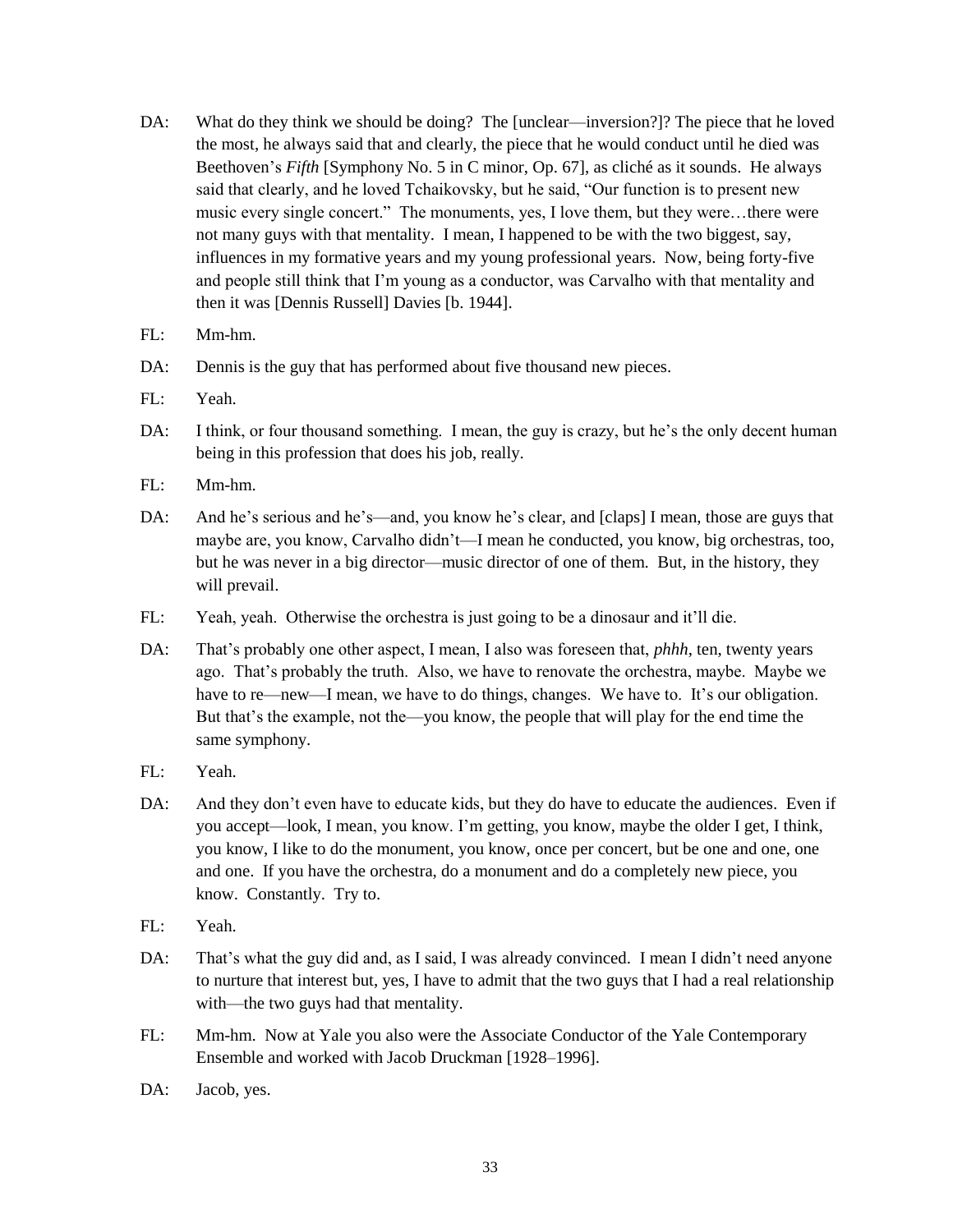- FL: How was your working relationship with Druckman? Was he a mentor at all?
- DA: Great. Yeah, it was great. He was...he saw me from the start. I mean, I...he knew—I mean he asked, because he knew Carvalho and Carvalho knew that I liked, you know, I have my interests—and said, "Well they are looking for someone who can read pieces," and said, "Any piece, anywhere." You know.
- FL: Mm.
- DA: New music. Yes. So I went to the first rehearsals and he saw me conducting and he was impressed and he wrote all these glamorous reviews of my work and was my recommender, you know, in those years. [laughs] It was funny because Jacob—as Jacob was a great musician—great musician. His conducting skills were a little bit limited [laughs], so he would call me sometimes, "Rehearsal on Monday," you know, ten o'clock or eleven. Call me Friday, 9:00 PM, said, "Dante, I need you to conduct tomorrow. I'm leaving town." I mean he was so…it was so—it was funny, because sometimes I was talking to some friends and [they] said, "Ah, yeah, he was leaving town because he [laughs] couldn't conduct that piece." I said, "Well, I don't care. I got to learn it. I got to learn." So many times I prepared difficult pieces for his own concerts and he would come back and do them. It was very nice and I have no regrets about [laughs], I mean, Dantes work, like—sometimes—crazy. I had to really, literally learn pieces during my sleep time.
- FL: Right.
- DA: But it was such a great school because, even though I always loved that kind of activity, I didn't have that possibility in Argentina; I never would play new music.
- FL: Yeah.
- DA: I did some new music in Argentina. I offered myself to compose [unclear], essentially I was the only idiot that would do that, you know.
- FL: Mm-hm.
- DA: No one would do it and I loved it. And then—now I had this or, you know, [in] 1987, I had this organized way of doing it. I said, "Fantastic! New composers, new music." I mean, I'll do it, anything, just give me the—and we share many comments on the music that we were doing and—
- FL: What were some of the highlights? Do you need to go?
- DA: No, I don't, but I wonder about you.
- FL: I'm fine. I just want to make sure that—it's a two-hour tape, so.
- DA: Oh! Wait. Yes. Someone is waiting for me after 1PM, the president of the orchestra.
- FL: Oh, okay. So it's like we need to tie it up.
- DA: Sorry.
- FL: Okay.
- DA: She's waiting for me.